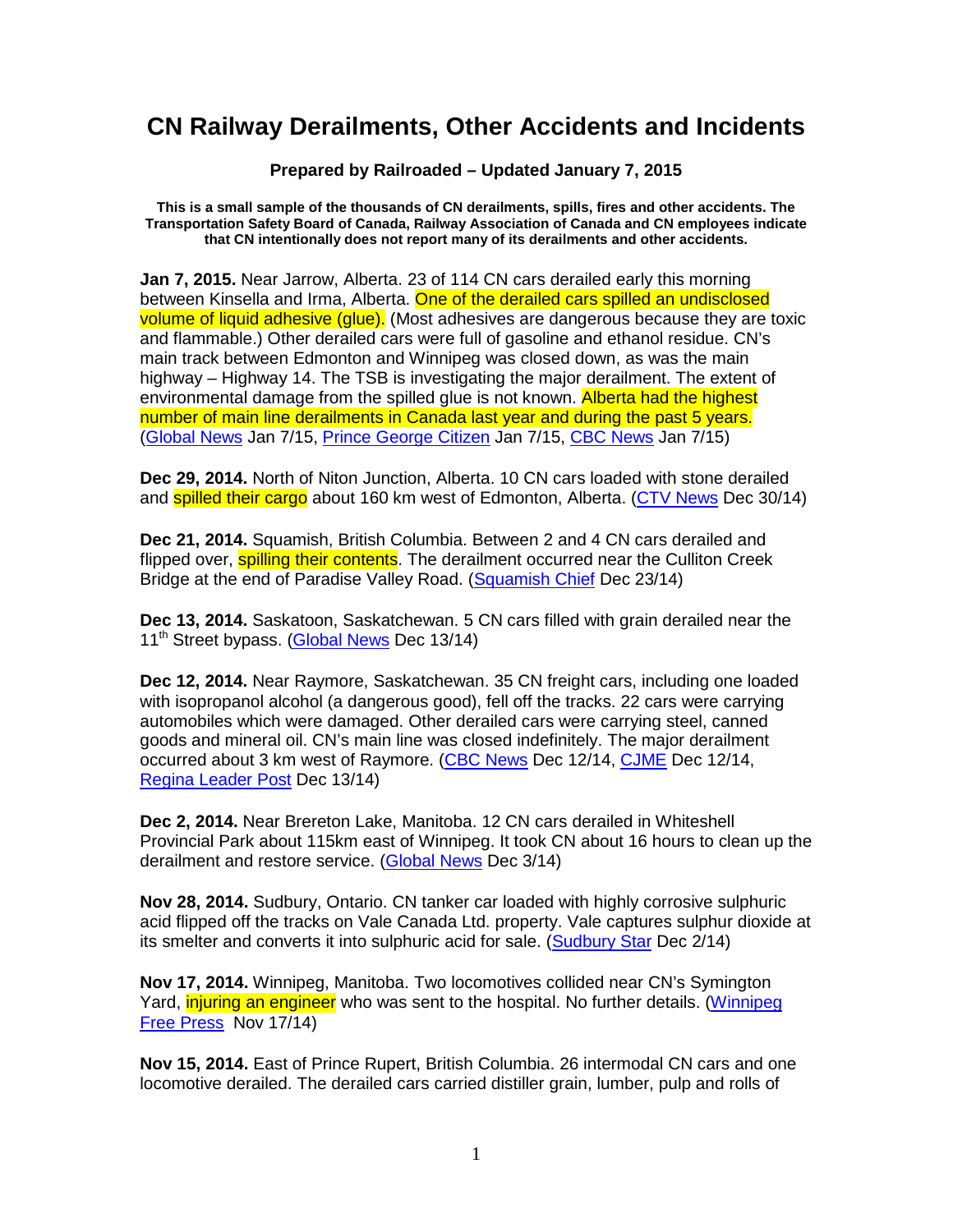paper. The derailment disrupted CN operations for about 24 hours. (BC Local News Nov 17/14)

**Nov 8, 2014.** Moncton, New Brunswick. 16 cars derailed while entering CN's Gordon Yard – 10 were loaded with unrefined crude oil and 6 cars for transporting vehicles were empty. Over 150 litres of crude oil spilled from one of the derailed tank cars. The Moncton Fire Chief complained that his department was not contacted by CN about the derailment even though 10 of the cars carried flammable product. A contractor hired by CN to transfer oil from the damaged car to a spare car contacted the fire department more than 7 hours after the derailment. It took about 2 days to clean up the tracks. (CBC News Nov 8/14, CBC News Nov 10/14)

**Oct 26, 2014.** North of Sault Ste. Marie, Ontario. 9 CN cars derailed about 130 km north of Sault Ste. Marie. One of the derailed cars spilled an undisclosed volume of diesel fuel. It is not known whether any of the fuel spilled into nearby waterbodies. Another one of the derailed cars was loaded with sulphuric acid. It took over 3 weeks to clean up the derailment site, including mobile vacuum units trying to remove spilled diesel fuel. (Soo Today Oct 26/14, Soo Today Nov 10/14)

**Oct 21, 2014.** Calgary, Alberta. 3 CN cars derailed at a southeast Calgary intersection, closing  $52<sup>nd</sup>$  Street to vehicular traffic in both directions. One derailed car was loaded with oil, one with automobiles, and the  $3<sup>rd</sup>$  car was empty. (Calgary Herald Oct 21/14)

**Oct 7, 2014.** Near Clair and Wadena, Saskatchewan. 26 of 100 CN rail cars derailed. 6 of the derailed cars were loaded with hazardous goods, 4 with either hydrochloric acid or caustic soda and 2 with petroleum distillate. An explosion and fire resulted from an undisclosed volume of spilled petroleum distillate from 2 cars. Huge plumes of thick, heavy, black smoke and fire at least 30m high were reported. Local officials were concerned about the toxic smoke, and kept people 8 kilometres away from the scene. 50 people from Clair and others from farm homes in the area were evacuated and school students in Wadena were kept indoors during the day. The extent of environmental damage was not disclosed. (CBC News Oct 7/14, CTV News Oct 7/14)

**Sept 26, 2014.** Near Wildwood, Alberta. About 15 CN cars loaded with coal fell off the tracks, **spilling coal all over the rail right-of-way**. The extent of environmental damage was not disclosed. (Global Edmonton Sept 26/14)

**Sept 25, 2014.** East of Vermilion, Alberta. 17 to 20 CN freight cars loaded with peas derailed, forcing the closure of the rail line for at least 24 hours. The TSB is investigating. (CTV News Sept 26/14)

**Sept 18, 2014.** Near Central City, Iowa. 9 CN cars including box cars and hopper cars fell off the tracks near Ford Road. The cars were carrying agricultural and forest products. (KWWL Sept 18/14)

**Sept 16, 2014.** East of Slave Lake, Alberta. 4 CN locomotives and 21 cars derailed in the Mitsue Industrial area about 10km east of Slave Lake. 3 of the derailed cars were carrying dangerous chemicals: 2 cars carried sodium chloride and 1 carried sulphuric acid. The Slave Lake Fire Dept. sent 4 crews, including a dangerous goods team and more than a dozen firefighters, to the scene. (CBC News Sept 16/14)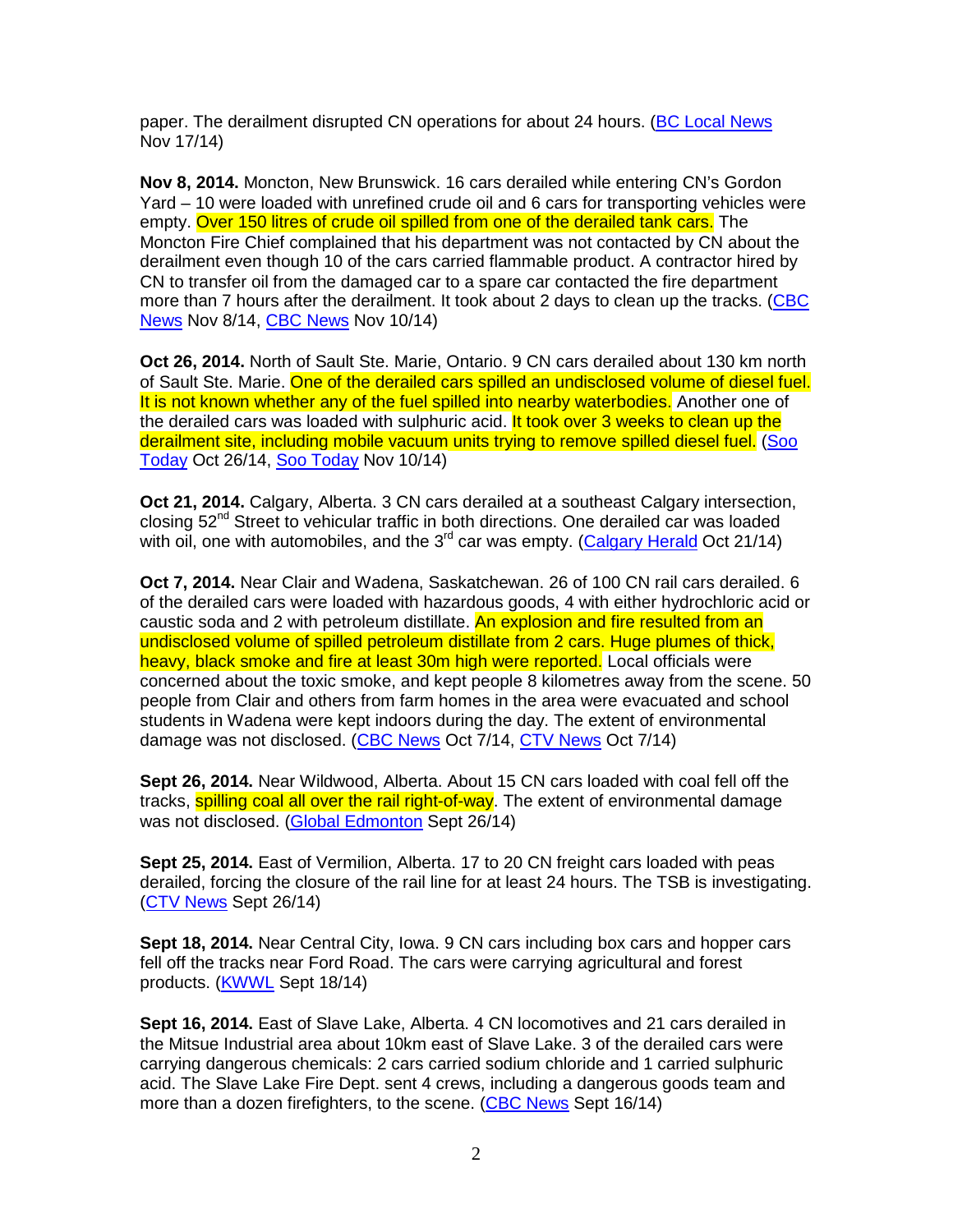**Sept 14, 2014.** Macomb County, Michigan. CN freight train derailed about 4:00 a.m. in the morning about 20 miles NE of Detroit. Police said a broken axle caused the crash. CN provided no additional details. Traffic on several major roads was blocked and the tracks were cleared some time later in the afternoon. (Associated Press Sept 14/14)

**Sept 9, 2014.** Near Cherhill, Alberta. 8 CN cars filled with gravel fell off the tracks near Cherhill, about 100km NW of Edmonton. 4 of the cars tipped over and spilled their loads on and around the tracks. It is not known how long the main line was shut down to clean up the mess. (QMI Agency Sept 9/14)

**Aug 31, 2014.** Near Hondo, Alberta. 15 CN cars carrying grain derailed near Hondo, about 200km NW of Edmonton. Initial reports suggested 25 cars had derailed, but CN has since lowered the number to 15. An undisclosed amount of grain was spilled. 2 TSB officials were sent to the site to investigate. (Edmonton Sun Aug 31/14)

**Aug 27, 2014.** Toronto, Ontario. A CN derailment south of York University caused delays for several hours on the Barrie and Richmond Hill GO Transit train lines. As a result, there was no train service to York University on August 27; shuttle buses were used instead. (City News Toronto Aug 27/14)

**Aug 26, 2014.** Emerson, Manitoba. 2 CN cars full of propane and a third empty car toppled off the tracks. Crews from 4 fire departments were on the scene. About 40 people who live near the derailment were forced to evacuate from their homes until the derailed cars were back on the tracks again. (CBC News Aug 26/14)

**Aug 20, 2014.** Regina, Saskatchewan. 8 CN cars derailed at Regina's Co-op refinery: 6 tanker cars full of residue, an empty asphalt car and an empty coke car. The media questioned why the public was not informed of the derailment. Emily Hamer, a CN public affairs spokesperson, said it is not CN's practice to release derailment information unless asked by the media. She also said there is no plan to release findings from an investigation into the derailment. Based on CN's comments and information from the TSB and other CN employees, it is highly probable that the majority of CN derailments are not reported. (CJME Aug 21/14)

**Aug 12, 2014.** 145 km NE of Prince George, British Columbia. 11 empty sulfur and centre beam cars of a 127-car CN train jumped the tracks near the Parsnip River. (CBC News Aug 12/14, 250 News Aug 12/14)

**Aug 1, 2014.** Near Lacombe, Alberta. 16 CN cars carrying grain derailed, closing the main line track and a local road for at least a day. (Global News Aug 1/14)

**Aug 1, 2014.** East of Gananoque, Ontario. Via Rail passenger train struck a derailed CN train. 6 cars of a 120-car CN train had derailed on the main line, 1 car carrying lube oil and 5 empty lumber cars. The Via train hit one of the derailed lumber cars, **puncturing** the Via locomotive's fuel tank and spilling an undisclosed amount of fuel. One of the 300 Via passengers was injured. Via cancelled all trains August 1 between Toronto and Ottawa and between Toronto and Montreal. (Wall Street Journal Aug 1/14)

**Aug 1, 2014.** Baton Rouge, Louisiana. 7 cars of a 105-car CN train derailed and overturned on a main line. 2 derailed cars were full of lube oil, 1 car was full of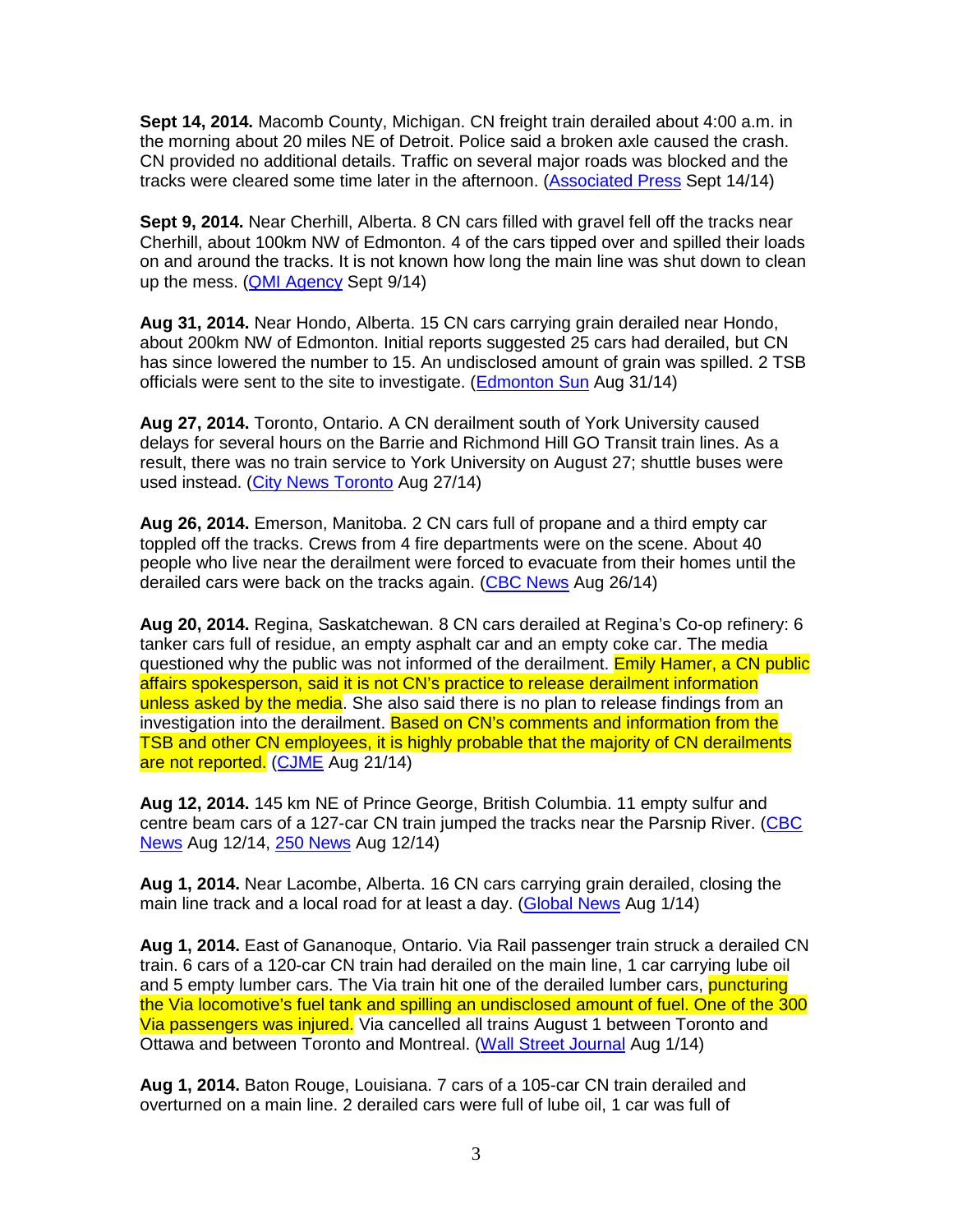difluoromethane residue, 1 car carried fiber board and 3 were full of plastic pellets that spilled onto the tracks. The derailment shut down local traffic. (Times-Picayune Aug 1/14)

**July 26, 2014.** Edson, Alberta. 2 cars carrying lumber fell off the tracks in the Edson CN rail yards. There were 2 other CN derailments in the same yard during the previous few weeks, with no details. Jim Feeny, a CN public Affairs spokesperson, said derailments are not uncommon and are often not reported by CN. The TSB has expressed concern in the past about CN not reporting derailments and other accidents. (Edson Leader Aug 7/14)

**July 25, 2014.** West of Burns Lake, British Columbia. A CN train rammed into a logging truck at an uncontrolled crossing, knocking 22 train cars and 2 locomotives off the tracks. An undisclosed amount of diesel fuel was spilled. (CTV News July 25/14)

**July 20, 2014.** Slinger, Wisconsin. 3 CN locomotives and 3 CN cars derailed, flipped over, and crashed into a Wisconsin & Southern train at a rail crossing, causing another 7 cars to derail. About 5,000 gallons of diesel fuel spilled from one of the locomotives. A CN engineer and a CN conductor were taken to hospital with unspecified injuries. A temporary shelter was set up at a local middle school for more than 120 people who were evacuated. The derailed CN cars were carrying frack sand and the Wisconsin & Southern train was carrying steel, lumber and plastic pellets. Lumber was spilled at the site. The extent of environmental damage caused by the fuel spill was not disclosed. The derailment resulted in more than \$3.1 million in damages. (Washington Times July 21/14)

**July 12, 2014.** North of Three Hills, Alberta. 15 CN cars derailed about 60km NE of Calgary, causing disruptions to transportation services in the area. Most of the cars carried general consumer merchandise, while 2 contained chemicals for household and industrial use. Alberta Emergency Alert indicated a local road was closed for an undisclosed length of time. (CBC News July 13/14)

**July 10, 2014.** Brockville, Ontario. 26 CN freight cars derailed, including 13 tanker cars carrying hazardous goods residue, 5 cars carrying carbon powder and 2 loaded auto carriers. Via Rail passenger service was disrupted due to the derailment on the main line. CN provided no further details. (Reuters July 10/14)

**July 4, 2014.** Near Whitecourt, Alberta. 6 cars of an 81-car CN train carrying crude oil, methanol, gravel and lumber derailed and flipped over on their sides. 3 of the derailed cars carried crude oil and 1 carried highly volatile methanol. At least 1 of the tanker cars spilled an undisclosed volume of hazardous product. (QMI Agency July 4/14, Reuters July 4/14)

**June 27, 2014.** Near Chisholm, Alberta. 11 CN grain cars derailed, blocking the main line and a railroad crossing for about a day. A Chisholm resident, Gene Crick, said, "I just don't know what to think of it. But something's got to be done because, what the heck, three derailments in a row?" Regarding this latest CN derailment, he said, "The mess that I'd seen was the tracks, a real mess; twisted right up in the air. It's just like a cat came in and plowed it up." (South Peace News July/14)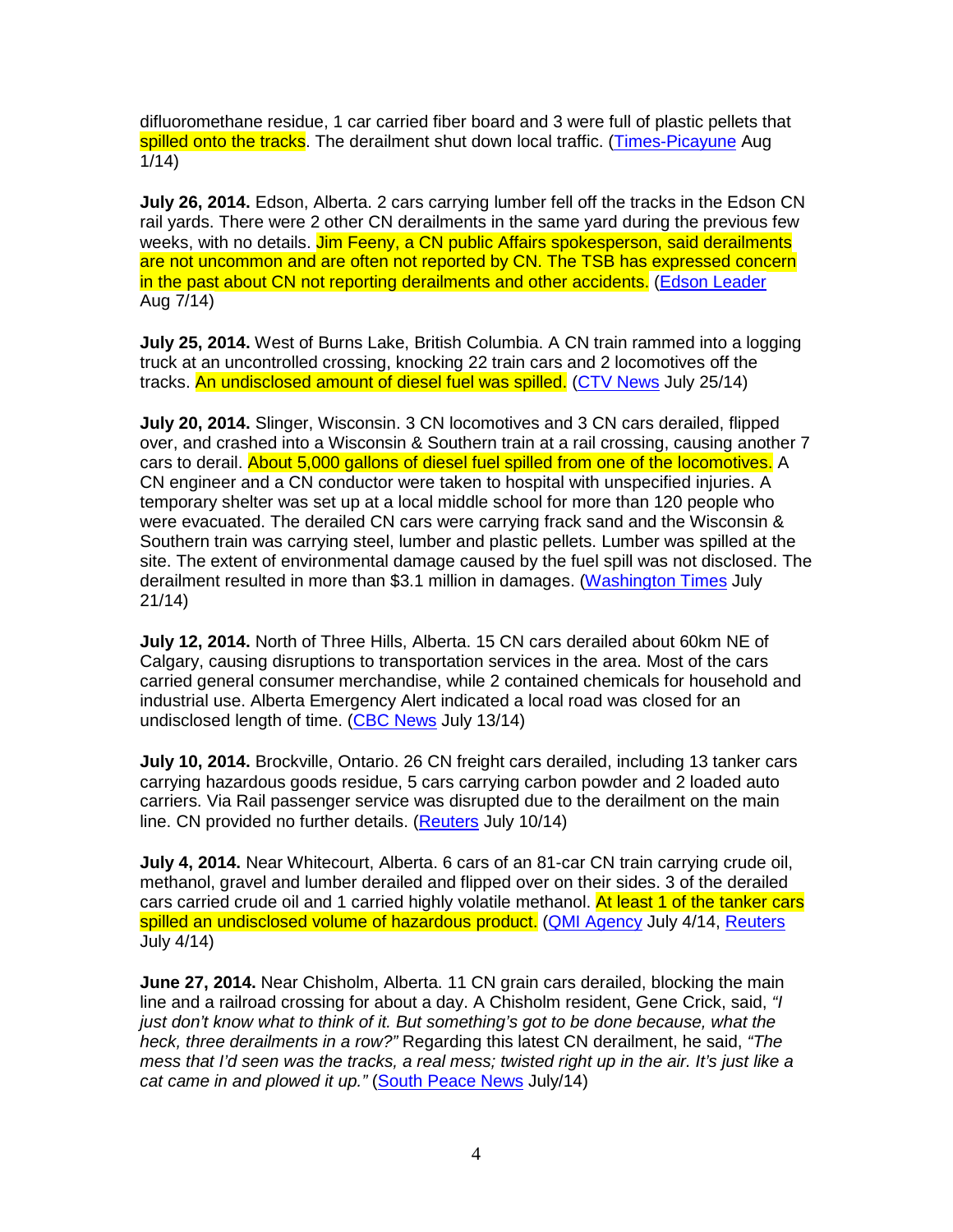**June 11, 2014.** Near Faust, Alberta. 20 CN cars fell off the main line tracks near Faust, about 60km west of Slave Lake: 17 cars carried dangerous goods residue (up to 2,000 gallons per tank car), 2 were grain hopper cars and 1 was a lumber car. (Global News June 11/14)

**June 4, 2014.** Ladysmith, Wisconsin. At least 2 CN cars derailed, as the last 5 cars in a longer train became disconnected. One of the derailed cars tipped over. (Leader-Telegram June 4/14)

**May 30, 2014.** North of Lac La Biche, Alberta. About 50,000 litres of molten sulphur spilled from 3 of 7 derailed CN cars. The spill took several days to clean up and CN's main line was closed for an undisclosed period of time. Local residents were upset that CN did not notify them of the derailment; rather, they found out about the accident numerous days later from a Canadian Press story. (Brandon Sun June 4/14)

**May 23, 2014.** Alberton Township, 3 miles west of Fort Frances, Ontario. 35 CN cars derailed, the majority of which were carrying potash and paper products; 2 were carrying sulphur. Local fire officials had to extinguish a grass fire started by the derailment. Vehicle traffic had to be diverted around the derailment site. (Fort Frances Times May 24/14)

**May 9, 2014.** Just outside Grand Falls, New Brunswick. 6 CN rail cars fell off the tracks as the train was exiting the main line onto a side track. 2 of the cars were carrying automobiles, 2 had fertilizer, 1 carried railway ties and 1 was empty. It is not known how long the tracks were closed to clean up the derailed cars. (4-Traders May 10/14)

**May 8, 2014.** Slave Lake, Alberta. 9 CN cars loaded with wood pulp derailed on CN's main line in downtown Slave Lake. Some of the cars tipped completely over on their sides, and crushed several nearby sheds. 6 nearby residences were evacuated. About 245 feet of track had to be replaced, as the main line and several road crossings were closed down for some time. (CBC News May 9/14, Edmonton Journal May 9/14, plus other sources)

**May 4, 2014.** Racine County, Wisconsin. CN locomotive fuel tank was punctured by a piece of metal on the tracks, spilling 4,000 gallons of diesel fuel. Crews were able to clean up only about 1,600 gallons of the spilled diesel fuel and the rest soaked into the ground. Local officials were concerned about possible contamination of very shallow nearby water wells. The local fire chief said soils contaminated with hazardous liquids are typically replaced with new soil. (The Republic May 5/14)

**April 22, 2014.** Burlington, Ontario. 3 CN cars carrying rock derailed in the Aldershot Rail Yard at a point where 2 rails crossed. (Toronto Star April 22/14)

**April 20, 2014.** St. Norbert, Winnipeg, Manitoba. 7 CN cars carrying plastic, wood products and pipes fell off the tracks not far from several homes along Highway 75. The line where the derailment occurred was flagged for trains to slow to 16 km/h due to track and surface conditions. A day later, 2 derailed cars still hadn't been removed; there was no word from CN when the track would be back in service. (Global News April 22/14)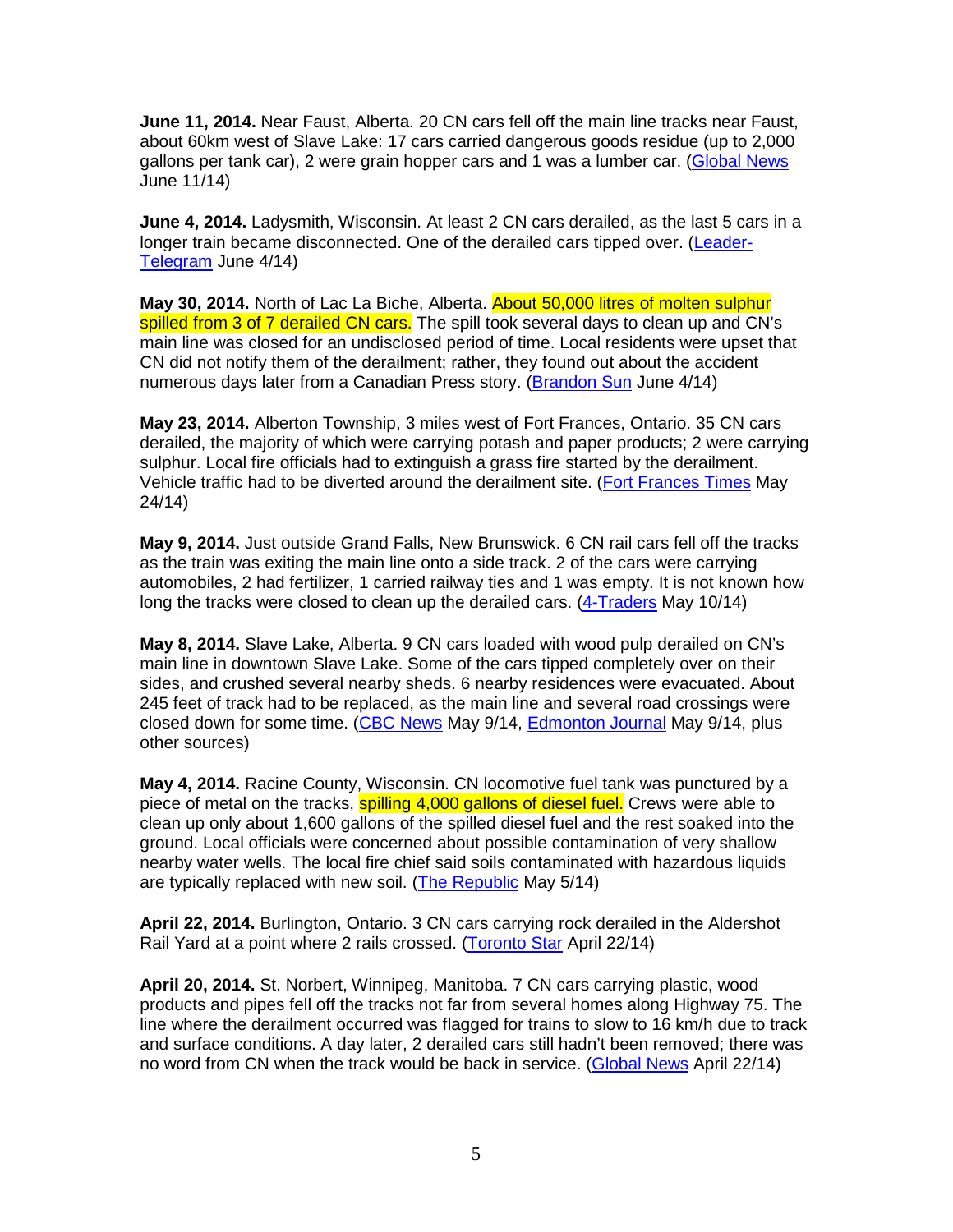**March 16, 2014.** Saint-Laurent, Montreal, Quebec. A CN worker was crushed to death between 2 railway cars in the Taschereau Yards after one of the cars on the moving train he was on derailed. (Montreal Gazette March 17/14)

**March 5, 2014.** Beaver County, Alberta. Two empty CN grain cars derailed and sustained damage along a stretch of track adjacent to Highway 14. (Alberta Police Report March 5/14)

**Feb 24, 2014.** Between Prince George and Tumbler Ridge, British Columbia. 24 loaded coal cars derailed, forcing the closing of CN's main line. The spilled coal caused an undisclosed amount of environmental damage. (250 News Feb 25/14)

**Feb 24, 2014.** Fairbanks, St. Louis County, Minnesota. 50 CN cars plus 2 locomotives derailed. The train had a total of 116 cars. The train was loaded with iron ore pellets and was bound for Two Harbors. 2 engineers on the train were taken to a local hospital. (Duluth News Tribune Feb 25/14)

**Feb 23, 2014.** Saint-Henri, Montreal, Quebec. 2 CN locomotives and 2 cars carrying grain fell off the rails on a CN main line close to homes, community organizations and schools. About 3,500 litres of diesel fuel spilled from one of the locomotives and caused an undisclosed amount of environmental damage. (Global News Feb 24/14, Globe and Mail Feb 23/14)

**Feb 9, 2014.** New Lenox, Illinois. 3 to 4 CN cars derailed near Lincoln-Way High School and one of the cars hit and damaged a locomotive that was stopped on an adjacent track. One of the derailed cars was carrying plastic; the others were apparently empty. Traffic was blocked and had to be rerouted. This particular area is contentious among New Lenox residents because when CN bought the former EJ&E tracks, they announced plans to quadruple the number of freight trains. Local officials tried to get CN to build an overpass at one of the major crossings to mitigate the additional train traffic, but CN refused. (CBS Chicago Feb 10/14)

**Jan 31, 2014.** Outside New Augusta, Mississippi, 19 CN cars fell off the tracks, **spilling** 50,000 gallons of crude oil, 17,000 gallons of fertilizer and 10,000 gallons of petroleum distillate. Other hazardous goods reported spilled included undisclosed volumes of fuel oil, methanol and ethanol. Most of the hazardous goods spilled from 3 of the derailed tank cars, although other derailed cars were also spilling hazardous products. About 50 nearby Perry County residents were evacuated for over 2 days and sheltered in a special Red Cross facility set up for those affected by the derailment. About 100 railroad employees and 50 government officials, firemen and police officers were on site assisting with clean up efforts which were estimated to take about a week to complete. The extent of environmental damage was not disclosed; however, some of the spilled hazardous goods made its way into a local waterway. (The Republic Jan 31/14, Hattiesburg American 1 Jan 31/14, Hattiesburg American 2 Feb 4/14)

**Jan 28, 2014.** Mundelein, Illinois. A CN freight train derailed and forced Metra commuters on the North Central Services to make other transportation plans for at least a day. The cold hampered CN from repairing the tracks and moving the derailed cars, one of which was carrying plastic pellets. Several other CN freight trains were halted on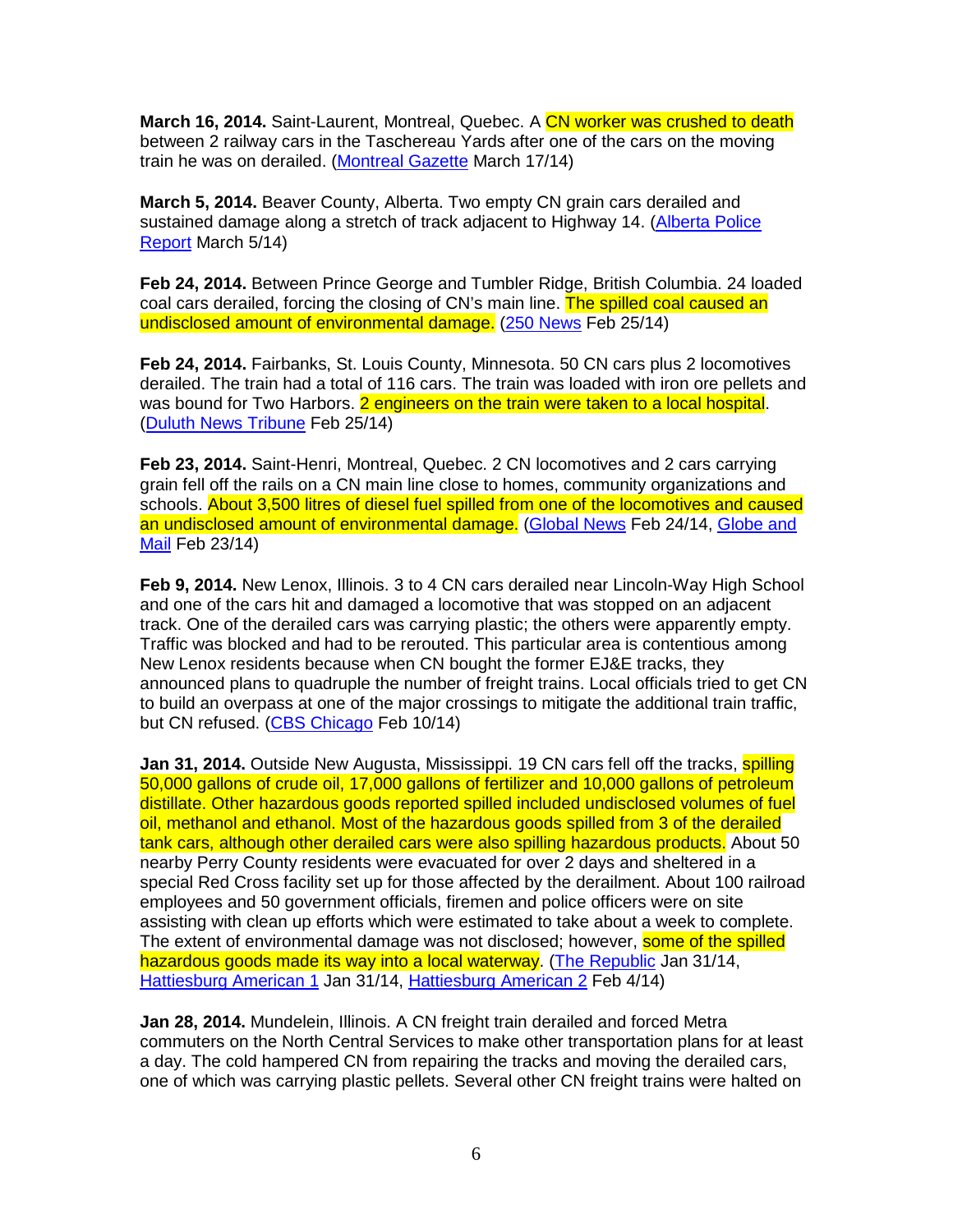the single track and had to be moved before the Metra service could be restored. (Daily Herald Jan 28/14)

**Jan 26, 2014.** Saint-Basile, Edmundston, New Brunswick. 5 CN freight cars jumped the tracks; 3 were carrying automobiles, one was carrying clay and the  $5<sup>th</sup>$  car was carrying flammable liquefied petroleum gas. The cars tipped over and were lying on their side in a ditch. A local farmer had warned CN last summer that repairs were required at the site of the derailment. This was the second derailment on the same farmer's property. About 15-20 years ago, fuel cars derailed and were upside down in the local brook, spilling hazardous product. (CBC News 1 Jan 27/14, CBC News 2 Jan 28/14)

**Jan 16, 2014.** Crystal Springs, Mississippi. A CN train hauling coal caught fire. 2 men were able to escape from the locomotive which sustained major damage from the fire. (WJTV Jan 17/14)

**Jan 15, 2014.** Edmonton, Alberta. 3 moving CN trains collided. 3 locomotives, 2 tank cars loaded with dangerous goods and 1 empty flat car fell off the tracks. One of the locomotives spilled an undisclosed amount of diesel fuel. CN told the Edmonton Journal they did not know what dangerous goods were in the derailed tank cars, whereas CN contacted Edmonton Fire Rescue about 1 of the derailed tank cars possibly containing propane. Municipalities across Canada are concerned because CN and other rail companies are not required to provide municipalities with real-time information on what dangerous goods are travelling through their communities and when. (Edmonton Journal Jan 16/14)

**Jan 11, 2014.** Burnaby, British Columbia. 7 cars loaded with coal from a 152-car CP train operated by a CN crew went off the CN tracks. 3 of the cars tipped over and spilled about 270 tons of coal, much of it into Silver Creek which is sensitive fish habitat. A substantial amount of coal was also carried downstream into Brunette River and Burnaby Lake. Government officials were concerned about the negative effects of the coal on salmon eggs and eggs of the endangered Western Painted Turtle. Turtles and their eggs had to be removed from the clean-up area, and a turtle beach had to be restored and basking logs cleaned. Chum salmon were observed spawning in the creek near where the coal was spilled. Coho salmon and rainbow trout were also in the area. Burnaby Lake Regional Park was negatively impacted. Local observers said Silver Creek turned black following the spill. B.C. Environment officials called CN's follow-up reports on the spill "deficient" and "unsatisfactory", citing significant types of information that was missing. Washed out ground under the CN tracks may be the cause of the derailment, as heavy rains had fallen in the area. Local residents were quick to denounce plans to expand coal export at the Neptune Terminals. They pointed to this derailment as proof that the recent decision by the port authority to expand coal exports was a poor one. (Vancouver Sun Jan 11/14, Globe and Mail Jan 11/14, The Straight Apr 17/14, Burnaby Now Apr 19/14)

**Jan 7, 2014.** Near Plaster Rock, New Brunswick. A 122-car CN train derailed, with 19 cars and an unmanned locomotive falling off the tracks. A cracked wheel and an emergency brake application likely contributed to the derailment. 9 of the derailed cars were loaded with hazardous goods  $-5$  with crude oil and 4 with propane. A significant fire resulted with huge clouds of orange smoke and flames billowing into the air. Fires continued burning 4 days following the derailment. About 50 households (150 people)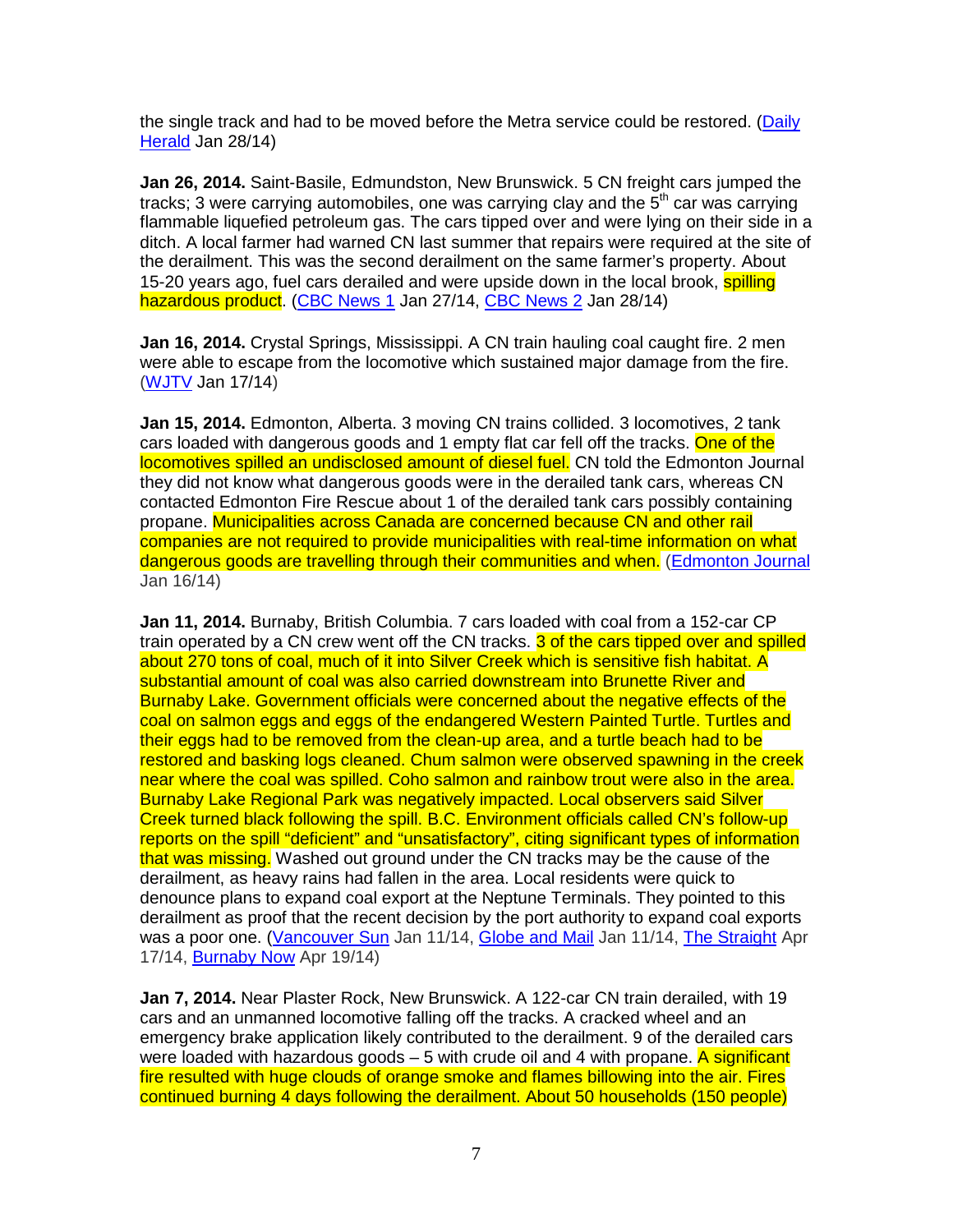were forced to evacuate within a 2-kilometre radius of the fire, and 4 days following the derailment were still not permitted to return to their homes. Firefighters, police, ambulances and a hazardous materials team were dispatched to the site. The volume of hazardous product spilled and the extent of environmental damage were not provided by CN. An earlier derailment near Plaster Rock unreported by CN was one of 2 unreported incidents that prompted the TSB to seek a summons in 2006 ordering CN to turn over all of its accident records. A subsequent in-depth CBC investigation in 2013 uncovered that CN did not report to authorities more than 1,840 derailments and other accidents over a 6-year period, including 44 on main rail lines. (Edmonton Journal Jan 8/14, CBC News Jan 7/14)

**Dec 29, 2013.** Killy, British Columbia. 5 CN cars derailed with 4 tipping over on their side in the Killy Yard. One of the derailed cars blocked the main track. (Vancouver Sun April 24/14)

**Dec 27, 2013.** Wainwright, Alberta. 7 cars derailed in the CN Rail yard. Although CN provided few details, apparently 3 grain cars flipped off the tracks while 4 other cars remained upright. Derailed cars were carrying grain and salt. There was damage to derailed cars. (Star News Dec 27/13)

**Dec 5, 2013.** Two Harbors, Minnesota. Three crew members were injured when a 107 car CN train carrying iron ore derailed as it entered the Two Harbors rail yard, sending 76 cars off the tracks. Another 17 cars parked next to the moving train were also pushed off the tracks. Trains were unable to operate in that portion of the yard for some time, interrupting shipment of iron ore. The attorney representing the 3 injured CN crew members blamed the incident on CN's failure to remove snow and ice from the tracks. He said CN had been informed earlier in the day of unsafe snow and ice conditions between the Highland siding and Waldo and the 4-mile descent into the Two Harbors rail yard. The same day, another runaway train had been reported on the same track, but fortunately that train's crew was able to regain control of the train. The attorney was quoted as saying, "The railroad had advance knowledge of the storm and information from knowledgeable railroaders about conditions. If attempts were made to clear the snow, they were inadequate. As a consequence, these guys were not going to be able to control that train. The railroad knew it, but they kept sending the train on the track with deep snow." He said CN's decision-making did not reflect a regard for the well-being of its employees. "When you put profits over safety, this is what happens", he said. Neighbouring business operators said they had never seen a train pileup of this magnitude, and a retired CN engineer said the derailment was one of the 2 most serious train-related incidents he had seen since he started working on railroads in 1974. (Lake County News Chronicle Dec 15/13, Northlands News Center Dec 6/13)

**Nov 18, 2013.** Near Tisdale, Saskatchewan. A CN conductor trainee was hit and killed by a CN freight train at the Murphy's interchange track during switching operations. CN would provide no further details, other than to suggest that CN's safety record is good (which is their standard response lately, following a recently heightened interest by Canadians in rail safety). A year later, the TSB said the accident could have been prevented – the trainee was unsupervised, which led to the fatal accident. (Reuters Nov 19/13, CBC News Oct 22/14)

Nov 11, 2013. Near Fort Frances, Ontario. A 184-car CN train derailed, spilling grain all over the tracks. A total of 39 freight cars fell off the tracks. It took several days for the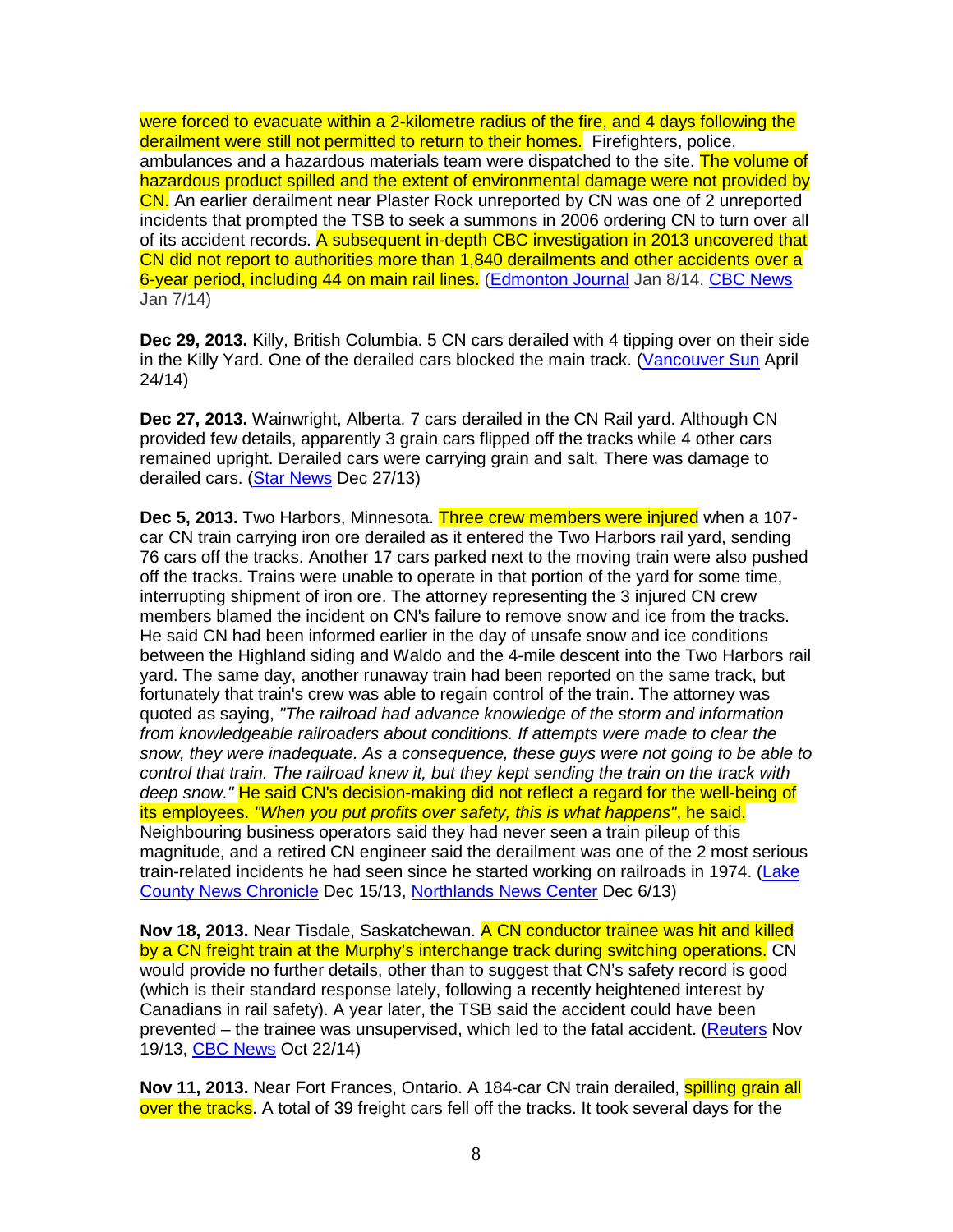spilled grain to be cleaned up and for the rail cars to be removed. (Fort Frances Times Nov 12/13)

**Nov 9, 2013.** Near Asquith, Saskatchewan. Six CN cars carrying lumber jumped the tracks. Nearby residents expressed concern not only about derailments close to their homes, but also about challenges getting compensation from CN for damages incurred by CN-started fires. (Global News Nov 10/13)

**Nov 3, 2013.** Near Peers, Alberta. 13 CN cars derailed. 12 of the derailed cars were loaded with lumber and 1 was carrying sulphur dioxide. CN rail traffic along its main line was shut down while mangled rail cars and spilled broken lumber were cleaned off the tracks. (CTV News Nov 3/13)

**Oct 19, 2013.** Gainford, Alberta. A 134-car CN train carrying crude oil and liquefied petroleum gas (propane) derailed about 90 km west of Edmonton, causing explosions and a massive fire. 9 of the 13 derailed tank cars were carrying propane and 4 carried crude oil. 1 of the cars carrying propane exploded and 3 others also caught fire. The amount of petroleum product spilled and the extent of environmental and property damages were not disclosed. A state of emergency was ordered for the entire area. All 100 Gainford residents and another 25 people living within 2 km of the derailment site were evacuated for 4 days due to the fear of additional explosions, fires and noxious fumes. The intensity of the fire was so severe, firefighters were forced to let the fire burn itself out, which took 4 days. The main east-west highway (Yellowhead No. 16) and the main east-west rail line (Trans-Continental) through western Canada were closed for 5 days. Evacuated residents were upset they received very limited compensation from CN, restricted primarily to out-of-pocket expenses. Residents who claimed for lost wages due to the evacuation order were not compensated. Some residents described CN's small compensation payments as "reprehensible". (Chicago Tribune Oct 19/13, CBC News Oct 19/13, plus additional sources)

**Oct 16, 2013.** Sexsmith, Alberta. 4 CN tank cars carrying anhydrous ammonia derailed. One of the derailed tank cars was leaning and sinking. Anhydrous ammonia is a dangerous good. In the absence of receiving any information from CN, Sexsmith fire resources ordered an evacuation of about 150 homes. (Calgary Herald Oct 16/13)

**Oct 7, 2013.** Brampton, Ontario. The last 4 cars of a 73-car CN train derailed, sending one CN employee to the hospital with minor injuries. A CN public relations spokesperson suggested to the media there were no injuries, whereas the Peel Emergency Services reported the CN employee suffered minor injuries. The 4 derailed tank cars carried jet fuel residue. (Rail tank car "residue" can consist of up to several thousand gallons of dangerous goods per tank car. Rail companies erroneously refer to these cars as being empty.) The derailment held up numerous Kitchener GO trains. (Toronto Star Oct 7/13)

**Oct 2, 2013.** North Battleford, Saskatchewan. 3 CN tank cars derailed; 2 of the cars contained crude oil and the other contained asphalt. Human error likely caused the derailment when a wrong switch was aligned while connecting rail cars together. CN waited 5 hours before notifying North Battleford emergency crews about the derailment. Mayor Ian Hamilton says he was angry the City wasn't notified right away by CN. (Global News Oct 3/13)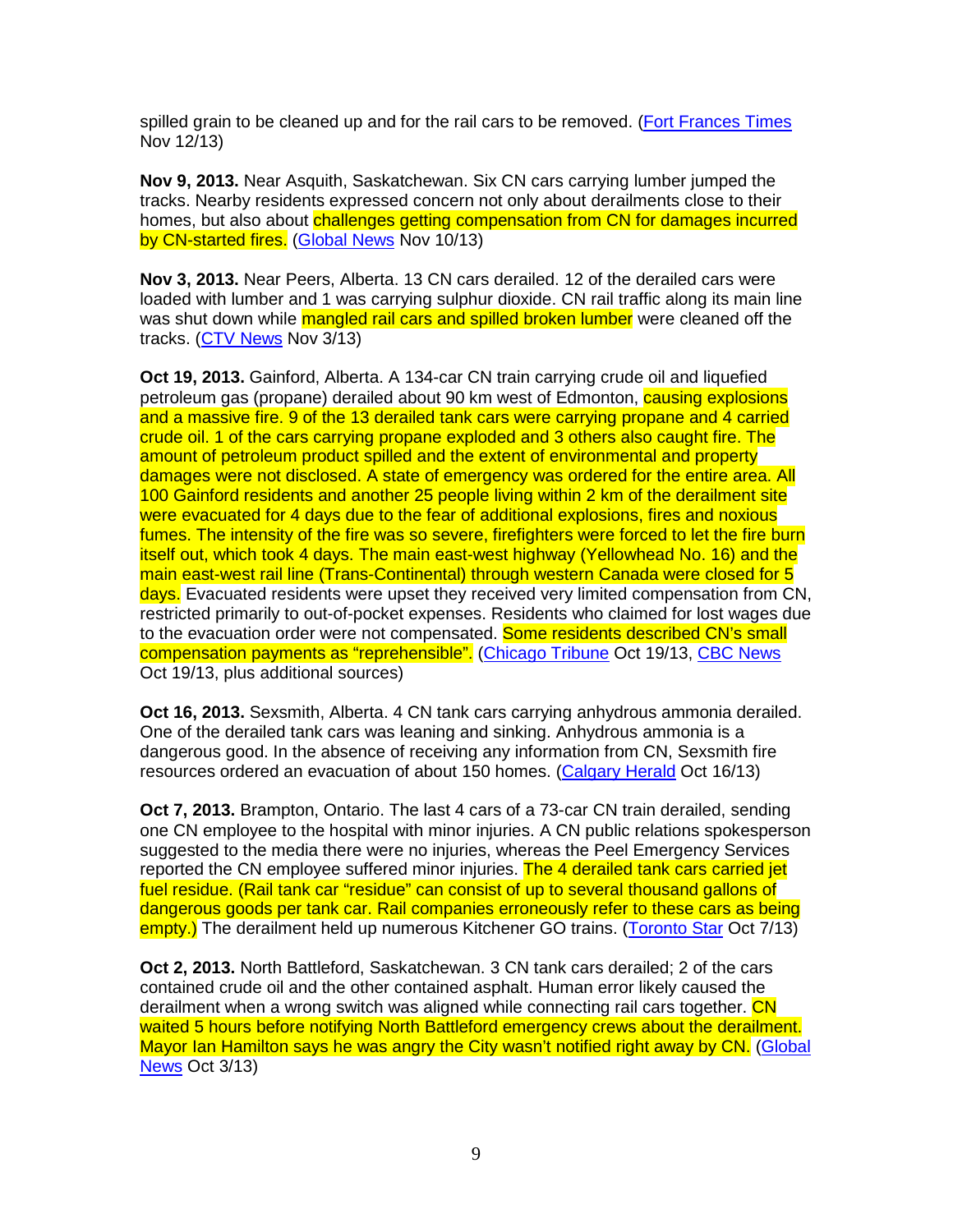**Sept 25, 2013.** Near Landis, Saskatchewan. 17 of 130 CN cars carrying oil, condensate, ethanol and mixed freight derailed. 1 tank car spilled an undisclosed amount of oil, and the derailment sparked a grass fire. The Landis school was evacuated for a day as a precaution. The extent of environmental damage was not disclosed. (Toronto Star Sept 25/13)

**Sept 16, 2013.** About 60 km south of North Bay near South River, Ontario. 11 CN freight cars derailed, of which 1 carried methanol, 3 carried sulphuric acid residue, and 7 were hauling general merchandise and consumer goods. The tracks were closed for about 2 days. (The Nugget Sept 17/13)

**Aug 27, 2013.** Watson Island, British Columbia. 2 CN locomotives derailed. (Vancouver Sun April 24/14)

**Aug 8, 2013.** Near Morey, British Columbia. An intermodal flat car derailed on the Albreda Subdivision after being struck by a rock slide. (Vancouver Sun April 24/14)

**Aug 1, 2013.** Near Tumbler Ridge, British Columbia. 15 CN cars loaded with ore derailed. (Vancouver Sun April 24/14)

**June 2, 2013.** Symington Rail Yard, Winnipeg, Manitoba. 6 empty CN lumber cars crashed off the tracks, damaging 2 power poles and knocking power out to 1,900 customers in the Windsor Park area. (CTV Winnipeg June 3/13)

**May 24, 2013.** Chetwynd, British Columbia. A bulkhead flat car derailed in the Chetwynd Yard. (Vancouver Sun April 24/14)

**May 24, 2013.** Quesnel, British Columbia. A CN locomotive derailed in the Quesnel Yard. (Vancouver Sun April 24/14)

**May 15, 2013.** Near Chetwynd, British Columbia. 12 CN cars carrying sulphur derailed. (Vancouver Sun April 24/14)

**April 30, 2013.** Near Pense, west of Regina, Saskatchewan. 11 CN cars fell off the tracks, blocking a grid road. Fertilizer spilled from some of the cars. (National Post May 1/13)

**April 28, 2013.** Togo, Saskatchewan. A Via Rail passenger train travelling on track owned and maintained by CN derailed at a washed out section of track, only hours after the tracks had been inspected. 2 locomotives, a baggage car and the first passenger train derailed but remained upright. The diesel fuel tanks of both locomotives ruptured, spilling diesel fuel and causing the train to catch on fire. The Via crew and passengers were evacuated from the train without any serious injuries. The TSB reported the main cause of the washout was a blocked culvert combined with a rapid melt of snow, which led to the ground being saturated and the embankment weakened. The TSB also noted that the CN track inspectors responsible for the location had not received "any significant" training" in identifying potential ground hazards. (CBC News June 11/14)

**April 19, 2013.** Near Cedarvale, British Columbia. 5 intermodal CN cars carrying household consumer goods derailed east of Terrace, causing the rail line to be shut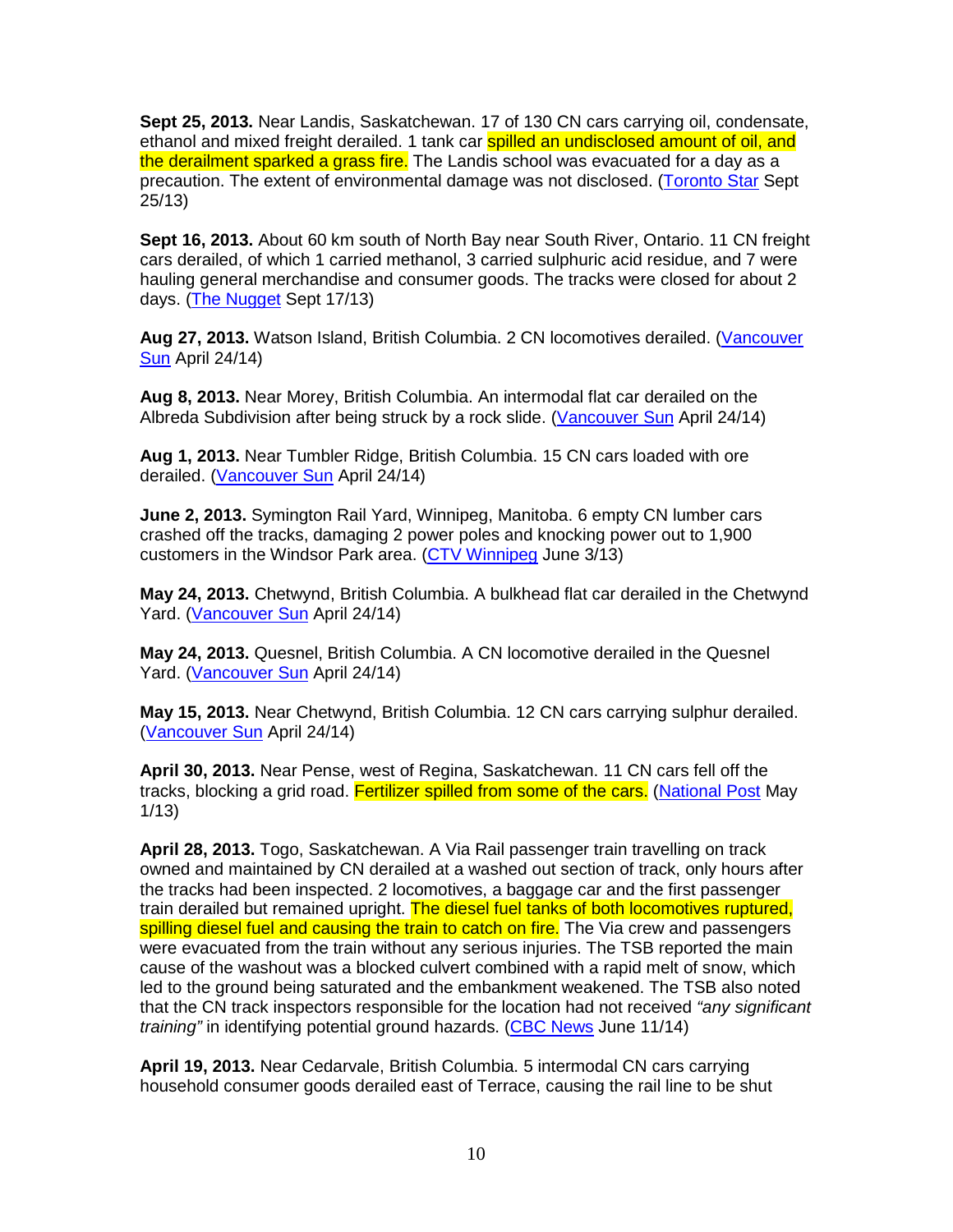down for an undisclosed length of time. There was track and signal damage. (CJFW April 19/13)

**March 31, 2013.** Near Matsqui, British Columbia. A CN gondola car derailed on the main Yale Subdivision track. (Vancouver Sun April 24/14)

**March 30, 2013.** Gary, Indiana. 35 cars of a 101-car CN freight train derailed. 3 of the derailed cars carried hazardous materials. The derailment also ruptured a 14-inch industrial gas line. Hazmat responded to the accident and directed that South Shore train service be halted until the gas rupture was cleaned up and the area was determined to be safe. (WSBT TV March 30/13 & Chicago Sun-Times March 30/13)

**March 25, 2013.** Kenner, Louisiana. 14 cars of a 141-car CN train derailed. 2 of the derailed cars carrying coal tipped over and another 5 leaned, looking close to toppling over. An undisclosed amount of coal was spilled. The derailment blocked Farm Avenue and Morey Street in Kenner. (The Times-Picayune March 25/13)

**March 19, 2013.** Williams Lake, British Columbia. 2 CN locomotives derailed in the Williams Lake Yard. (Vancouver Sun April 24/14)

**March 16, 2013.** Near Hatfield, Wisconsin. 19 CN cars loaded with sand plowed off the railway, **spilling sand across the area**. County Road K remained closed for at least a day. (La Cross Tribune March 17/13)

**March 15, 2013.** Fort Nelson, British Columbia. A tank car full of fuel oil residue derailed in the Fort Nelson Yard. (Vancouver Sun April 24/14)

**March 10, 2013.** North Vancouver, British Columbia. 3 cars derailed in the CN Lynn Creek Yard. (Vancouver Sun April 24/14)

**March 7, 2013.** Winnipeg, Manitoba. A CN locomotive and 1 intermodal car derailed in a rail yard, blocking traffic on the East Perimeter Highway for over 4 hours. It appeared that 2 CN trains collided, causing the derailment. (Metro Winnipeg March 7/13)

**Feb 22, 2013.** McComb Subdivision, Jackson, Mississippi. 18 CN cars derailed – 17 were loaded with grain and the other was empty. Some track was damaged and will need to be replaced. Rail traffic between Jackson and New Orleans was expected to be shut down for most of the day. As of April 4, 2013, 11 tons of the wheat spilled during the derailment was rotting and emitting a foul odour at the Hinds County Penal Farm in Raymond where it had been piled, and was causing concern to local residents. (WLBT Feb 22/13 & other sources)

**Feb 9, 2013.** Fort Rouge Rail Yard, Winnipeg, Manitoba. About 8 CN cars derailed, 6 of which flipped over on their sides. The cars were carrying household and consumer goods. (CBC News Feb 9/13)

**Feb 7, 2013.** Near Biggar, Saskatchewan. A CN locomotive and 17 containers derailed about 5 km west of Biggar. The cars were carrying consumer and household products. (Leader Post Feb 7/13)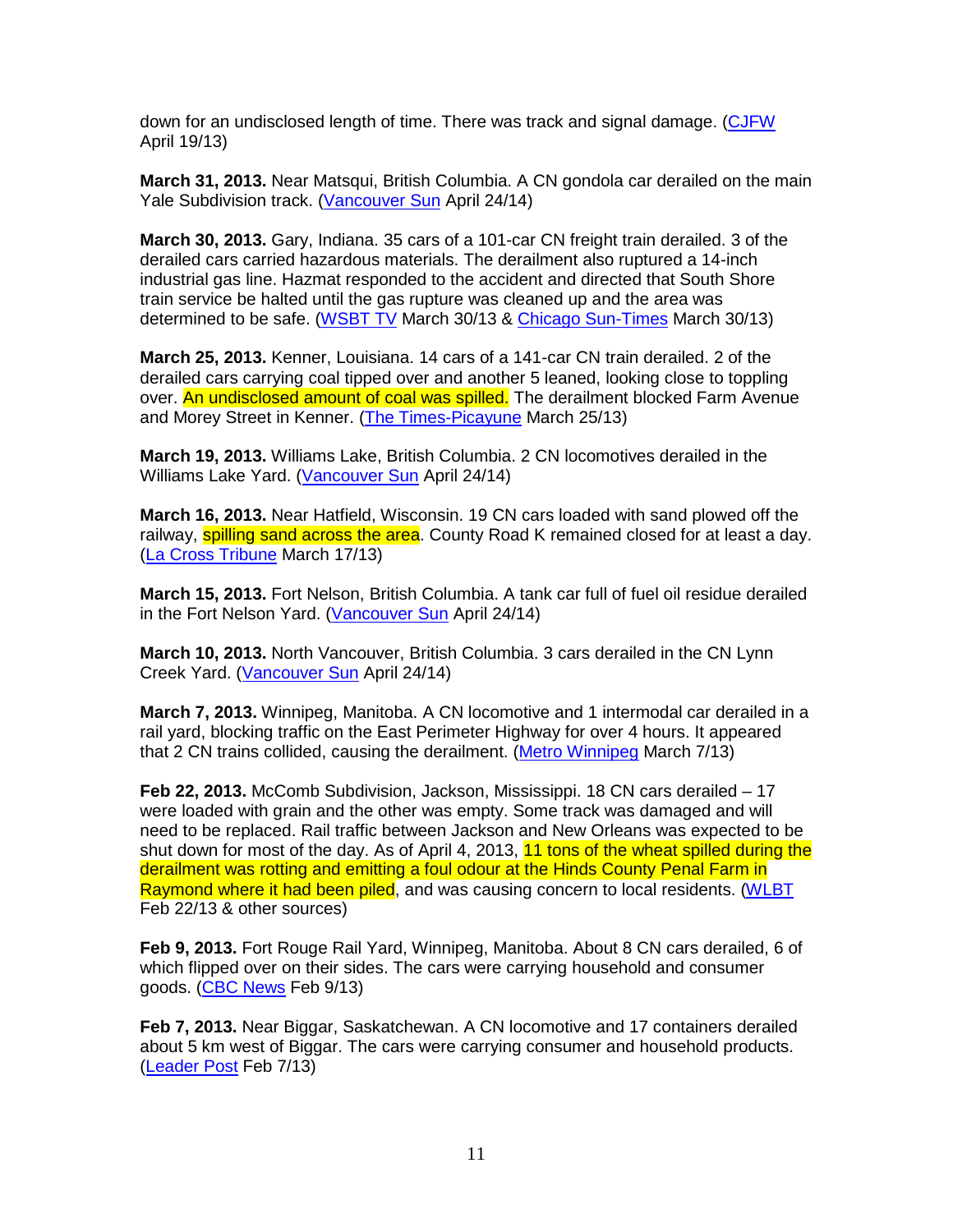**Jan 30, 2013.** Prince George, British Columbia. More than 3,000 litres of diesel fuel spilled from a punctured CN locomotive fuel tank in the Prince George rail yard. (Vancouver Sun April 24/14)

**Jan 25, 2013.** Kaukauna, Wisconsin. Diesel fuel spilled from a CN locomotive's fuel tank punctured by a portion of track beside the main line that had been pushed up by frost. At least 1,200 gallons of fuel spilled for about a mile along the track. Options considered for clean up included using a chemical that consumes fuel oil and excavating beneath the railroad bed to remove any contaminated soil. The extent of environmental damage was not disclosed. (Post-Crescent Media Jan 28/13)

**Jan 24, 2013.** Blackfoot Subdivision, near Paynton, Saskatchewan. A CN train carrying crude oil crashed into a road grader on a public crossing, killing the driver of the grader. A locomotive and 16 tank cars loaded with crude oil derailed. At least 2 of the tank cars toppled over on their sides and spilled an undisclosed amount of crude oil. (Each tank car can carry up to 650 barrels of oil.) The extent of environmental damage was not disclosed. (Canadian Press Jan 24/13, TSB Investigation R13E0015)

**Jan 22, 2013.** Thornton, British Columbia. 2 CN cars derailed in the Thornton Yard. Track and drawbar damage was sustained. (Vancouver Sun April 24/14)

**Jan 22, 2013.** Near McBride, British Columbia. 21 CN cars derailed on the Fraser Subdivision. (Vancouver Sun April 24/14)

**Jan 18, 2013.** Prince George, British Columbia. 2 cars derailed in the Prince George Yard. About 200 feet of track were damaged. (Vancouver Sun April 24/14)

**Jan 6, 2013.** Decatur, Illinois. 6 cars derailed on a dead end siding. Cars rammed through the end of the track, ending up in a heap and partly toppled down a steep embankment. 4 cars contained soybean oil, 1 was loaded with limestone and 1 tank car carried residue of an undisclosed product. (Herald & Review Jan 8/13)

**Jan 3, 2013.** South of Pemberton, British Columbia. 3 empty wood pellet hopper cars derailed while crossing a bridge, 1 toppling off the bridge and closing Highway 99 for about 2 hours. (Globe & Mail Jan 3/13)

**Dec 26, 2012.** Wainwright Subdivision, near Clover Bar Station, NE Edmonton, Alberta. 3 CN contractors were injured when they were hit by a CN freight train as they were clearing snow off rail switches. 2 were in critical condition, while the third man had relatively minor injuries. It appears the "Safety Watch" protocol was not followed. (Edmonton Journal Dec 28/12, TSB Investigation R12E0182)

**Dec 19, 2012.** The Canadian Transportation Agency ruled today that both Canadian National Railway and Canadian Pacific Railway exceeded revenue caps for the movement of western grain for the 2011-12 crop year. Both railways must pay the amount by which they exceeded their 2011-12 caps plus a penalty to the Western Grains Research Foundation. (Canada News Centre Dec 19/12)

**Dec 17, 2012.** Williams Lake, British Columbia. 2 locomotives derailed as they entered a rail yard. (Got News Network Dec 17/12)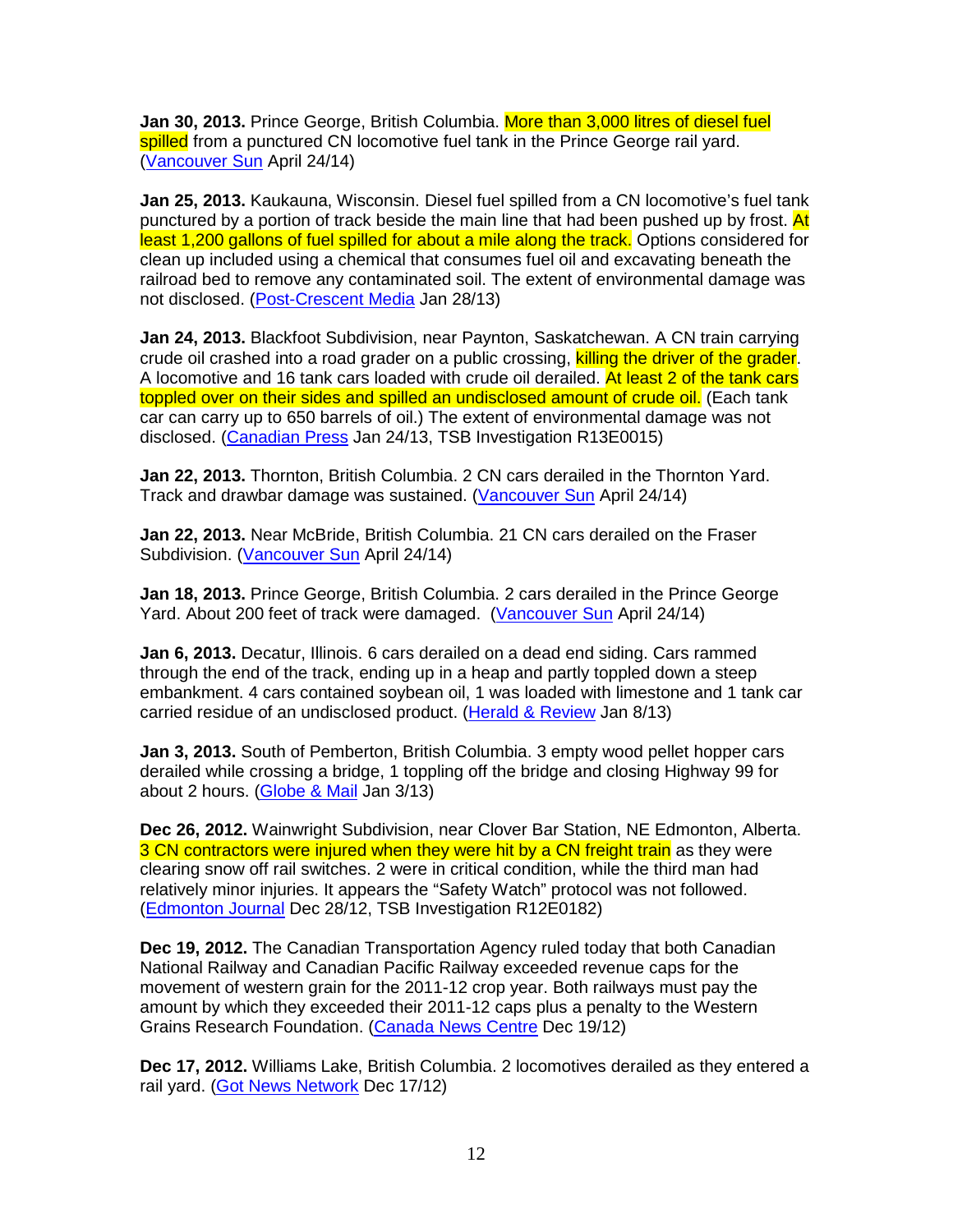**Nov 28, 2012.** About 180km north of Fort St. John, British Columbia. Workers were switching cars on and off a train in a rail yard when a fuel tank car derailed and rolled onto a CN conductor, killing him. (Canadian Press Nov 30/12)

**Nov 19, 2012.** A new Canadian National Railway "Quiet Zone" restriction in Naperville and Warrenville, Illinois will take effect today. CN trains will not be allowed to sound their horns in this quiet zone unless deemed necessary for safety purposes. Naperville and Warrenville join Aurora and DuPage County in successfully pressing for the quiet zone after residents complained about the excessive horn use by CN on the rail line they took over from Elgin, Joliet & Eastern Railway in January 2009. 33 communities along the former EJ&E Railway main line have been battling with CN over their concern about CN's aggressive approach to the EJ&E takeover. Communities have been concerned about increased rail traffic, increased noise and diesel exhaust pollution, adjacent property devaluation, and increased traffic jams at many rail crossings which have very significant impacts on emergency vehicle response times. (Beacon-News Nov 15/12)

**Nov 8, 2012.** North of Squamish Terminals, British Columbia. A 6-axle CN locomotive had its fuel tank punctured by a broken piece of track, causing about 5,700 litres of diesel fuel to spill onto the track and into the Squamish Estuary. Containment booms were used to try to limit migration of the diesel fuel in the sensitive estuary ecosystem. Concerns were expressed by local residents because the herring spawning season was close to starting and herring eggs are very sensitive to environmental contamination. About 50 feet of rail track were also torn up and the subsurface soil dug up in an attempt to remove some of the diesel fuel. A local former B.C. Rail employee placed part of the blame on CN using large 6-axle locomotives on the line whereas when B.C. Rail was operating the same line it used smaller 4-axle locomotives. He indicated the 6-axle units can't make the turns on that section of track without placing too much stress on the track. (Squamish Chief Nov 14/12)

**Nov 1, 2012.** Ontario's Superior Court gave the go-ahead today for a multi-million dollar lawsuit against CN Rail and Via Rail on behalf of most of the passengers of a fatal train derailment February 26, 2012 in Burlington, Ontario. The train was traveling 4 times faster than the speed limit while changing tracks. Arguments for the class-action lawsuit to proceed included that CN Rail and Via Rail were negligent in the derailment that killed 3 Via employees, injured 1 Via employee and injured 45 passengers. Altogether, 68 of the 75 passengers have joined the lawsuit. (Toronto Sun Nov 1/12, CBC News Oct 26/12)

**Oct 11, 2012.** Waterloo, Ontario. 4 tank cars derailed in uptown Waterloo. CN failed to notify the Region of Waterloo, which was a violation of an agreement between the 2 parties. A Waterloo Chronicle news article read, "The incident has left Waterloo residents worried, as the train was bound for the Chemtura chemical manufacturing plant in Elmira." (Waterloo Chronicle Oct 24/12)

**Sept 7, 2012.** Battle Creek Yard, Michigan. About 8 cars loaded with grain derailed and ripped up about 700 feet of track and a switch. (Railroadfan.com Sept 8/12)

**June 26, 2012.** Near Poser, west of McBride, British Columbia. 8 loaded coke cars went off the tracks. (250 News June 26/12)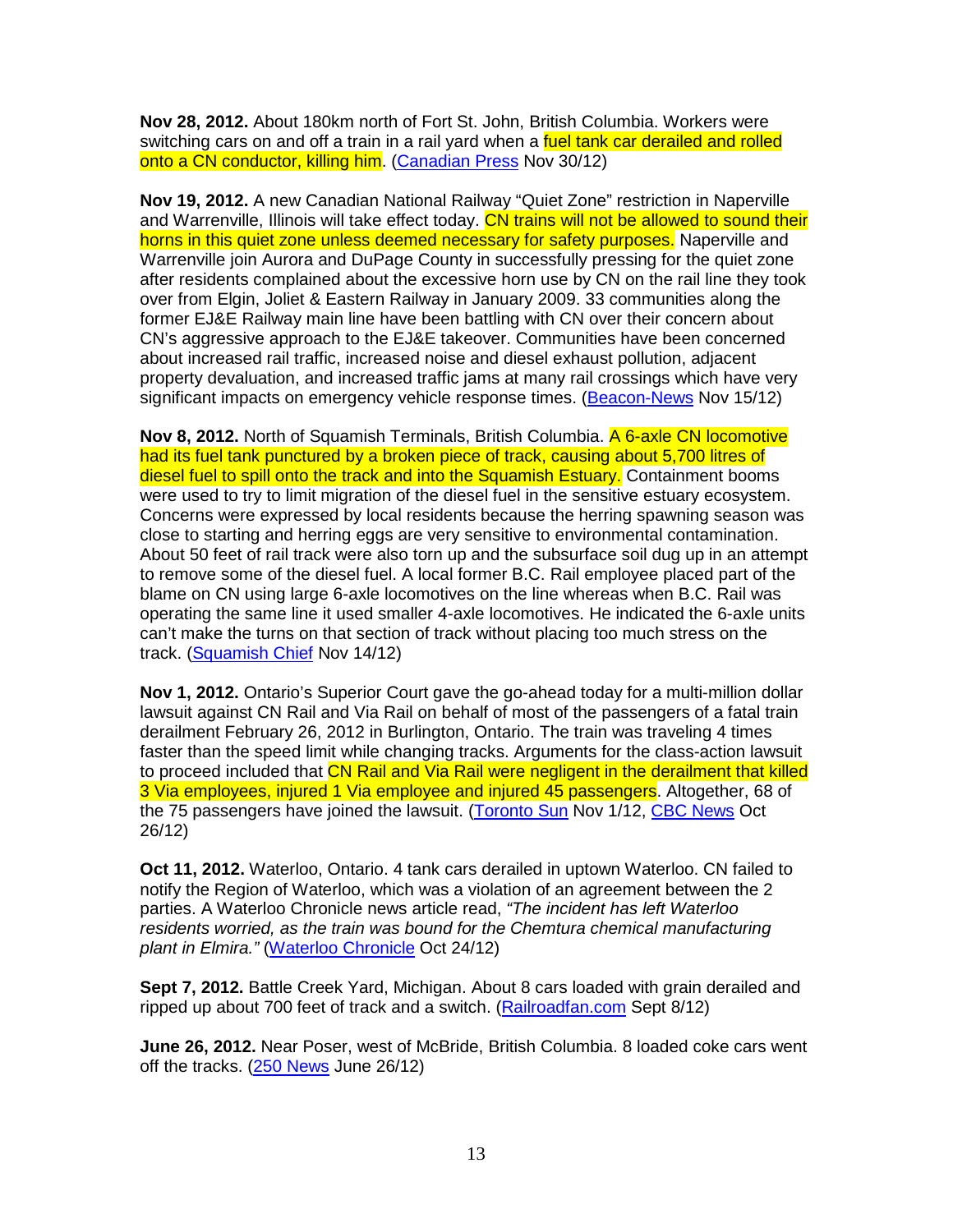**May 26, 2012.** Hixon, British Columbia. 8 empty freight cars derailed and toppled over. (250 News May 28/12)

**May 15, 2012.** Outside Oakville, Manitoba. Train derailed when it made an emergency stop. The rear wheels of 1 of the cars carrying wheat went off the rails. Sparks from the derailment started a grass fire, causing nearby piles of old rail ties to also catch fire. Highway 13 in Oakville was closed throughout the night due to the accident. (CN often leaves old discarded rail ties by the track, which creates a fire hazard.) (CTV Winnipeg News May 16/12)

**May 9, 2012.** Just outside Collins, Mississippi. About 2 dozen loaded coal cars derailed on the CN main line. A significant amount of coal was spilled. Rails and a bridge were damaged. The train consisted of 105 cars, all loaded with coal. The Collins Fire Department Chief said, "There have been multiple derailments over the years, but nothing of this magnitude or this size." (WDAM May 9/12)

**April 26, 2012.** Between Valemont & Blue River, British Columbia. A locomotive and up to 15 cars derailed due to a washout. At least 2 container cars fell into the North Thompson River. A contamination containment boom was set up on the river in an attempt to contain what was described as a **chemical slick on the surface of the water**. Crews were still cleaning up debris from the derailment over 2 weeks later. The extent of environmental damage, including from the chemical spill, was not disclosed. (Castanet News May 12/12, CFJC TV May 13/12)

**April 1, 2012.** Near Searchmont, Ontario. 11 of 34 cars derailed – 5 tank cars carrying residue and 6 cars carrying steel products. Damaged rail cars and rolls of steel were scattered in the surrounding bush. (The Sault Star April 3/12)

**March 20, 2012.** SE Calgary, Alberta. 4 cars and 1 engine derailed in CN's Ogden Rail Yard. A conductor was reported to have suffered injuries when he jumped from the train. A fuel tank on the engine was punctured and an undisclosed amount of fuel spilled onto the ground. (CBC News March 20/12)

**March 15, 2012.** 35km east of Melville, Saskatchewan. 22 empty cars derailed on CN's main line. (Leader-Post March 16/12)

**March 6, 2012.** Saint John, New Brunswick. 12 CN cars derailed. 4 of the cars carrying potash flipped on their sides, **spilling potash on the ground.** (CBC News March 6/12)

**Feb 26, 2012.** Oakville Subdivision, near Aldershot Station, Burlington, Ontario. Three Via Rail engineers were killed and 46 other people were injured when the Via Train 92 locomotive and 5 cars derailed on track owned, operated and maintained by CN Rail. The train was switching from one track to another when it flew off the tracks and collided with a building, destroying the locomotive that the 3 deceased crew members were in. The locomotive's fuel tank was punctured and about 4,300 litres of diesel fuel spilled. The train was traveling 4 times faster than the speed limit while changing tracks. A lawsuit was later initiated against CN and Via Rail by passengers who are seeking compensation for physical and emotional injury, damage to property and loss of income as a result of the derailment and crash. An Orangeville Citizen editorial read, "There should be no need to await the safety board's final report on the crash before replacing such wholly inadequate switching, something that would likely have happened many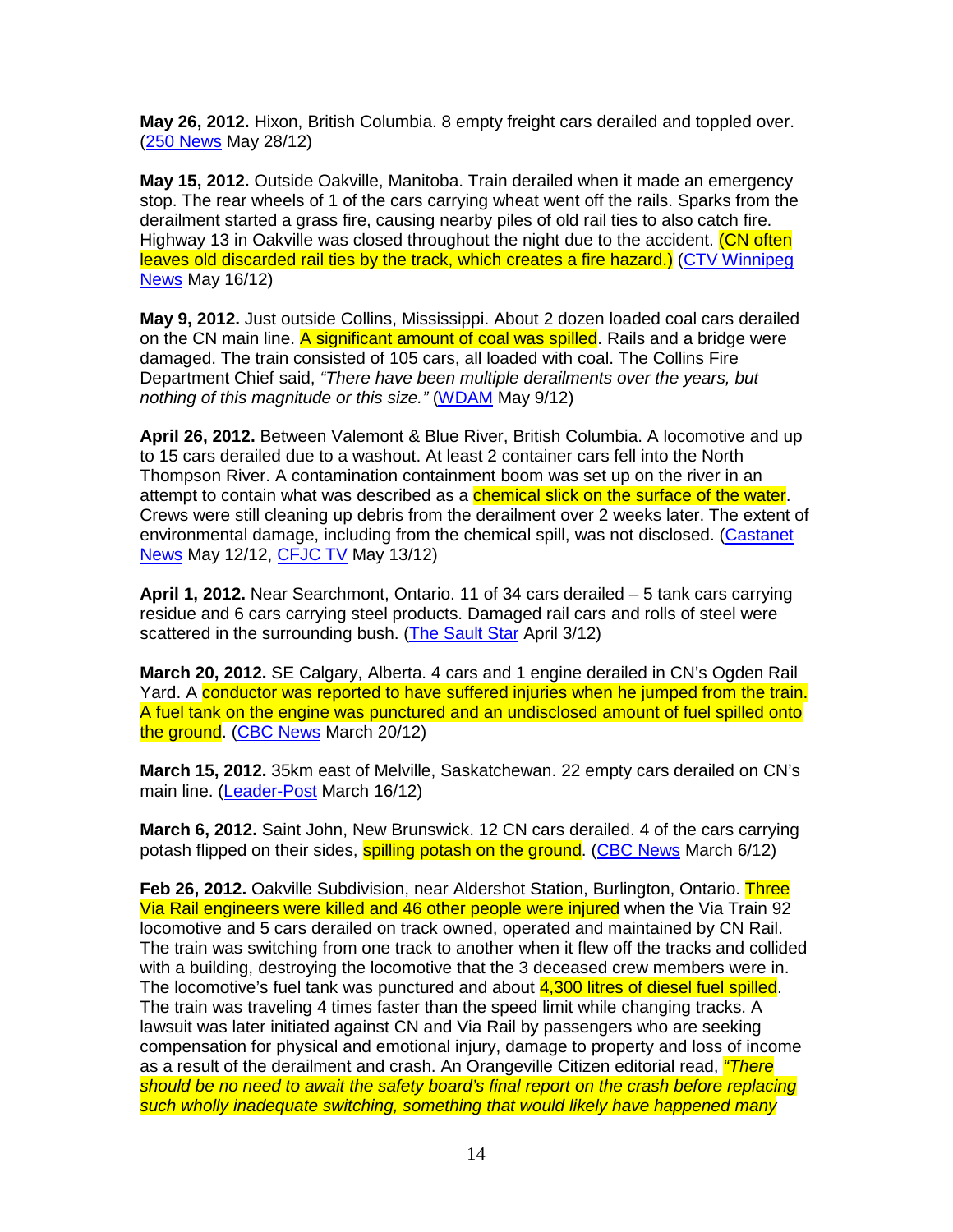years ago had the CNR not had such a cavalier attitude toward safety." The TSB slammed Transport Canada and the railway industry for not having voice recording included in locomotive data recorders, a recommendation made repeatedly by the TSB since 2003. The TSB said, "Voice recordings allow investigators to understand the environment in which crews operated and the decisions they made leading up to an accident. The lack of this information in rail investigations deprives the TSB of a key tool it needs to help make Canadians safer." The federal NDP said a positive train-control system, mandatory in the U.S. since 2008, would have prevented the accident, and having mandatory voice recorders in trains would have allowed investigators to know exactly what happened. Emile Therien, past Canada Safety Council President, said Transport Canada has relinquished its regulatory control to individual rail companies, making it more perilous to ride the rails. He said it's time for rail companies to stop monitoring themselves and for the federal government to step up to its on-the-track oversight responsibilities. (Orangeville Citizen March 1/12, TSB Investigation R12T0038)

**Feb 21, 2012.** 12km east of Smithers, British Columbia. 46 coal cars went off the track, spilling coal and damaging rail cars and rail tracks. One nearby resident said, "My property is a hell of a mess. I have property on both sides and they've made a mess of everything." (Houston Today March 3/12)

**Jan 21. 2012.** Tumbler Subdivision, 50km NE of Prince George, British Columbia. 13 CN cars loaded with coal derailed. (250 News Jan 22/12)

**Jan 21, 2012.** Near Fabyan, Alberta. 31 cars hauling grain derailed as a CN train crossed the Fabyan Bridge on the Wainwright Subdivision main track. The outside rail in a curve at the end of the bridge rolled over, causing the derailment. About 1,760 feet of track were destroyed, 17 of the derailed cars fell into the Battle River valley far below, rail cars were destroyed or sustained major damage, and there was significant damage to the bridge itself. The TSB found that loose and broken lag screws securing the track led to the derailment. As an example of the misleading information often provided by CN public affairs staff, both Julie Senecal and Warren Chandler of CN had told Star News that all 137 cars in the train were grain cars. Shortly following the derailment, a TSB investigator informed Star News that CN's information was not correct; there were only 74 cars that contained grain, while 31 tank cars contained dangerous goods residue (up to several thousand gallons in each car), 19 were empty, 5 were auto carriers, 2 carried pulp and 4 cars carried steel pipe. (Star News March 2/12, TSB Report R12E0008)

**Jan 20, 2012.** Near Hay Lakes, Alberta. 18 cars hauling plastic pellets and other general merchandise derailed. (CBC News Jan 20/12)

**Jan 18, 2012.** 16km north of Prince George, British Columbia. 11 cars in a CN train carrying lumber and pulp products went off the tracks. (250 News Jan 22/12)

**Jan 18, 2012.** Grande Cache Subdivision, Hanlon (between Hinton & Grande Cache), Alberta. CN train with 6 locomotives, 91 loaded coal cars and 1 empty car had a number of problems that eventually resulted in 13 loaded coal cars from the 13,620-ton train being left unattended on an incline with hand brakes improperly applied. The 13 loaded cars ran away uncontrolled for about 3 miles and plowed into a stationary CN train on the main line, causing 9 loaded cars and 3 locomotives to derail. 7 of the derailed cars were destroyed and the 3 derailed locomotives were extensively damaged. 1 locomotive flipped on top of another locomotive, with 2 locomotives ending up on their side. 1 crew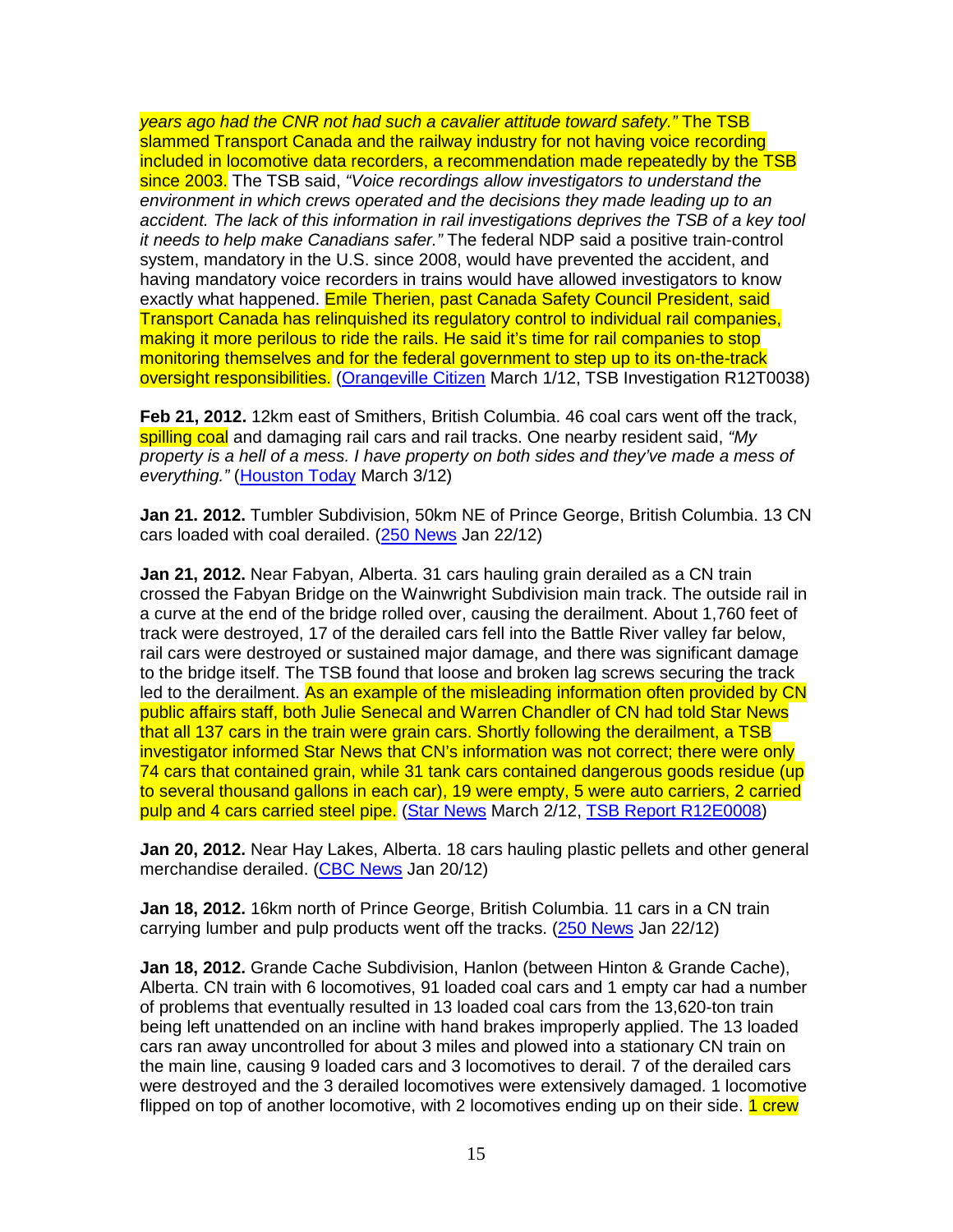member was seriously injured and taken to hospital by helicopter, while 2 crew members sustained minor injuries. At least 2,800 litres of fuel and 740 tons of coal spilled, resulting in undisclosed environmental damage. About 250 feet of track were damaged. (Canadian Press Jan 18/12, TSB Report R12E0004)

**Dec 21, 2011.** Near Caribou, British Columbia. 19 CN rail cars carrying coal derailed on the main track after a wheel gave out and caused emergency braking. The TSB criticized CN and reiterated to Transport Canada to put regulations in place for wheel safety inspections on rail cars. The American Association of Railways has set a threshold of 90,000 pounds of impact for rail operators in the U.S. to pull the train and replace wheels. Unfortunately, Transport Canada has no threshold in place even though on Dec. 1, 2011 the TSB called on Transport Canada to establish one. A similar CN derailment of 36 coal cars occurred along the same line near Fort Fraser, B.C. February 12, 2011. (Canadian Press Jan 22/13, TSB Report R11V0254)

**Oct 29, 2011.** Near Meharry, Manitoba. A CN freight train and a Via Rail passenger train approached one another on the same track, without either of the crews being aware, until it was almost too late. The trains were able to come to emergency stops within 1,500 feet of one another. An October 17, 2012 TSB investigation report determined that the rail near-miss resulted when short-cuts were made to railway operating rules and procedures. The redundancy and safeguards built into the rules are often compromised when short-cuts are taken, which increases the risk of accidents. The investigation also highlighted one of many outstanding issues on the TSB's Watchlist – the need for video and voice recorders on locomotives. The absence of such recorders has hindered many TSB investigations of rail accidents and rail near-misses, including this one. (TSB News Release Oct 17/12, TSB Report R11V0057)

**Oct 21, 2011.** Three Hills Subdivision, near Alix Junction, Alberta. A too-long freight train over 2 miles long consisting of 3 locomotives and 87 loaded cars derailed in a curve on the main track near the Ardley Bridge over the Red Deer River. The train consisted of 62 loaded double-stack intermodal cars (140 platforms) and 25 mixed freight cars. The TSB investigation found that 7 loaded double-stack intermodal flat cars (13 car bodies) derailed over a mile behind the locomotives when a sudden catastrophic failure of a rail occurred likely due to an existing defect in the rail. Several of these cars rolled down a bank and came to rest upside down. One derailed 3-unit intermodal flat car was carrying paint, paint products, sodium hydroxide, phosphoric acid and other dangerous goods. About **900 litres of phosphoric acid were spilled** and 470 feet of track were destroyed. The extent of environmental damage was not disclosed. The TSB criticized CN by indicating that their ultrasonic rail tests did not identify all the transverse defects in the older vintage rail. (TSB Report R11C0118)

**Sept 24, 2011.** Near Point-Saint-Charles, Quebec. A train exceeded the authorized speed limit at a switching crossover, causing a derailment on the main track. The TSB found that side-to-side force due to excessive speed and the sudden application of brakes caused the wheel of one of the cars to lift, leading to the derailment of 6 cars. About 650 feet of track and several track turnouts were damaged. (TSB Report R11D0075)

**July 14, 2011.** Near Waterfall, Ontario. 11 multi-platform intermodal cars carrying 86 containers derailed on CN's Bala Subdivision main track. About 6,800 feet of track were damaged or destroyed including a siding switch. The TSB reported that the derailment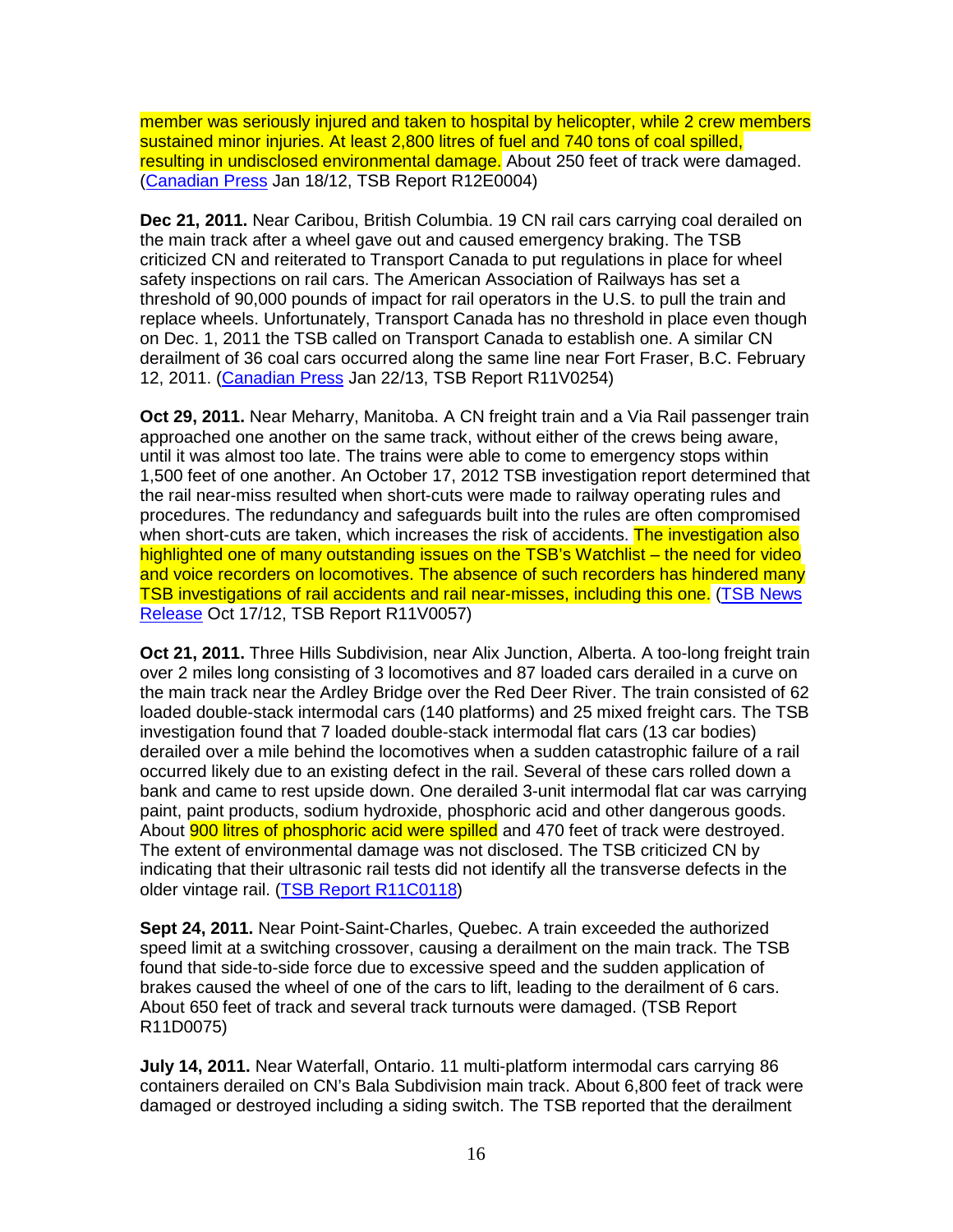resulted from the combined effects of weakened track structure, worn car components condition and strained cornering behaviour of double-stack cars. (TSB Report R11T0162)

**July 14, 2011.** Kingston Subdivision, near Durham Junction, Ontario. 2 CN workers were repairing a section of track when a Via Rail train travelling on a track next to the track the workers were repairing hit and **killed one of the workers**. The TSB indicated the inappropriate use of the "Safety Watch" protocol was considered the primary factor in the fatality. The minimum required sight line at the accident location was 2,200 feet, whereas the actual sight line was less than 800 feet. The TSB criticized CN for improper or no training regarding the "Safety Watch" procedure, and criticized Transport Canada for lax implementation of its overall responsibility for rail safety. (TSB Report R11T0161) **June 23, 2011.** 10km south of Anzac, south of Fort McMurray, Alberta. CN train derailed and an undisclosed amount of an undisclosed chemical leaked from 1 or more of the rail cars. The extent of environmental damage was not disclosed. The Fort McMurray Fire Department, Environment Canada and Alberta Sustainable Resources were all at the scene. Few details were provided by CN officials. (CHED News June 24/11)

**June 23, 2011.** Edmonton, Alberta. 1 CN freight train collided with the tail end of a second stationary CN freight train along the main track near  $50<sup>th</sup>$  Street and the Yellowhead Freeway. The collision resulted in the derailment and toppling of 2 intermodal flat cars and 1 of the locomotives sustaining damage. As well, 6 empty containers and 2 containers loaded with waste paper and metal scrap were damaged. The TSB reported that the moving train was traveling too fast considering the short sight line distance, and that the operating crew was fatigued. (CBC News June 23/11, TSB Report R11E0063)

**June 3, 2011.** Edmonton, Alberta. A moving CN freight train collided with the tail end of a stationary CN freight train. 2 intermodal flat cars from the stationary train derailed, and the lead locomotive in the moving train was damaged. The crew in the moving train did not have a long-enough clear and direct line of sight and did not reduce train speed accordingly before it collided with the stationary train. The TSB investigation report released October 18, 2012 on the collision read, "In the absence of additional backup safety defences in signalled territory, when signal indications are not correctly identified or followed, existing defences may not be adequate to reduce the risk of collision and derailment." The TSB has had an outstanding recommendation for more than a decade regarding this problem and has identified it as an issue on its Watchlist which is a list of issues "the TSB has determined pose the most serious risk to Canada's transportation system." (TSB News Release Oct 18/12)

**May 22, 2011.** Sarnia Rail Yard, Ontario. 2 CN trains collided during switching operations in the yard. 6 tank cars carrying dangerous goods, a locomotive and 2 loaded bi-level auto carriers derailed. About 400 feet of track were damaged. Sarnia Fire and Rescue Services were on the scene and remained on site while CN crews cleaned up the mess. The TSB reported that train movement information was not properly communicated between yard coordinators and operating crews. (The Observer May 24/11, TSB Report R11T0113)

**May 17, 2011.** SW Strathcona County, near Edmonton, Alberta. A CN-caused wildfire burned several acres of a private conservation area – Bretona ConservAction Area. The Strathcona Fire Department and the landowner had to fight the fire and contain it to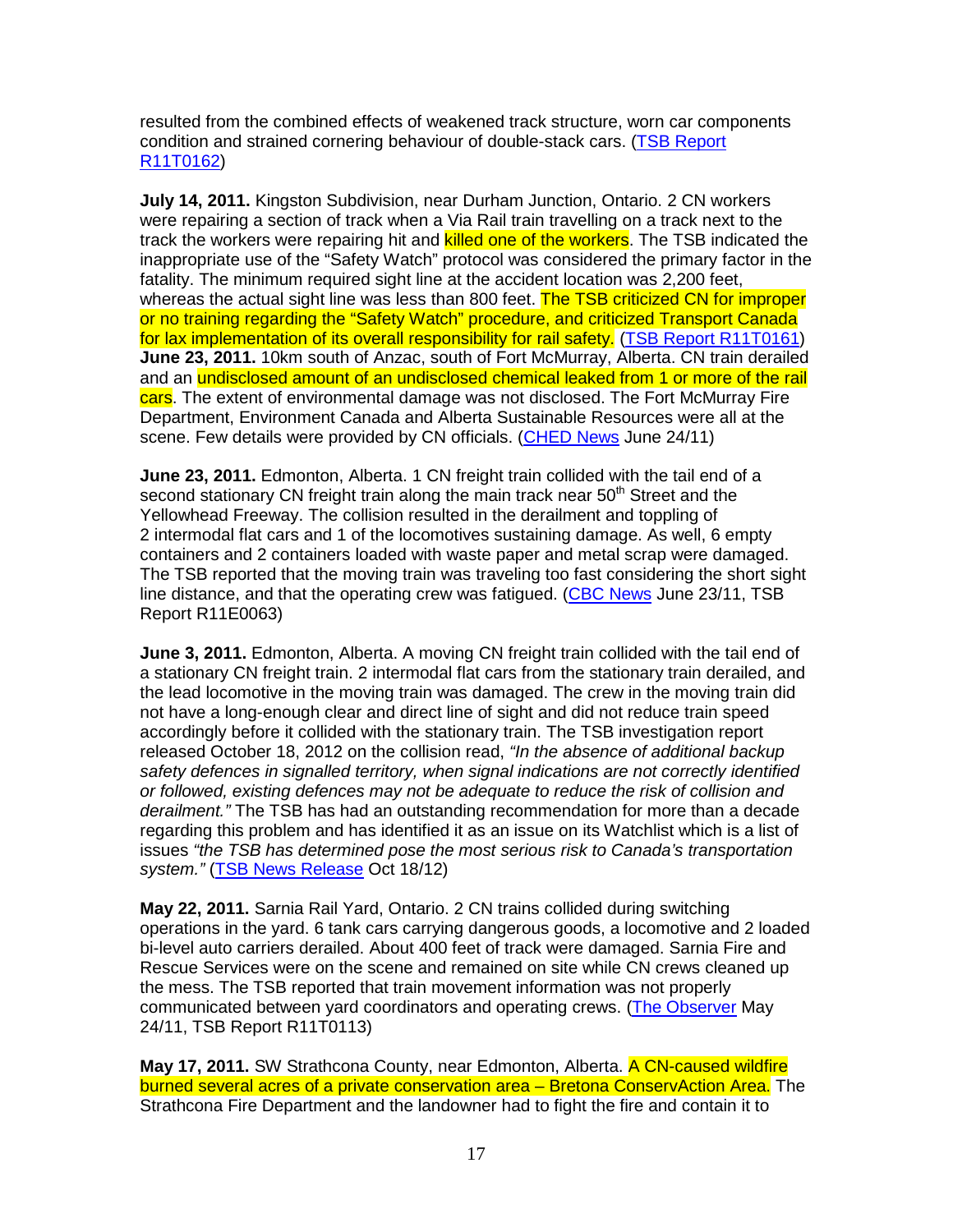prevent the entire 100-acre conservation area from burning. The fire occurred only about 100m from the industrial rail yard built in 2010 as a joint project by CN, Cando Contracting Ltd. and Imperial Oil Ltd. to store 225 petroleum tank cars right next to 2 homes and 2 conservation areas. Had the fire spread into the rail yard, it would have been disastrous. CN has refused to compensate the landowner for damages resulting from the wildfire. (Railroaded News Release May 18/11)

**May 8, 2011.** Clover Bar Yard, Edmonton, Alberta. 4 freight cars jumped the tracks. CN did not share information on the contents of the derailed cars. (CTV News May 8/11)

**April 24, 2011.** Prince George CN Yard, British Columbia. A locomotive derailed and appeared to have crashed into cars that were full of coal. (250 News April 24/11)

**April 22, 2011.** Ikea (Sweden's furniture giant), Tuxedo Yards Development Corp., and Seasons (Winnipeg) JV Corp. are suing CN Rail for unspecified damages to the property where Ikea's new store was to be built in Winnipeg. More specifically, the suit claims CN has refused to remove fill and materials it dumped on the property over several decades. They also claim that while CN has removed the tracks, it didn't take away the ballast used to construct the spur track, and it also left underground drainage pipes all over the property. As well, the companies allege that when a building CN built on the site was being demolished, they found the walls contained hazardous levels of asbestos in the vermiculite insulation. The companies claim they asked CN to remove the material, but finally did it on their own when CN didn't. (Winnipeg Free Press April 27/11)

**March 31, 2011.** Symington Rail Yard, Winnipeg, Manitoba. 10 CN cars derailed and 1 of the toppled cars **spilled an undisclosed amount of gasoline**. (Winnipeg Free Press March 31/11)

**March 27, 2011.** East of Port Hope, Ontario. At least 25 CN cars in a 116-car train derailed. The derailment, considered "significant", occurred on a main line and included spills of dangerous goods - jet fuel and propane. Booms were required in an attempt to contain the spills. A fire broke out and a "Red Alert" was issued through Emergency Management Ontario. A Red Alert means there is "a major risk to health, safety and security". Families from 20 houses were forced to flee their homes. The rail corridor was also shut down. About 67,000 litres of spilled aviation fuel were eventually recovered, while about 133,000 litres made their way into the local environment including the water system, causing undisclosed environmental damage. As with many other CN derailments across North America, CN did not allow the media near the vicinity of the spill to view clean up progress. Fuel spilled during the derailment on the shores of Lake Ontario continued to come up through a swamp area 19 months later. Production on 2 private farm properties was still not back to normal. Not only the farmland near the lake was affected, but the access roadways to them as well. Clean-up has included excavating and hauling away contaminated soil. It is not known whether CN has paid compensation to the farmers for damages. (Toronto Star March 27/11, Northumberland Today April 25/11, Northumberland Today Oct 4/12)

**March 15, 2011.** A U.S. Federal Appeals Court ruled unanimously that CN must honour conditions imposed by the U.S. Surface Transportation Board on CN's purchase of the Elgin Joliet & Eastern (EJ&E) Rail Line that runs between Illinois and Indiana. The decision means CN must pay \$68 million to cover the lion's share of costs in building 2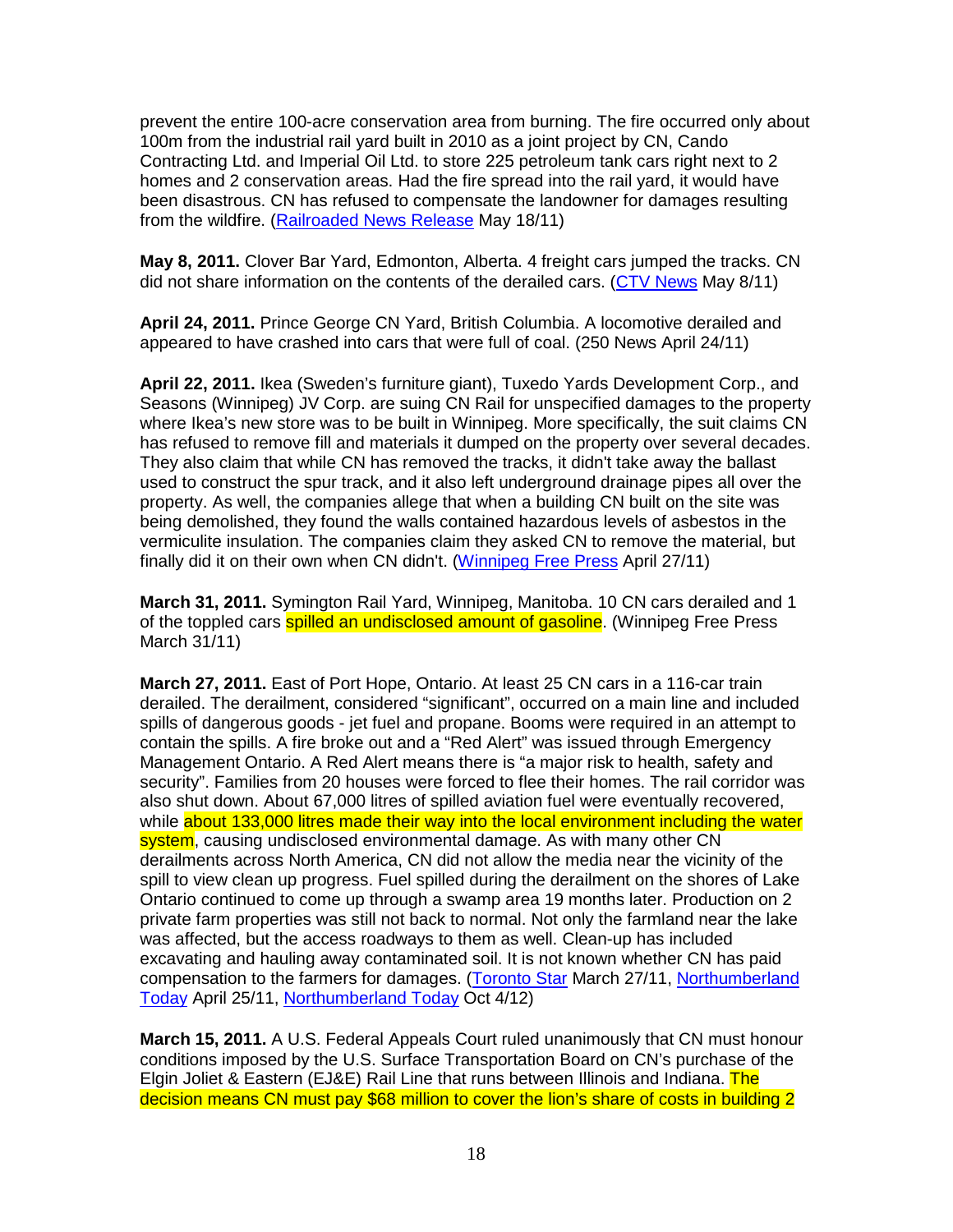underpasses in the Chicago area to mitigate rail crossing traffic jams. CN has been battling with 33 communities along the EJ&E main line that are concerned about CN's aggressive approach to the EJ&E takeover. Communities have been concerned about increased rail traffic, increased noise and diesel exhaust pollution, adjacent property devaluation, and increased traffic jams at many rail crossings which have very significant impacts on emergency vehicle response times. (Chicago Business March 15/11)

**March 11, 2011.** A British Columbia Provincial Court convicted CN of an offence under the federal Fisheries Act. CN was sentenced to pay \$75,000 for spilling a deleterious substance – diesel fuel - into a fish-bearing river. In January 2009, Environment Canada was notified of a diesel slick near the confluence of Barker Creek and the Fraser River in B.C. Their investigation confirmed that the source was a fuel pumping station at the CN Rail Thornton Yards. (Daily Commercial News March 14/11)

**End of Feb 2011.** Kennedy Siding, Pine Pass, British Columbia. CN train carrying 16 propane cars derailed. (250 News Feb 26/11)

**Feb 12, 2011.** Fort Fraser, British Columbia. 36 of 104 loaded CN coal cars derailed on the main track. A rail car wheel fractured when a crack, which had been growing over a period of time, reached such a size that the wheel could no longer support normal service loads. 19 loaded CN coal cars went off the tracks on the same line near Caribou, B.C. December 21, 2011. (TSB Report R11V0039)

**Feb 7, 2011.** Mussey Township, St. Clair County, Michigan. 4 CN cars derailed, **spilling** ammonia nitrate, which is used as a fertilizer. CN did not disclose how much ammonia nitrate was spilled. (The Times Herald Feb 7/11)

**Jan 6, 2011.** Vernon Township, Michigan. A CN train that derailed spilled hydrochloric acid, forcing about 35 nearby residents to evacuate their homes. 12 of about 100 cars came off the tracks, including 4 that toppled over on their sides. 10 tank cars were loaded with toxic hydrochloric acid, 1 carried flammable ethanol and the other was a freight box car. At least 1 tank car with a capacity of 20,000 gallons spilled hydrochloric acid and a cloud of gas drifted into the surrounding area. Hydrochloric acid is toxic and can damage eyes, skin, lungs and other organs. Local authorities monitored air and water quality before lifting the evacuation notice. A CN public relations spokesperson refused to share information on the health of the train crew, saying it is company policy not to discuss the status of employees. CN also did not disclose how much hydrochloric acid had spilled or the extent of environmental damage. (Washington Post Jan 7/11)

**Jan 2, 2011.** 10km west of Tête-Jaune Cache, British Columbia. 33 of 113 loaded CN coal cars derailed at a bend in the track next to the Fraser River, on their way to Prince Rupert. The derailed cars slid onto the riverbank, **spilling an undisclosed amount of coal**. (Each car carries up to 1 million kg of coal.) A small marsh that drains into the Fraser River was directly impacted by the spilled coal. Crews worked several days clearing up the mess and removing all the debris. A veteran CN employee said the derailment could have been caused by any number of rail defects. (Rocky Mountain Goat Jan 5/11)

**Dec 27, 2010.** Neenah Rail Yard, Wisconsin. Part of a 99-car CN train - 11 empty freight cars - derailed and 7 of them toppled over on the main line. An undisclosed length of track was damaged. (Chicago Tribune Dec 27/10)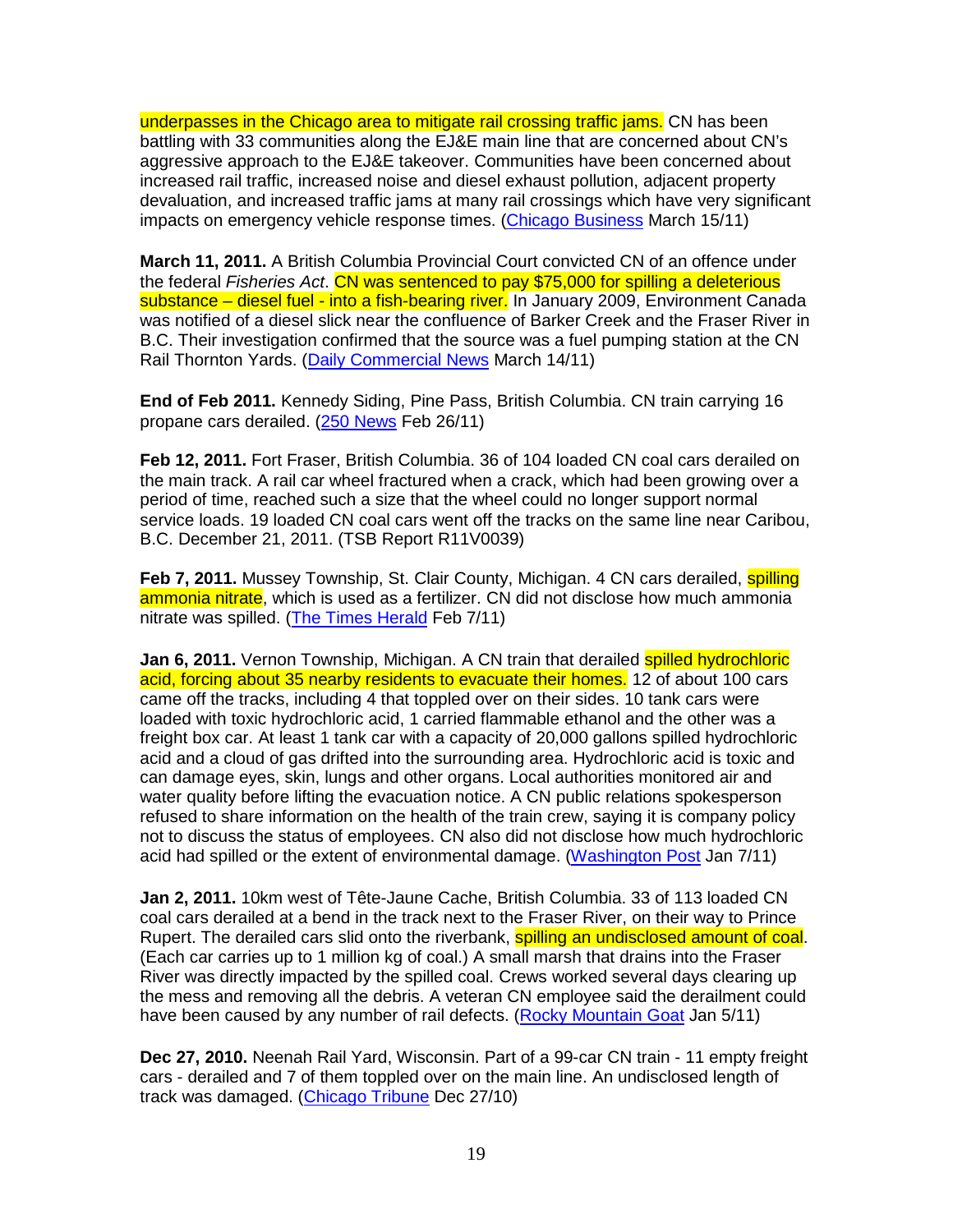**Dec 21, 2010.** The U.S. Surface Transportation Board fined CN \$250,000 for intentionally under-reporting train blockages at railroad crossings along the EJ&E line between Illinois and Indiana. The decision was the first fine ever imposed on a railroad by the U.S. Surface Transportation Board. The decision stated that an investigation into Canadian National's reporting of the blockages, "supports the conclusion that CN has knowingly violated the Board's orders that CN report, on monthly and quarterly bases, the date and descriptive information for each crossing blockage exceeding 10 minutes in duration." For example, U.S. Representative Judy Biggert indicated that CN had reported only 14 blocked crossings lasting 10 minutes or longer for a particular reporting period, whereas the actual number was 1,457, over 100 times the reported number. TRAC (The Regional Answer to Canadian National) stated, "The STB decision brings to light a serious flaw in how railroads are regulated." TRAC has indicated that more needs to be done to ensure that communities across the U.S. are not harmed by CN's lack of respect for U.S. citizens. (nwitimes.com Dec 21/10, several other sources)

**Dec 10, 2010.** Prichard, Alabama. At least 10 CN cars loaded with coal derailed and 3 overturned, **spilling an undisclosed amount of coal** and closing Highway 45. (FELA Lawyer News Dec 10/10)

**Nov 27, 2010.** Williams Lake, British Columbia. 2 locomotives derailed, disrupting traffic at a public crossing just north of a rail yard. (Williams Lake Tribune Dec 2/10)

**Nov 21, 2010.** Scotford Rail Yard, Fort Saskatchewan, Alberta. 14 CN cars fell off the track – 10 tank cars and 4 general freight cars - a short 3 months following a 43-car derailment in the same yard. Another CN derailment in the same yard April 6, 2005 involved a hydrogen peroxide spill. (Fort Saskatchewan Record Nov 25/10)

**Nov 19, 2010.** East of Vibank, Saskatchewan. 2 locomotives and 1 empty hopper car derailed, closing Highway 48 for 2 days while CN cleared the derailed locomotives and car, and repaired damages. (Regina Leader Post Nov 20/10)

**Nov 5, 2010.** SW Strathcona County, near Edmonton, Alberta. The first petroleum tank cars were moved in to an industrial rail yard joint ventured by Cando Contracting Ltd., CN and Imperial Oil Ltd. Construction of the new rail yard began June 21, 2010 and was completed by late October. Up to 225 tank cars owned by Imperial Oil Ltd. are to be stored and moved in and out of the rail yard. The rail yard was built only 68m from one home and 163m from another home, and only 30m from 2 conservation areas. This violates minimum set-back distance requirements of the Railway Association of Canada, Federation of Canadian Municipalities and CN's own policy, all of which indicate that new rail yards are not to be built within 300m of any homes. Construction and operation of the rail yard also breaches federal transportation, railway safety and environmental legislation and regulations; Alberta environmental protection and drainage legislation; Canadian Rail Operating Rules; CN environmental policies; CN community relations policies; Imperial Oil environmental policies; and, Imperial Oil community relations policies. (Railroaded News Release July 21/10, Railroaded News Release Nov 8/10)

**Oct 18, 2010.** Kingston Subdivision, near Lancaster, Ontario. CN train derailed 18 cars on the main track, including 6 cars containing dangerous goods. An **undisclosed amount** of sodium cyanide (solid) was spilled. As a precautionary measure, residents in close vicinity to the accident site left their homes. About 1,000 feet of track were damaged or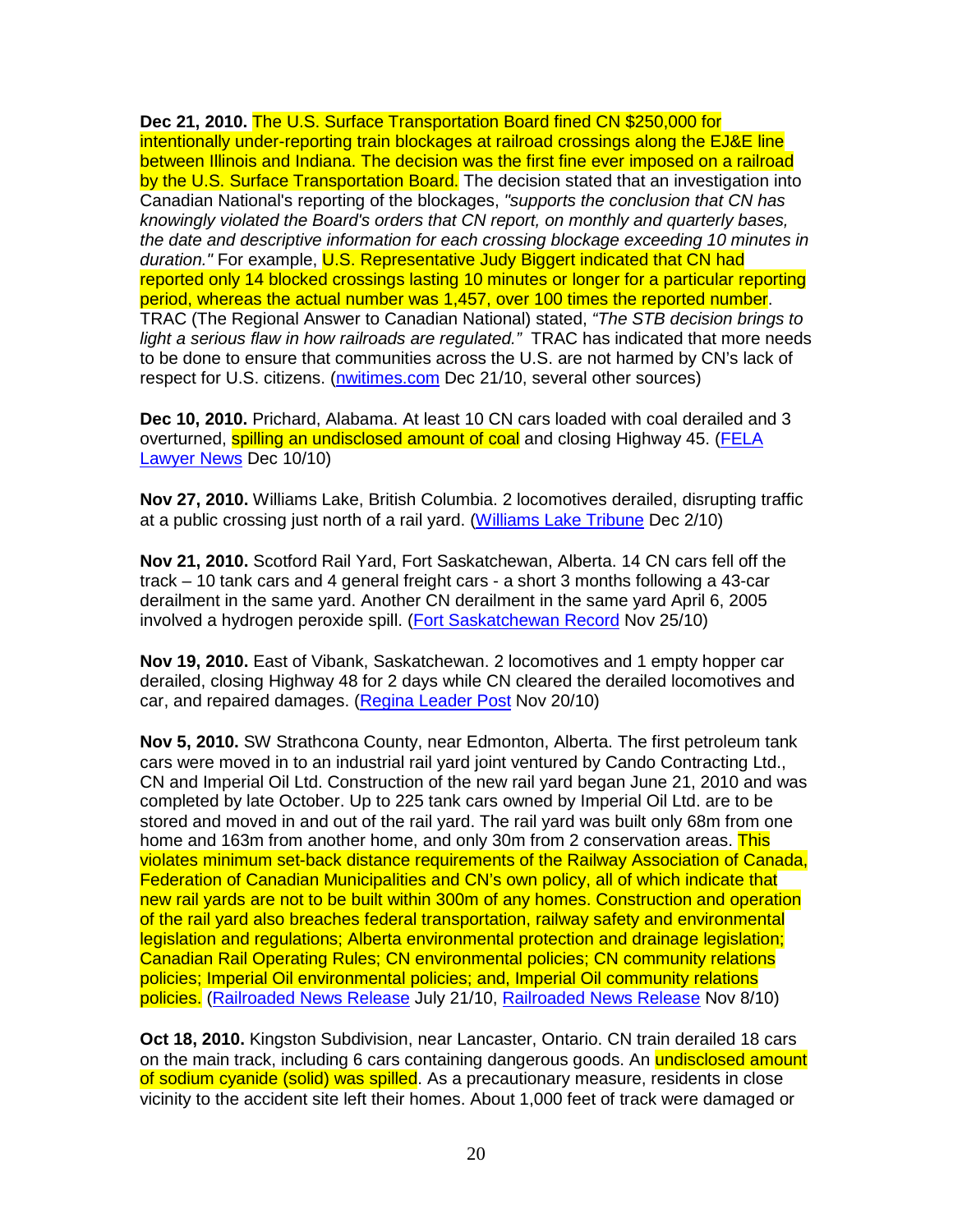destroyed. The train consisted of 2 locomotives at the head of the train and 122 cars (59 loaded, 63 empty). It weighed 8,350 tons and was 7,105 feet long. The train derailed due to a rail roll-over partly attributable to improperly assembling the train. (TSB Report R10D0088)

**Oct 10, 2010.** New Haven, Michigan. About 3,000 gallons of diesel fuel spilled from a CN locomotive, causing undisclosed environmental damage. (The Voice News Oct 11/10)

**Oct 8, 2010.** Parry Sound, Ontario. CN train carrying dangerous goods derailed. 19 cars fell off the tracks, 15 of them containing extremely flammable propane and fuel oil. A major emergency response included evacuations, road closures and fire crew deployment. Many rail cars and 1,000 feet of track were damaged. About 40 gallons of fuel oil were spilled. (Cottage Country Now Oct 8/10)

**Oct 2, 2010.** Near Newbrook, NW of Edmonton, Alberta. 2 locomotives and 18 cars derailed on the way from Edmonton to Fort McMurray in a 1½ mile long train with 3 locomotives and 162 cars. (Edmonton Journal Oct 3/10)

**Oct 1, 2010.** Near Falding, Ontario. CN freight train derailed 21 cars on the main track. The derailed cars included 8 loaded tank cars containing liquefied petroleum gas and 7 loaded tank cars containing fuel oil. A number of homes in the vicinity of the derailment were evacuated. The TSB found that the train was not properly assembled, braking instructions were not properly followed, and the locomotive engineer was fatigued. (TSB Report R10T0213)

**Sept 30, 2010.** Brimson, North of Two Harbors, Minnesota. 2 CN ore trains collided after one of the trains carrying 116 cars full of taconite ore left a siding and entered the main track before getting permission. It later collided with a CN train with 118 empty rail cars. 3 locomotives and 14 cars derailed, all 5 crew members from both trains were injured, and the derailment resulted in over \$8 million in property damages. The NTSB blamed the collision on the loaded train entering the main line without permission and a lax CN policy on train right-of-way communication on a route without signals. (Duluth News Tribune Feb 12/13)

**Aug 23, 2010.** Saint-Maurice Subdivision, near Clova, Quebec. 17 CN cars (16 loaded and 1 empty) derailed and about half of the cars toppled over on their sides on the main track. About 1,300 feet of track were destroyed. The derailment zone covered a distance of about 1,300 feet. The derailed equipment consisted of 10 gondola cars loaded with wood chips, 1 covered hopper car (sodium cyanide residue), and 6 covered cars carrying newsprint. The train was made up of 5 locomotives and 95 cars (90 loaded and 5 empty), it weighed 13,100 tons and was 5,640 feet long. The derailment occurred when a track slid sideways as the train was passing over it. (TSB Report R10Q0037)

**Aug 18, 2010.** Scotford Rail Yard, Fort Saskatchewan, Alberta. 43 CN tank cars carrying 7 types of hazardous goods including diesel and liquefied petroleum gas derailed, many of them toppling over on their sides. The derailment occurred during switching operations - 1 CN train was shoving 50 loaded and 5 empty cars in the yard when the movement collided with 46 parked empty cars on the track. It is not known whether there were any hazardous products spilled or whether there was any environmental damage,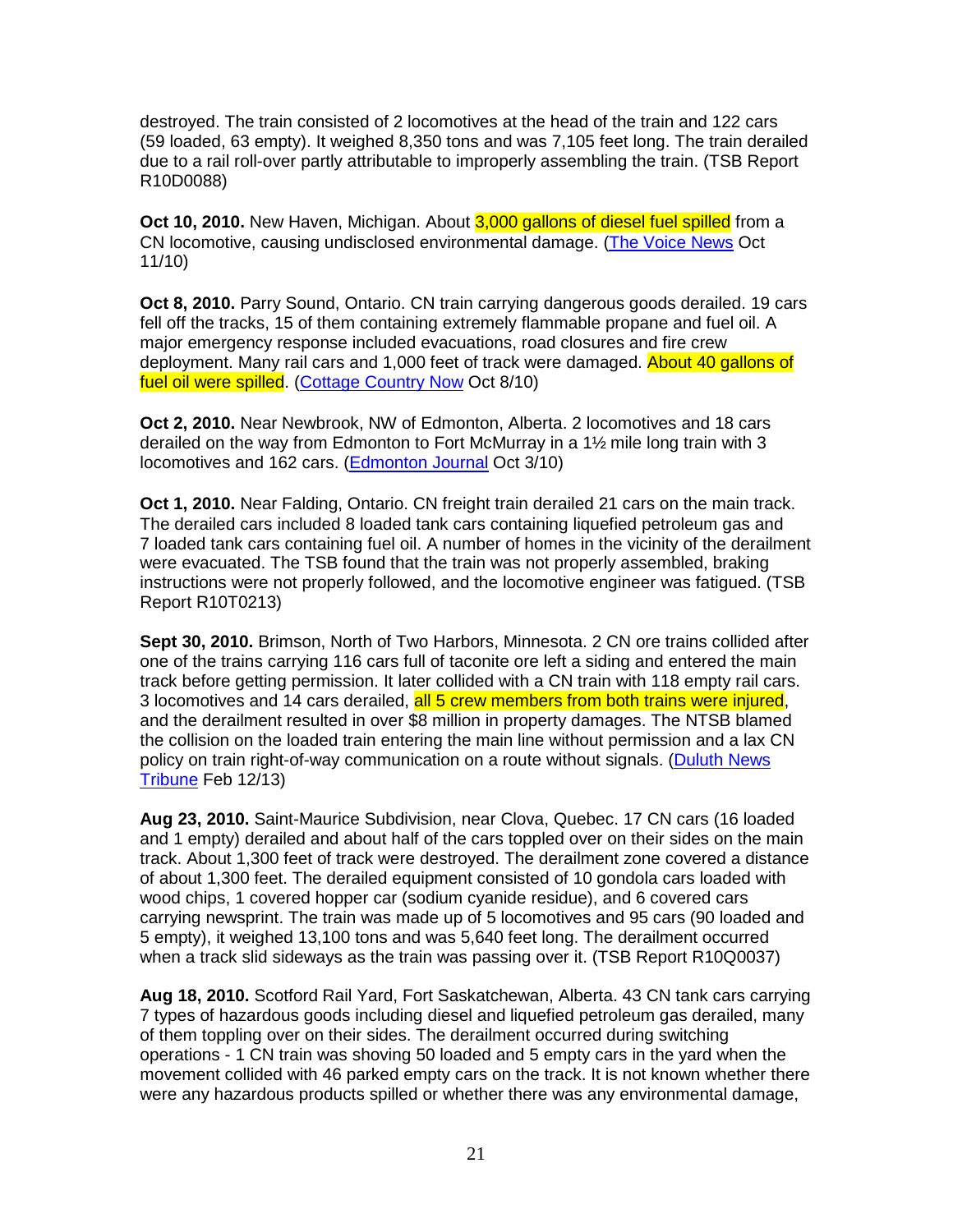as CN staff made sure no members of the public were allowed near the site. The TSB attributed the derailment to human error and to the poorly lit rail yard during a night time operation. Other CN derailments in the same yard include one April 6, 2005 and another one November 21, 2010 (Edmonton Journal Aug 19/10, Railroaded News Release Aug 19/10, TSB Report R10E0096)

**July 31, 2010.** 15km south of Lytton, British Columbia. A water bomber crashed in the Fraser Canyon while fighting a CN-caused wildfire, killing the pilot and co-pilot. (FireFightersCloseCall.com Aug 1/10)

**July 21, 2010.** 10km east of Prince George, British Columbia. 16 CN cars loaded with coal derailed.

**July 20, 2010.** Tk'emlups First Nation Reserve, near Kamloops, British Columbia. A fire investigator is confident that a CN engine in a rail yard ignited a large grass fire on the Tk'emlups First Nation Reserve. In 2009, the City of Kamloops billed CN for \$20,000 for firefighting when sparks from a train ignited a 3-day blaze. These are just a few examples of the many fires caused annually by CN. Idling and slow-moving locomotives, such as in rail yards, pose particularly high fire hazards. (Kamloops Daily News July 23/10)

**July 6, 2010.** Jasper Yard, Jasper, Alberta. A CN freight train collided with a Via passenger train while passengers were disembarking on the station track. The passenger train was pushed to a 45° angle. The CN l ocomotive and one of the Via passenger cars were damaged. The TSB attributed the accident to human error – improper communication between the 2 crews. (TSB Report R10E0080)

**June 15-28, 2010.** Between Sarnia, Ontario and Port Huron, Michigan. About 2,000 rail tank car loads of biodiesel were moved back and forth repeatedly across the Canada/U.S. border without unloading the cars. One CN worker said, "In 25 years, I'd never done anything like it…The clerk told me it was some kind of money grab. We just did what we were told." CN made \$2.6 million from the money-making scheme. (UPI Dec 3/12)

**March 30, 2010.** Pickering, Ontario. 9 cars of a 149-car CN train stretching 9,383 feet and weighing 12,166 tons jackknifed and derailed at the Pickering GO Station on the main track. 1 car spilled a load of lumber and the fuel tank of one of the 3 locomotives was punctured and **spilled 50 litres of diesel fuel which caught fire**. Local residents were concerned about the sixth derailment in as many years along this section of track running from Whitby to Pickering. This is of particular concern to Canadians living next to railways, considering that 12% of all rail traffic carries dangerous goods, according to the Railway Association of Canada. In April 2011, the TSB issued a scathing investigation report faulting the way in which this latest train was assembled. The train was pulled by 3 locomotives, all located in the front of the train, a method the TSB has blamed for a number of other CN derailments involving these too-long and too-heavy trains. Following a similar CN derailment near Brighton, Ontario in 2009, CN had pledged to start building trains over 8,500 feet long by spacing locomotives throughout the train, a technique known as distributing power, which cuts down on in-train forces. The TSB has investigated 10 derailments that involved longer, heavier trains and excessive in-train forces. 9 of these were Canadian National trains. CN has the lowest safety level rating, 1 or 2 on a scale of 5. One of many reasons identified for this poor safety record is the lack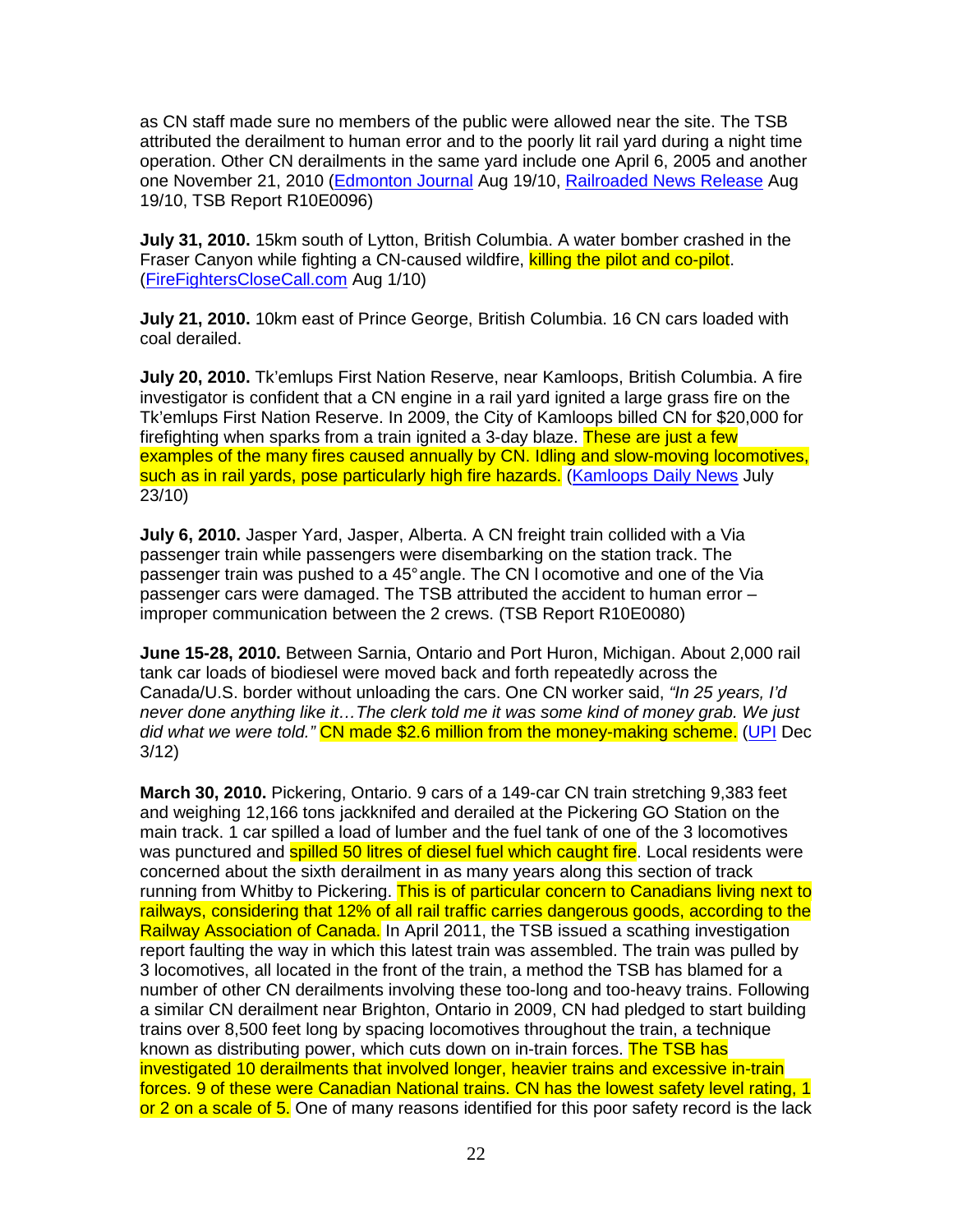of dialogue by CN management with its train operators and the general strained relationship between the railway union and CN management. A "culture of fear" is known to exist within CN, and workers are reluctant to bring safety risks to the attention of their supervisors for fear of reprisal. (TSB Report R10T0056, The Toronto Star March 31/10, Financial Post April 15/11, Consider This April 21/11)

**March 2, 2010.** Morrisburg, Ontario. CN train derailed 26 cars on the Kingston Subdivision main track. The train comprised 2 locomotives and 121 cars (53 loaded, 68 empty). It was 8,703 feet long and weighed 9,641 tons. About 1,400 feet of track, including 4 crossovers, were damaged. The TSB blamed the derailment on a cracked axle and insufficient inspections by CN. (TSB Report R10T0035)

**Feb 25, 2010.** St-Charles-de-Bellechasse, Quebec. A Via Rail passenger train on CN track entered a siding track at excessive speed resulting in 2 locomotives and 6 passenger cars derailing on the main track. 2 locomotive engineers and 5 passengers were injured. A house, garage and 6 motor vehicles were destroyed. Via passenger cars and siding track were also extensively damaged. About 3,000 litres of diesel fuel spilled from the derailed train, causing undisclosed environmental damage. The TSB reported the following factors as contributing to the derailment: snow accumulation, poor visibility, misinterpretation of the advance switching signal, and safety deficiencies related to medical testing for employees (slow transfer of medical information for locomotive engineers hired by Via Rail from CN and other railways). When the TSB investigation report was released March 6, 2012, TSB officials said Canadians have reason to fear rail safety because the rail industry and Transport Canada refuse to recognize the necessity of maintaining and in many cases improving rail safety measures. (CTV News March 6/12, TSB News Release March 6/12, TSB Report R10Q0011)

**Feb 9, 2010.** MacMillan Yard, Toronto, Ontario. 2 CN cars derailed in the yard during switching operations. 1 of the cars, a tank car, broke into 2 sections and spilled its entire load of about 57,000 litres of ferric sulphate – a hazardous corrosive liquid - along the roadway and adjacent tracks. The extent of environmental damage from the spill was not disclosed. 3 additional cars were damaged. The TSB reported that the tank split in 2 due to a small fatigue crack at a weld seam that should have included a reinforcing pad. (TSB Report R10T0020)

**Dec 5, 2009.** Rivers Subdivision, near Spy Hill, Saskatchewan. A CN freight train derailed 36 cars on the main track, including 22 tank cars loaded with dangerous goods – liquefied propane, benzene, plastic pellets. An undisclosed quantity of dangerous goods was subsequently spilled, resulting in a fire which initially involved 34 of the cars and burned for 6 days. All residents within a 1.6-kilometre radius were evacuated. About 400 feet of track were destroyed. The extent of environmental damage was not disclosed. The train consisted of 2 locomotives at the head of the train and 168 cars (142 loaded, 26 empty). It weighed 12,423 tons and was over 2 miles long. The TSB determined the probable cause of the accident was the sudden failure of a rail that had persistent surface defects. (TSB Report R09W0252, several additional sources)

**Nov 21, 2009.** Lac-St-Jean Subdivision, Sainte-Tite, Quebec. A CN train derailed 10 cars (5 loaded and 5 empty) on the railway bridge across des Envies River. About 200 feet of the main track were damaged and one span of the bridge was destroyed. The train consisted of 2 locomotives and 11 cars (5 loaded and 6 empty). It weighed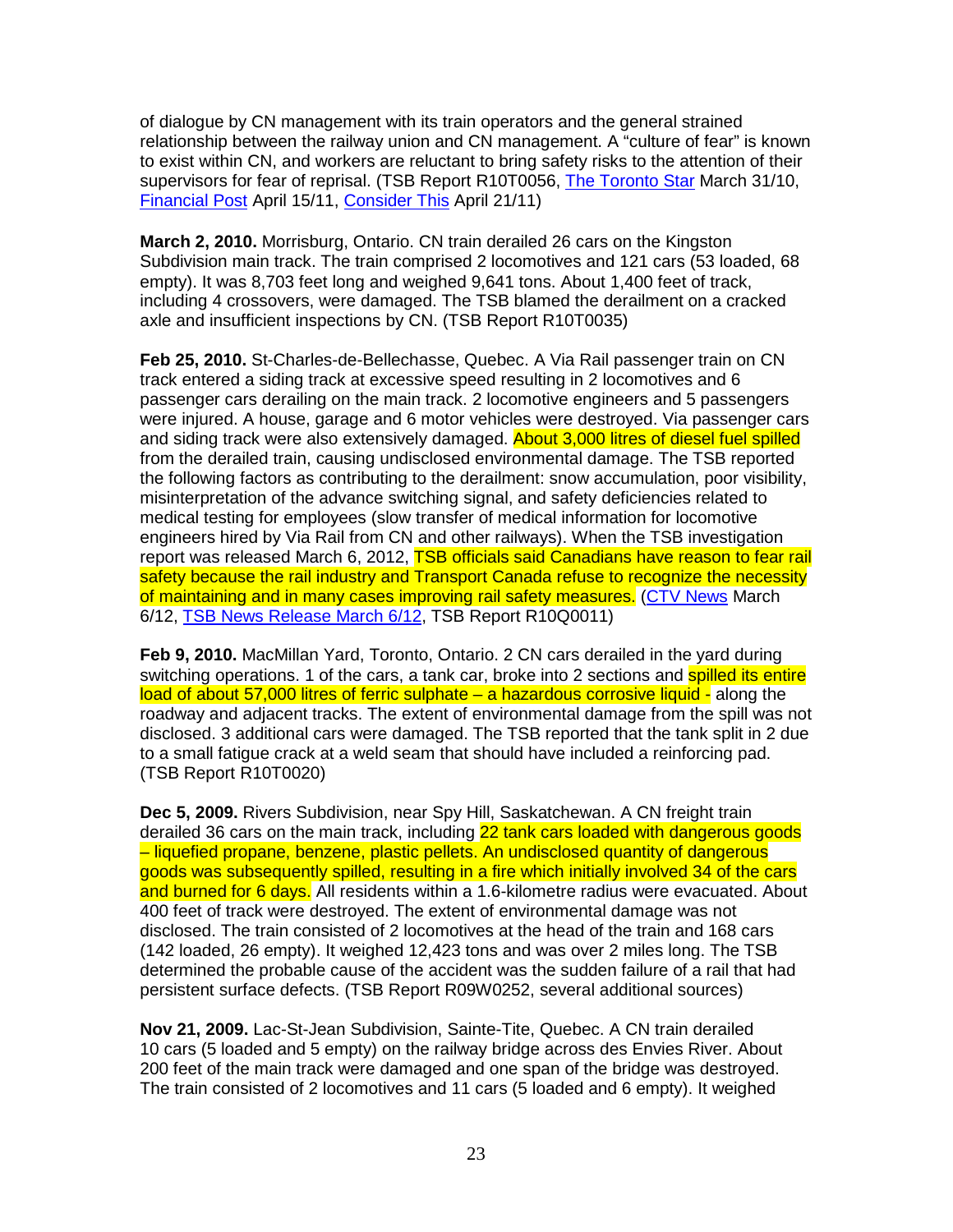1,250 tons and was 850 feet long. The derailment was caused by a fatigued rail on the bridge that had developed numerous defects over time. (TSB Report R09Q0047)

**Nov 17, 2009.** Yale Subdivision, near Komo, British Columbia. A CN freight train consisting of 1 locomotive, 45 loaded cars and 13 empty cars struck a debris slide of rock, mud and trees on the main track that derailed the locomotive and 3 cars loaded with copper concentrate. The train struck the slide, rode up and over it and came down on the other side where the locomotive rolled over onto its side. The first 3 cars behind the locomotive jackknifed and derailed. About 833 gallons of fuel were spilled from the locomotive, which overturned on its side, resulting in undisclosed environmental damage. The locomotive engineer sustained contusions and a laceration to his right leg. The conductor suffered a fractured right thumb and contusions. Both were taken by ambulance to the hospital in Hope. The train weighed 6,394 tons and was 3,519 feet long. (TSB Report R09V0235)

**July 17, 2009.** Limoilou Yard, Quebec City, Quebec. 5 CN tank cars derailed. A turnout and about 180 feet of track were damaged. Aviation fuel, which is extremely flammable and explosive, spilled from one of the tank cars. A safety perimeter was established around the derailment area. The Dufferin-Montmorency Highway and neighbouring public roads were closed to traffic. The derailment occurred when a track in one of the yard switches rolled over due to the lateral forces exerted by the heavy tank car wheels. (TSB Report R09Q0030)

**June 28, 2009.** Redditt Subdivision, Jones, Ontario. A CN train collided with the tail end of another CN train which was stopped on the main track. As a result of the collision, the 4 intermodal cars (six platforms in total) from the stationary train and the 3 locomotives from the moving train derailed. The locomotive engineer from the moving train was transported to hospital with injuries. The TSB reported miscommunication between the rail traffic controller and the operating crew of the moving train. (TSB Report R09W0118)

**June 19, 2009.** Cherry Valley, Illinois. 19 of 74 tank cars carrying flammable ethanol, derailed at a highway railway crossing where cars waited for the train to pass. 13 of the derailed cars were punctured, causing the ethanol to spill which exploded into a huge fireball. The train, hauling a total of 114 cars, was carrying about 2 million gallons of ethanol. One 44-year-old woman waiting at the railway crossing burned to death, and 9 to 11 others were injured (reports vary). The dead woman's husband was burned but survived and her 19-year-old pregnant daughter was injured and lost her baby. 600 nearby homes were evacuated due to the intensity of the ethanol fire. About 60,000 gallons of ethanol spilled into a creek that flows into the Rock and Kishwaukee rivers, killing a minimum of 72,350 fish, many of which were game species. The Illinois Attorney General found CN Rail responsible for what was characterized as the single-largest fish kill that was not natural in the history of the state of Illinois. Monetary damages were estimated to total \$7.9 million. The NTSB investigation found a washout of the tracks, a failure of CN's emergency communications, and inadequate design of the tanker cars all contributed to the derailment and severity of the accident. The NTSB report released in February 2012 contained many more criticisms of CN. Associated Press research of U.S. statistics revealed that ethanol tank cars have been breached in at least 40 serious accidents between 2000 and mid-2012. An Illinois District County Court ordered CN to pay US\$36 million to settle 2 negligence lawsuits that revealed Canada's largest railway was negligent in the operation, maintenance and supervision of the train and track. (Associated Press Sept 12/12, Rock River Times June 6/12, NTSB Report RAR-12-01)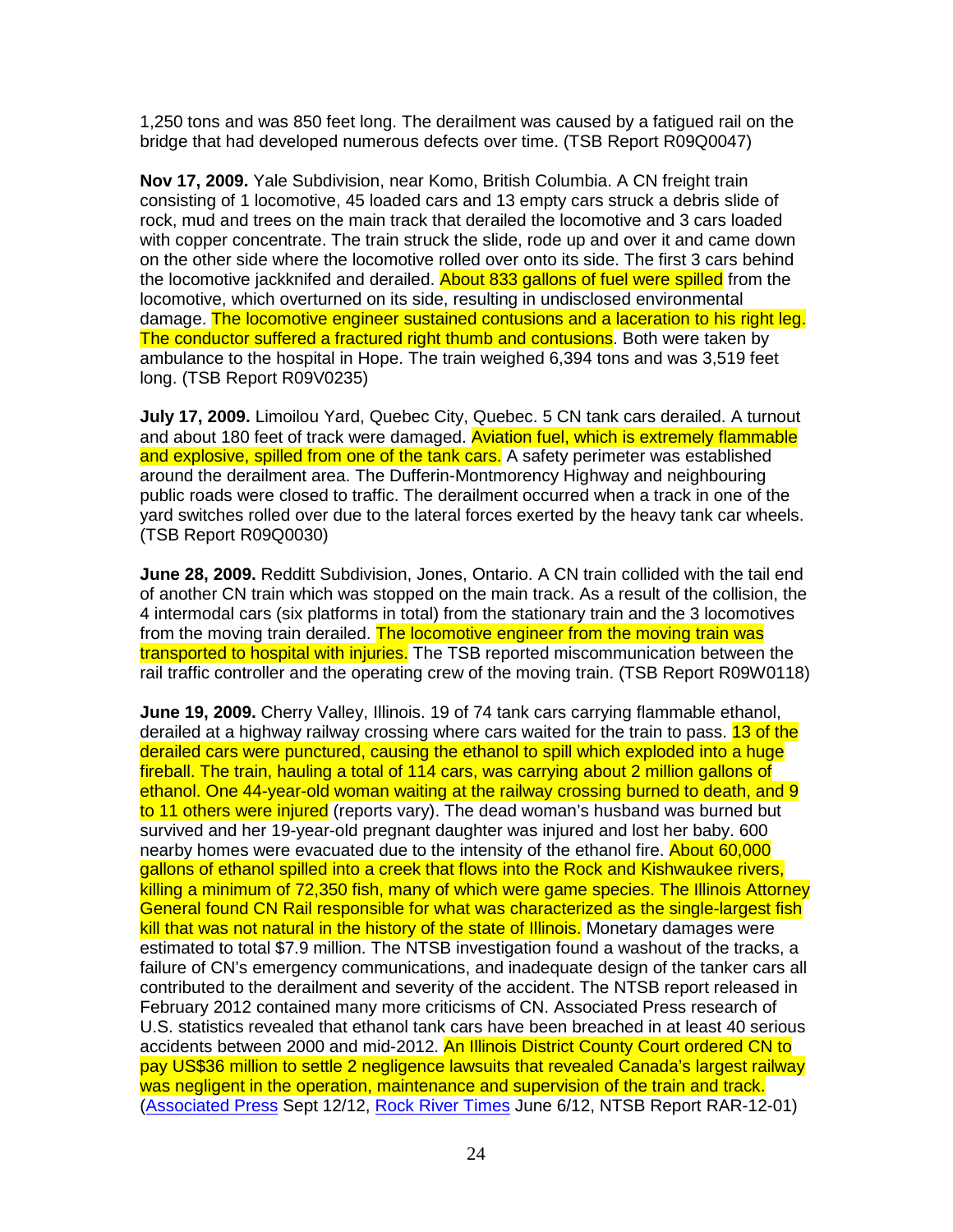**May 22, 2009.** CN Walker Yard, Edmonton, Alberta. A fire broke out in the rail yard and was contained within about an hour. Generally, rail yards pose high fire risks because extremely flammable diesel fuel, oil, grease and solvents leak and drip all over the ground from locomotives and rail cars. As well, tank cars carrying flammable products often ignite during derailments and spills in rail yards. (Edmonton Sun May 23/09)

**May 19, 2009.** Becancour, Quebec. A stub sill was reported broken on a tank car loaded with chlorine at a chemical plant. (A stub sill is part of the frame which connects the tank cars.) Based on this particular type of fault, the **TSB warned, "that tens of thousands of** faulty railway cars may be in operation, hauling dangerous goods across Canada". (TSB Report R09W0016)

**March 21, 2009.** Kingston Subdivision, near Brighton, Ontario. 6 of 137 CN rail cars were ripped off the main track - 3 carrying hazardous materials - after the train, which stretched nearly 2.7km, came to an unexpected and abrupt stop. This forced some of the heavier loaded cars in the back of the train to crash into some lighter empty ones closer to the front, causing the knuckle on the 107<sup>th</sup> car to break. CN and others have been realizing significant cost savings by increasing the length and weight of their trains, and by improperly assembling them, but at the same time this practice is compromising safety. As a result of the increasing number of derailments of too-long, too-heavy and improperly assembled trains, the federal government launched a 2-year study in an attempt to develop regulations to address the problem. (TSB Report R09T0092)

**Feb 13, 2009.** Allanwater Subdivision, Robinson, Ontario. A CN freight train derailed 2 locomotives and 29 cars on the main track. The derailed cars included a load of sodium chlorate and 2 loads of propane. The derailed cars struck an 800-gallon wayside propane tank that fuelled a switch heater, puncturing it and igniting an explosion and fire. The fire engulfed most of the derailment site, including approximately 15 of the 29 derailed cars. 2 tank cars of lard and a carload of lumber were consumed in the fire. Several bulldozers and large backhoes were brought to the accident site to contain the fire and to work on restoring the rail line. The heavy equipment spread the damaged rolling stock about the site and covered it in snow in an effort to extinguish the fire, which burned for about 24 hours. The train consisted of 2 locomotives at the head of the train and 94 cars. It weighed 10,386 tons and was 6,061 feet long. The TSB was unable to determine the cause of the derailment because the wrecking and restoration work had commenced without TSB consent. (TSB Report R09W0033)

**Jan 14, 2009.** Near Dugald, Manitoba. A faulty stub sill went undetected, allowing a tank car loaded with 51,500 pounds of flammable liquid propylene to separate from the rest of the train before coming to a stop. (A stub sill is part of the frame which connects the tank cars.) In a scathing report issued August 25, 2010, the TSB said the lack of formal protocols to record and report stub sill failures may prevent other broken parts from being found before the next accident. The TSB warned "that tens of thousands of faulty railway cars may be in operation, hauling dangerous goods across Canada". The TSB continued, "Approximately 41,000 cars within the North American tank car fleet are equipped with this model of stub sills, and approximately 35,000 of them are in dangerous goods service…These numbers are alarming and must not be ignored." Adding to the concern, Transport Canada, the regulator, was either unaware of, or had limited information regarding, stub sill failures so the problem has gone undetected. The TSB strongly suggested Transport Canada take the lead in coordinating with the railway industry and other North American regulators on the issue of reporting stub sill failures. (This does not appear to have been done.) Adding to the risk, the TSB said today's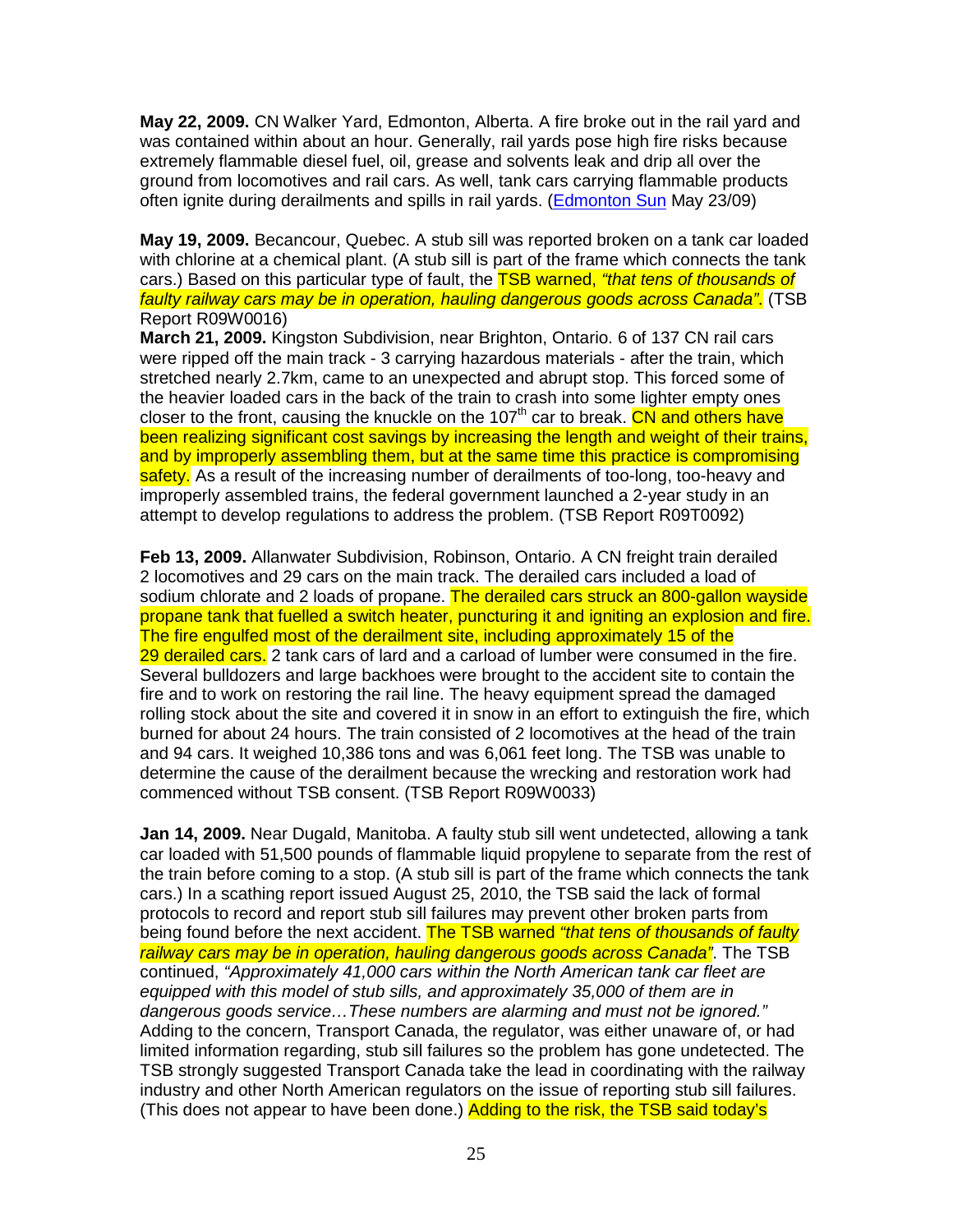trains are longer and heavier than ever, making them more difficult to control. Alarmingly, stub sills manufactured according to older design criteria may be more susceptible to failure in the current operating environment of longer heavier trains. Prior to the mid-1990's, an average train in main-track service was about 5,000 feet long and weighed 6,000 to 7,000 tons. Following the privatization of CN in 1995, some of the trains are now over 12,000 feet long and weigh more than 10,000 tons. (TSB News Release Aug 25/10, TSB Report R09W0016)

**Dec 31, 2008.** Drummondville Substation, near Villeroy, Quebec. 33 CN cars derailed on the main track - 7 tank cars with residue, 6 empty box cars and 20 loaded covered hopper cars. 2 main-track turnouts were damaged. A switch heater gas line was severed, causing about 2,000 gallons of propane gas to leak into the air. About 500 feet of track were destroyed. The train consisted of 3 locomotives and 115 cars (70 loaded and 45 empty), weighed 10,800 tons and was 7,000 feet long. The local fire department was advised by local residents of the accident, arrived on the scene shortly thereafter, and established a safety perimeter, evacuating about 70 residents from the area. Passenger and freight train service were suspended for several days. The TSB reported that the train derailed when the switch heel block joint failed under the weight of the train, and that a simple wrench test would have detected the loose switch bolts. (TSB Report R08Q0028)

**Dec 18, 2008.** Edson Subdivision, Peers, Alberta. A CN freight train weighing 9,444 tons and 8,244 feet long derailed 48 of its 147 cars on the main track. The derailed cars included 16 loaded hopper cars, 7 loaded centre beam bulkhead flat cars, 3 loaded box cars, 12 empty covered hopper cars, a loaded gondola, and 9 tank cars carrying residue. The first 6 derailed cars had left the track on the high side of a curve. The following 42 cars were derailed on both sides of the track. About 1,715 feet of main track were damaged. The TSB reported that, as the train was travelling through the curve, the high rail likely broke under the 21st car or one of the adjacent cars due to heavy loads and inservice forces. (TSB Report R08E0150)

**Oct 21 & 22, 2008.** Symington Yard, Winnipeg, Manitoba. 3 CN cars derailed in the yard on October 21. On October 22, a CN mechanical crew was cleaning up the derailment site. While one of the clean up crew members was monitoring a crane that was lifting a derailed car, the employee was struck by a locomotive that was in switching operation right next to the derailment work site. The employee, who suffered a broken wrist, a facial laceration and a bruised knee, was taken to the hospital. The TSB questioned why CN decided to resume normal switching operations so quickly and so close to the derailment site where clean up activities were underway. This resulted in reducing the physical space available to the clean up crew and, therefore, the level of protection. The locomotive struck the employee because the physical space required to conduct re-railing activities was insufficient. (TSB Report R08W0219)

**Oct 1, 2008.** Near Hamiota, Manitoba. 11 empty cars of a 153-car CN train derailed, causing major damage to both the rail lines and the cars. (TCRC76 Oct 2/08)

**July 3, 2008.** CN Bedford Subdivision, Halifax, Nova Scotia. A Via Rail train was moving westward exiting a loop track. At the same time a CN train was reversing eastward toward Halifax Ocean Terminals. In an area where sightlines were restricted due to the curvature of the track and a rock cut, the 2 trains collided. As a result of the collision, 2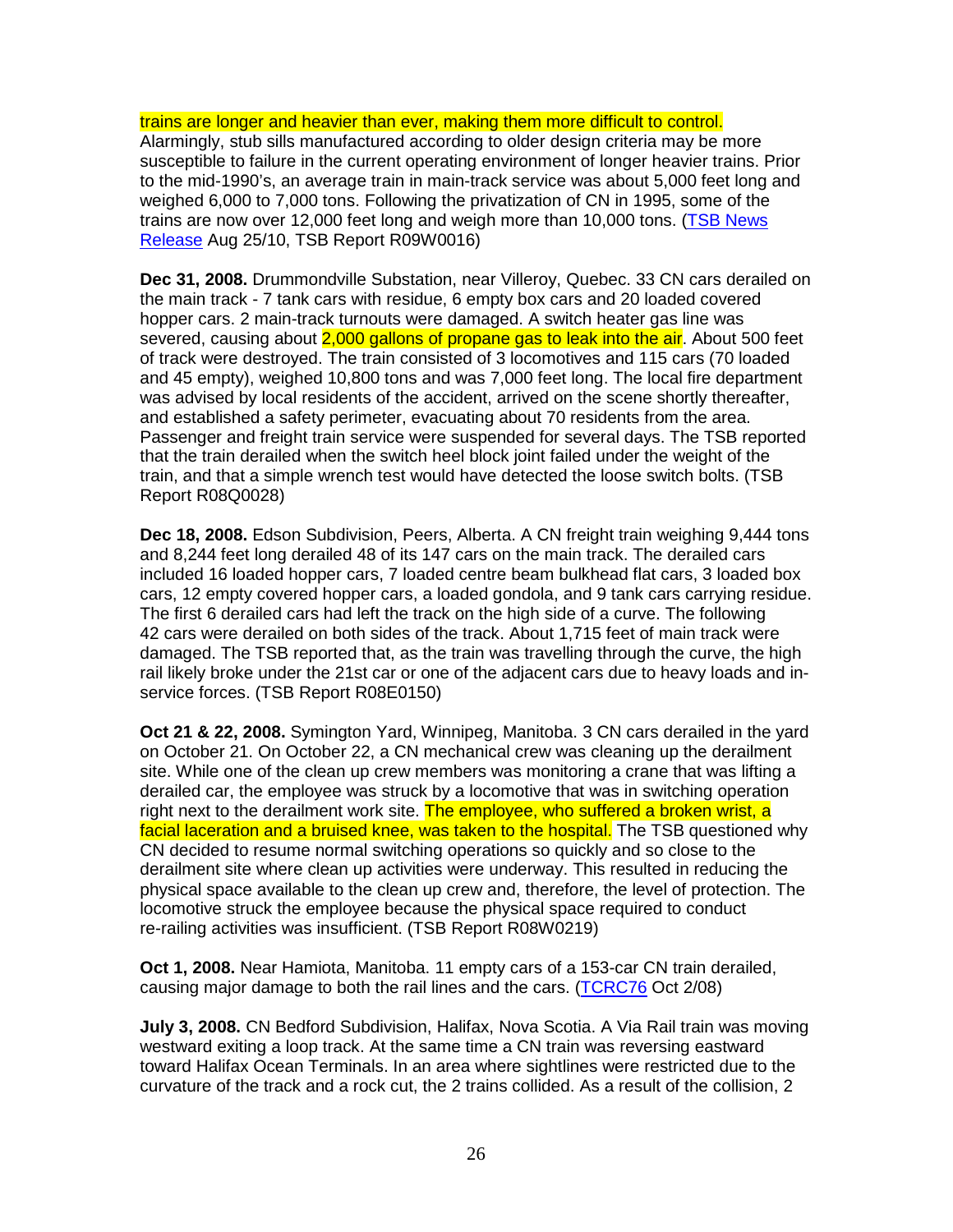locomotives, a baggage car and 5 coaches of the Via train were severely damaged. There was also some track damage. (TSB Report R08M0063)

**June 23, 2008.** Wabamun, Alberta. A stub sill on a tank car completely severed from the car during normal CN train operation. The car was scrapped with, unfortunately, no record of the stub sill failure which could have helped fix the problem on many other tank cars carrying dangerous goods. (A stub sill is part of the frame which connects the tank cars.) Based on this particular type of fault, the TSB warned, "that tens of thousands of faulty railway cars may be in operation, hauling dangerous goods across Canada". (TSB Report R09W0016)

**May 2008.** Standing Committee on Transport, Infrastructure & Communities released its report on Rail Safety in Canada. The report was particularly critical of CN's carrying out of safety standards and manner of reporting safety issues. The Committee wrote, *"Due* to the frequency of rail accidents in Canada in the last few years, notably in British Columbia, Alberta, Ontario and Quebec, there is a concern that the rate of accidents is on the rise. The repercussion from these accidents has been severe in terms of human fatalities and environmental damage." The Committee remained concerned about both the increase in main track derailments and the need for better rail safety generally across the country. There is a lack of accountability by both Transport Canada and the railroads with regard to rail safety. Transport Canada is not accountable enough in enforcing safety regulations, ensuring the implementation of safety procedures is more consistent across the country, conducting safety audits and making safety audit results public. Transport Canada needs more resources and needs a more hands on approach to rigorous inspection programs and to enforcing safety regulations. The railways, particularly CN, were criticized for the lack of meaningful management-employee consultations, poor crew training, poor employee fatigue management, and poor prioritizing and carrying out of safety procedures. The Committee also criticized Transport Canada and the railways for the serious delays in implementing the Safety Management Systems, developed 7 years earlier. On a scale of 1 to 5, with 5 being the optimal level, CN was at level 1 or 2, CP at 3 and Via Rail at 4 in terms of progress to properly implement the Safety Management Systems. CN employees were reluctant to report safety violations, for fear of reprisals from the company, and stated they were working within a "culture of fear". The fear of discipline for reporting safety violations was viewed by CN employees as a major deterrent to reporting such violations. The Standing Committee developed 14 recommendations to address the above-mentioned shortcomings. (Standing Committee Report May 2008, Maclean's July 7/08)

**Feb 18, 2008.** Oakville Substation, Aldershot, Ontario. 20 CN cars derailed including 5 residue tank cars - 3 containing sulphuric acid residue and 2 containing sodium hydroxide residue. There was significant structural damage to a neighbouring industrial building. The train consisted of 3 locomotives and 139 cars (79 loaded, 43 empty, and 17 residue tank cars). It weighed 11,908 tonnes and was 8,027 feet long. The TSB reported that a rail car wheel broke while the train was moving through a curve in the track. The wheel was defective and had been deteriorating for some time. The TSB said without an appropriate quality assurance process for inspecting wheels, derailments will continue. (TSB Report R08T0029)

**Oct 30, 2007.** Malport, Ontario. A CN freight train derailed while stopping to set off a block of intermodal cars. The train consisted of 4 locomotives at the head of the train and 131 cars (59 loaded and 72 empty), was 7,839 feet long and weighed 7,810 tons. 32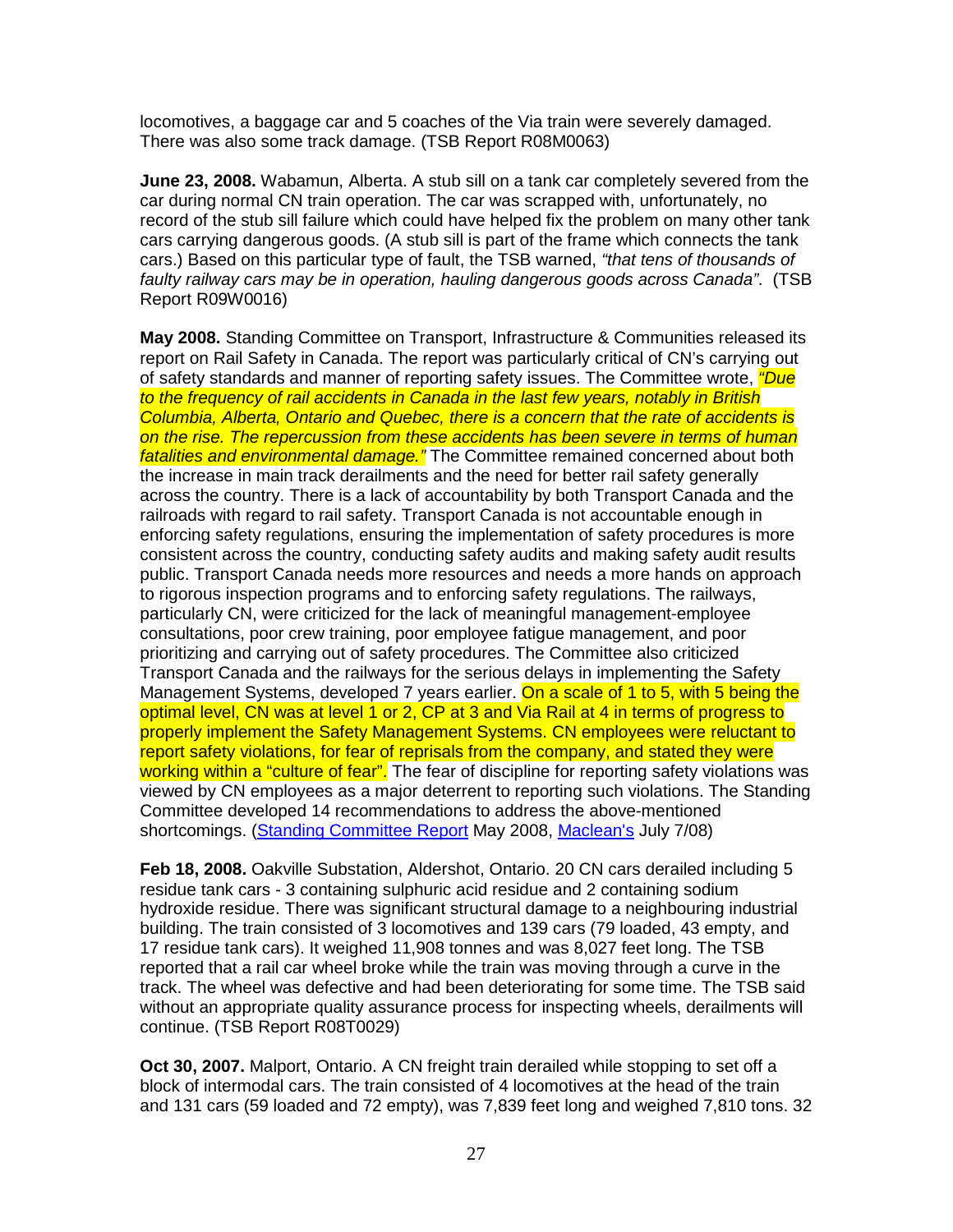cars derailed and about 2,500 feet of track were destroyed or damaged. The TSB investigation determined that weakened track rolled over, initiating the derailment. The derailment actually consisted of 2 separate derailments, an initial one involving only 2 cars, and then a subsequent one that resulted in other derailed cars continuing to spread rail until the added drag finally brought the train to a stop. (TSB Report R07T0323)

**Oct 27, 2007.** Edson Subdivision, Peers, Alberta. A CN train did not stop prior to a stop signal on the main track and collided with a second CN train that was entering the siding. As a result of the collision, the locomotives and 22 cars of the train that could not stop derailed; 10 other cars were damaged but did not derail. 5 cars on the train that was hit derailed and 4 other cars were damaged but did not derail. The TSB reported that the locomotive engineer in the train that failed to heed the stop signal was fatigued. The report said despite previously-acquired knowledge on employee fatigue, the countermeasures that CN had in place were ineffective. In view of the severity of the accident and the availability of other crews at that location, consideration should have been given to relieving the crew from the train that missed the stop signal. (TSB Report R07E0129)

**Sept 17, 2007.** Halton Subdivision, MacMillan Yard, Toronto, Ontario. A CN train remotely controlled by Beltpack and consisting of 67 loaded cars and 30 empties sidecollided with the tail end of a second CN train. 2 locomotives and 2 cars from the remotely controlled train derailed. 6 cars on the other train derailed and/or sustained damage, including 2 special dangerous goods tank cars containing chlorine gas. Both of these cars were severely damaged. About 3,785 litres of diesel fuel spilled from the derailed locomotives and seeped into the ground. About 3,000 litres of diesel fuel were reported to have been recovered and 4 tons of contaminated soil was removed. The extent of environmental damage was not disclosed. The remotely controlled train weighed 9,054 tons and was 5,914 feet long. The TSB reported that the new conductor operating the train by Beltpack remote control had inadequate training and experience for switching long, heavy trains by remote control. The TSB also indicated that the train was actually too long and too heavy to be operated by remote control at all. (TSB Report R07T0270)

**Sept 17, 2007.** 48km east of Terrace, British Columbia. 29 of 99 grain cars derailed on CN's northern B.C. main line. (Business Edge May 10/07)

**Aug 4, 2007.** Chetwynd Subdivision, CN Yard, Prince George, British Columbia. During a switching operation in the yard located on the banks of the Fraser River, a CN train remote controlled by a Beltpack and pulling 53 loaded cars struck a second CN train which was entering the yard. The remote controlled train struck a car loaded with gasoline, derailing it as well as the adjacent car also loaded with gasoline. 2 locomotives, a yard slug unit (a car that provides traction and braking effort to a locomotive) and a centre beam flatcar loaded with lumber in the remote controlled train derailed. A massive fire broke out, burning and destroying the 2 tank cars loaded with gasoline, the centre beam flatcar, as well as the 2 locomotives and slug unit of the remote controlled train. About 172,600 litres of fuel (1,600 litres of diesel and 171,000 litres of gasoline) were spilled, some of which was consumed by the fire. Water bombers were called in to help fight the fire. Health officials issued a voluntary evacuation order for nearby residents. An undisclosed amount of gasoline also spilled into the nearby **Fraser River as slicks were seen swirling downstream.** The extent of environmental damage was not disclosed. The TSB investigation reported that the CN staff operating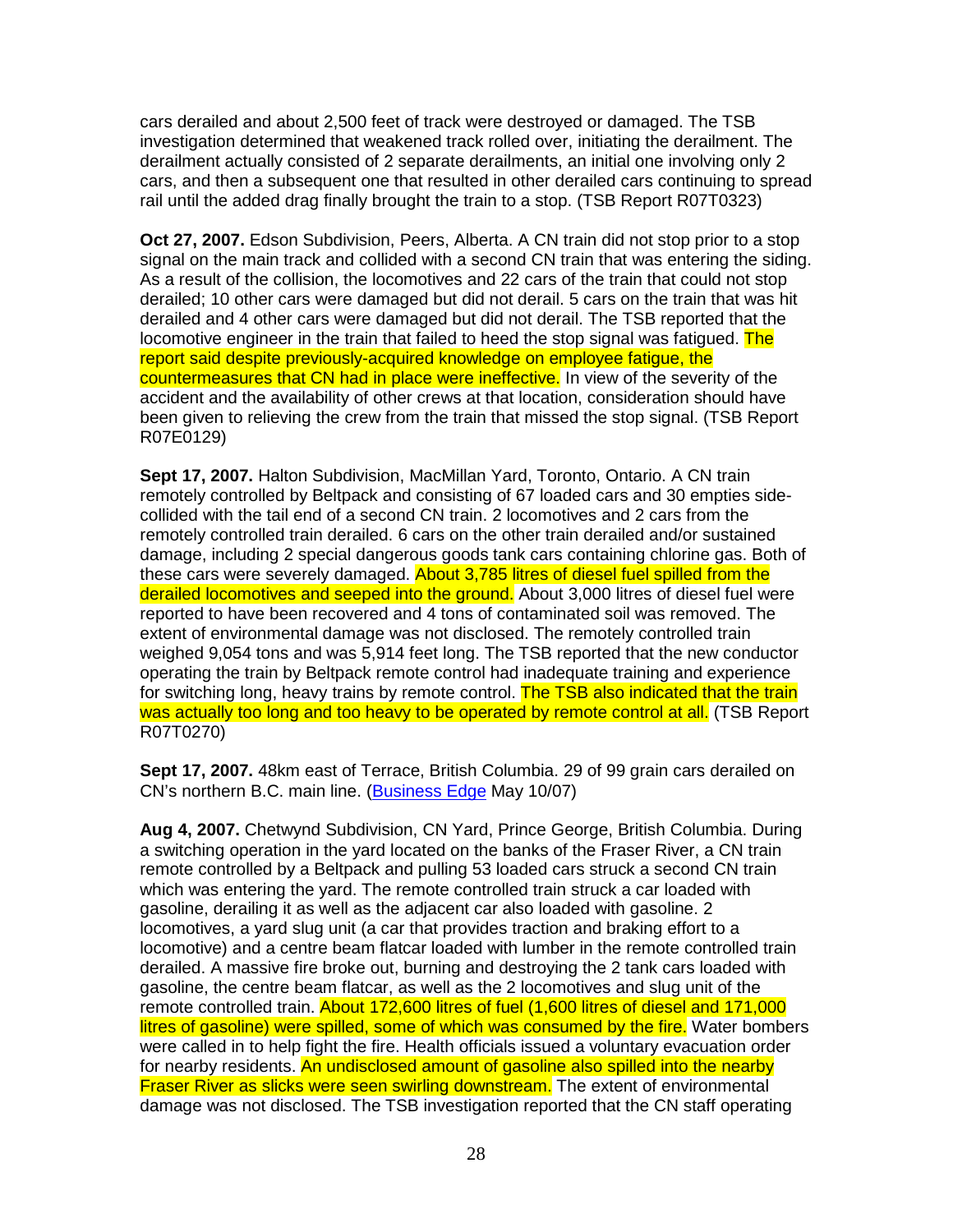the train by remote control Beltpack were inadequately trained and had no experience switching long, heavy trains by remote control. (CBC News Aug 4/07, TSB Report R07V0213)

**April 28, 2007.** Kingston Subdivision, Cobourg, Ontario. A CN freight train derailed a Herzog track maintenance machine and 21 empty multi-level cars on the main track. During the derailment, the fuel tank on the Herzog maintenance unit was punctured, spilling about 9,084 litres of diesel fuel. The fuel ignited, setting fire to the Herzog unit and about 1,000 feet of track structure, including the Burnham Street level crossing. The local fire department responded and extinguished the fire. The train consisted of 3 locomotives at the head of the train and a mix of 84 empty and loaded cars. It was 9,602 feet long and weighed 9,000 tons. The TSB investigation determined that the marshalling of the train, with placement of a car equipped with non-standard couplers at the head-end of a train with significant trailing tonnage, was a contributing factor to the accident. A quote from the TSB report read, "CN's train design planning system does not take weight distribution within the train into consideration when the train service plan is produced. In comparison, other Canadian railway companies require that freight trains be made up…with the loads marshalled closest to the locomotives to reduce the probability of undesirable track/train dynamics occurrences." The TSB also wrote, "Despite a recent derailment under similar circumstances where Canadian National investigators were made aware of the unique coupler design of the Herzog machine, the machine was allowed to be marshalled in trains without additional restrictions." (TSB Report R07T0110)

**March 29, 2007.** North of Huntington, Quebec. A CN freight train derailed 8 cars on the main track. 4 of the derailed cars were tank cars loaded with sulphuric acid (a dangerous good), 2 cars were loaded with wood products and 2 cars were loaded with paper. 6 of the cars, including 3 of the tank cars loaded with sulphuric acid, flipped over on their sides down an embankment. The train consisted of 2 locomotives and 80 cars (78 loaded and 2 empty). It was 4,771 feet long and weighed 10,382 tons. About 1,200 feet of track were damaged. In some places the track had buckled and was forced laterally up to 2 feet. The TSB reported the rail anchoring condition was poor and may have contributed to the derailment. (TSB Report R07D0030)

**March 12, 2007.** Queen's switch, Kingston, Ontario. CN freight train derailed 32 cars. (Colin Churcher's Railway Pages)

**March 7, 2007.** Chicago, Illinois. The crew of a CN train left 2 locomotives, which had only air brakes applied, on a grade at CN's Lumber Street interchange. The 2 uncontrolled and unmanned locomotives rolled about 1,789 feet along CN's track and onto Amtrack's track where they collided with the lead locomotive of a standing Northern Illinois Regional Commuter Railroad (Metra) train. About 55 passengers were aboard the eighth Metra passenger car at the time of the collision. The other 7 passenger cars were empty. **7** passengers and the Metra engineer and assistant conductor were transported to area hospitals with minor injuries. The total property damage was estimated to be \$75,766. The NTSB determined the probable cause of the collision was the failure of the CN engineer and conductor to properly secure the CN locomotives before leaving them unattended. (NTSB Report RAB-07-04)

**March 3, 2007.** Napadogan Subdivision, Juniper, New Brunswick. A CN freight train derailed 18 cars, including 3 dangerous goods tank cars (liquefied petroleum gas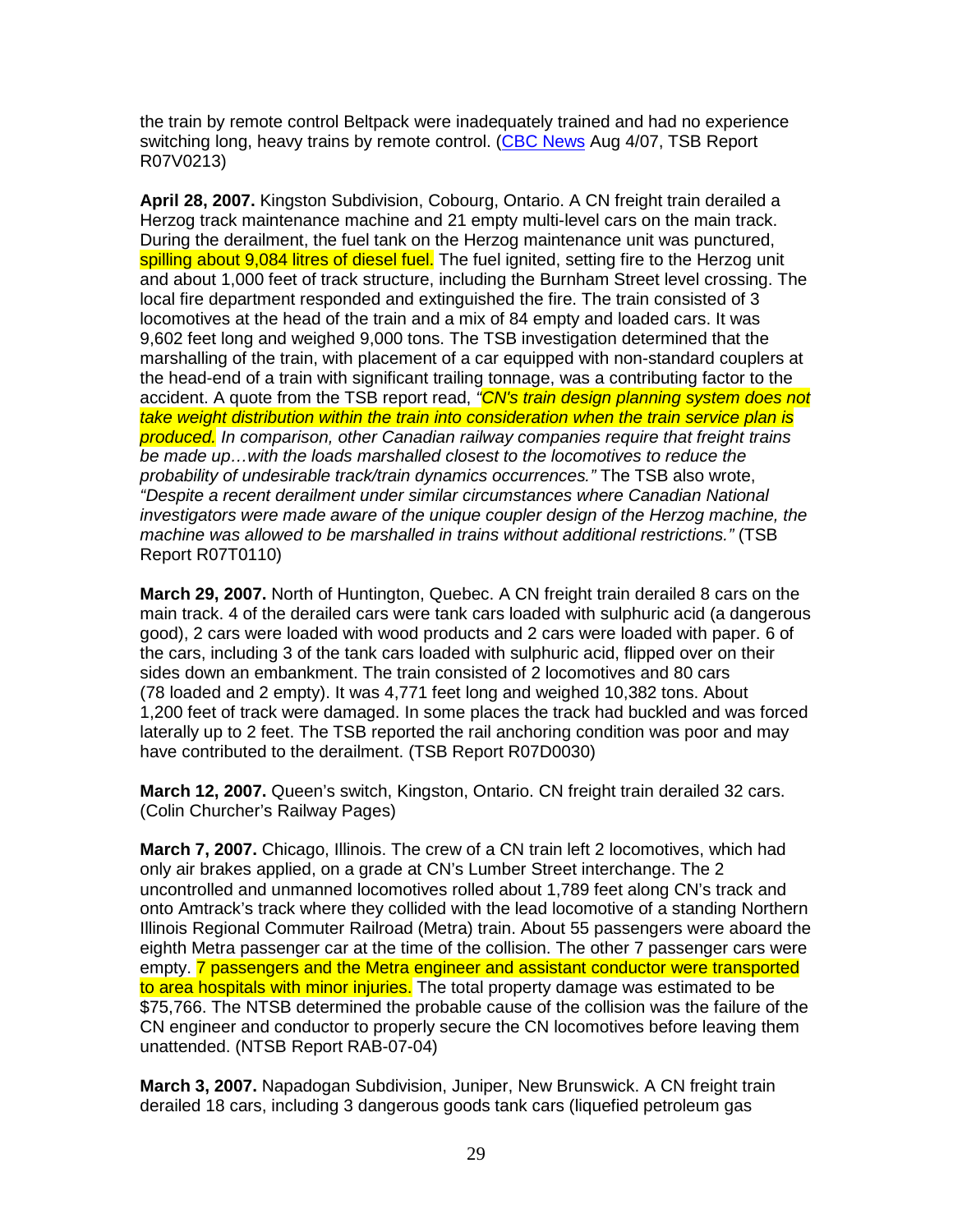residue) on the main track. The derailed equipment consisted of 12 empty covered hopper cars, 2 tank cars that contained non-dangerous goods residue, and 3 tank cars which contained liquefied petroleum gas residue. They had detached from the train and piled up on either side of the main track. 10 of the cars were destroyed. The 3 liquefied petroleum gas tank cars experienced some jacket damage. Rail car wheel sets were strewn about the derailment site. There were more than 50 broken rails in the 14 miles between Juniper and the accident site. Damaged infrastructure included 2 switches, a hot box detector and its associated bungalow, a private crossing for a logging road, as well as 14 miles of track. The train consisted of 3 locomotives and 100 cars (42 loaded, 49 empty, and 9 with residues), weighed 7,600 tons, and was 6,850 feet long. The TSB reported the train derailed following the fracture of a wheel caused by the improper functioning of the car's air brakes due to a stuck slide valve on the service portion. (TSB Report R07M0017)

**Feb 13, 2007.** Sprague Subdivision, Symington Yard, Winnipeg, Manitoba. A CN train remote controlled by a Beltpack was accidentally made to travel westward during a switching operation when the operator meant to send the train eastward. The remote controlled train sideswiped a second CN train that was outbound. 4 empty covered hopper cars from the remote controlled train derailed. A total of 9 cars were damaged. The first 2 derailed cars were on their side, the third car came to rest at a 45° angle and the fourth derailed car remained upright. On the outbound train, 3 covered hopper cars loaded with grain and 1 empty covered hopper car were damaged. As well, a stationary empty auto rack car, which was stored on an adjacent track, was damaged. The TSB warned that greater care was required by CN operators who control trains in rail yards with remote controls. In this particular case, the operator was sitting in a motor vehicle that was travelling away from the train which made it very difficult to visually monitor the train he was operating by remote control. (TSB Report R07W0042).

**Feb 12, 2007.** Drummondville Subdivision, near Drummondville, Quebec. 8 of 105 cars in a CN freight train derailed when a knuckle on the  $75<sup>th</sup>$  car broke. 1 of the derailed cars was a tank car with aviation fuel residue. About 850 feet of track were damaged. The train was pulled by 5 locomotives all located at the front end of the train, was 7,006 feet long and weighed 10,815 tons. The TSB investigation determined that the improperly assembled train (empty cars ahead of loaded cars) contributed to the derailment. CN and others have been realizing significant cost savings by increasing the length and weight of their trains, and by improperly assembling them, but at the same time this practice is compromising safety. (TSB Report R07D0009)

**Jan 7, 2007.** Montmagny Subdivision, Montmagny, Quebec. A CN freight train derailed 24 cars (19 loaded and 5 empty) on the main track. 4 of the derailed tank cars contained sulphuric acid, a dangerous good. 1 of these cars was damaged which created a risk because it was located on a bridge over a river. The rest of the derailed cars included: 3 tank cars loaded with non-dangerous liquids, 4 centre beam flat cars, 2 automobile carriers, and 11 covered hopper cars. These cars were derailed in an accordion pattern across the main track, the station platform, and into the street behind the station. A workshop trailer owned by CN was destroyed, and the Via Rail station building and 2 inhabited houses were damaged. About 600 feet of track, a main-track turnout, numerous switch parts, the deck and the west span of the bridge over the Rivière du Sud were also damaged. The train consisted of 3 locomotives and 122 cars (72 loaded and 50 empty), weighed 10,587 tons and was 8,384 feet long. The TSB reported that the train derailed when a switch point rail broke under the train. The TSB also suggested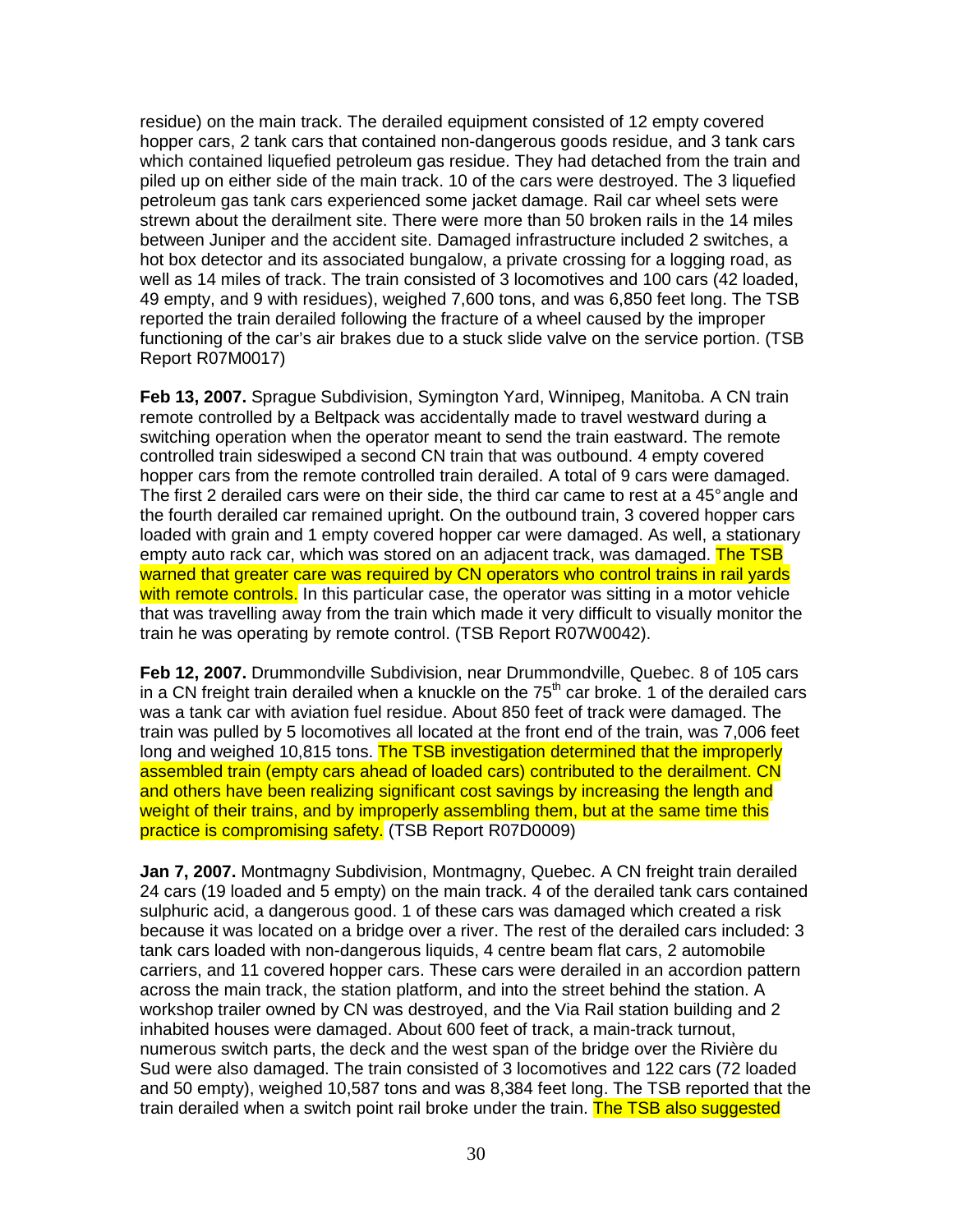that, considering all the derailments in Canada, perhaps there is a need for tracks to be maintained at a level higher than that required by the Railway Track Safety Rules. (TSB Report R07Q0001)

**Nov 11, 2006.** Kingston Subdivision, Moira, Ontario. A spike puller operator on contract to CN was fatally injured while attempting to perform repairs to his Nordco Grabber Model A Spike Puller. The accident occurred when the right side joystick controller of the spike puller was inadvertently activated, causing the right-hand roller frame assembly to drop rapidly onto the machine operator underneath the machine. (TSB Report R06T0281)

**Aug 27, 2006.** Lac-Saint-Jean Subdivision, Chambord, Quebec. A CN freight train derailed 12 cars, 5 loaded and 7 empty, on the main track. The derailed equipment consisted of 4 gondola cars loaded with wood chips, 1 tank car loaded with a flammable liquid, 4 empty box cars, and 3 empty gondola cars. About 1,400 feet of track were damaged. The train consisted of 2 locomotives and 93 cars (20 loaded, 73 empty), weighed 4,980 tons and was 6,140 feet long. The TSB reported that the derailment was caused by wheel lift on a loaded wood chip car negotiating a curve in the track. As the car ran derailed, it damaged the track, leading to the derailment of 11 other cars. The TSB also reported on asymmetrical loading of car contents as a contributing factor. (TSB Report R06Q0096)

**July 14, 2006.** Oakville Subdivision, Mimico, Ontario. A CN freight train derailed 7 cars on the main track as it was passing over a switch. Derailed equipment fouled the 3 main tracks. The train derailed at a track buckle in an area of track that had undergone recent upgrades in the form of a new turnout installation and track resurfacing. In addition to the buckled track and damaged turnout, about 650 feet of the 3 main-line tracks were damaged during the derailment. The TSB attributed the derailment to track buckling caused by inadequate rail anchoring. (TSB Report R06T0153)

**June 29, 2006.** Lillooet Subdivision, near Lillooet, British Columbia. A CN freight train consisting of 1 locomotive and 1 car loaded with lumber derailed after losing control while descending a steep grade near Lillooet. When the crew realized the train was in a runaway situation, the conductor decoupled the loaded lumber car from the locomotive, climbed onto the car and began to make his way over the lumber to apply the hand brake located on the other end of the car. With the connection between the locomotive and the car severed, the 2 began to separate. Having separated from the locomotive by about 200 feet, the car derailed to the outside of a curve. The conductor was thrown from the derailing car and was killed. The lumber car came to rest about 1,000 feet below the rail right-of-way. The locomotive continued to accelerate. At a curve in the track, the locomotive derailed and slid about 800 feet down the mountain. The trainman was thrown from the locomotive and sustained fatal injuries. The locomotive engineer was thrown off and sustained serious injuries. The locomotive came to rest about 800 feet below the rail right-of-way. The TSB report contained many criticisms of CN and many recommendations to improve the safety of train travel in steep mountainous terrain. Brake shoe friction fade on the lumber car may well have contributed to the derailment. The TSB expressed concern that Transport Canada and CN had not followed the lead by the Association of American Railroads in improving brake shoe design for heavier cars, and that heavier cars in Canada will continue to be operated using brake shoes designed to an older specification. CN employees had also previously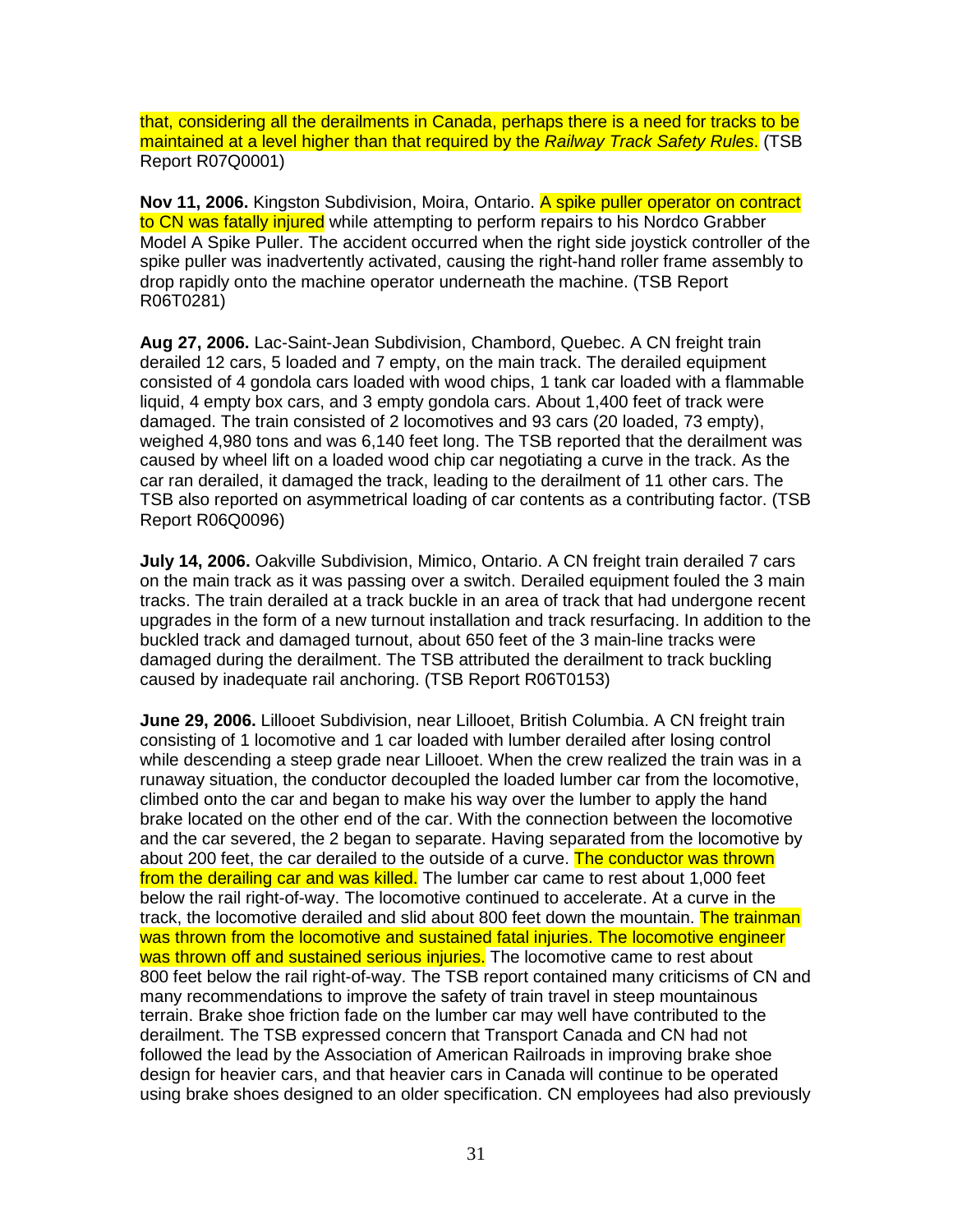raised concerns about the use of non-Dynamic Brake-equipped locomotives in steep mountainous territory such as Lillooet, but these concerns were not relayed to CN management. The TSB criticized CN for the failure of its safety management system to identify and mitigate risks in steep mountainous terrain and recommended that Transport Canada require CN to do so. Many local residents and ex-B.C. Rail employees criticized CN for not becoming better prepared for the added risks of rail travel in mountainous terrain when they bought B.C. Rail in 2004. (TSB Report R06V0136, several other sources)

**June 4, 2006.** Joliette Subdivision, Charette, Quebec. A CN freight train derailed 14 cars (10 loaded and 4 empty) on the main track, including 7 cars loaded with dangerous goods, while exiting a bridge. The dangerous goods cars included 2 cars loaded with gasoline, 3 cars loaded with fuel oil and 2 cars loaded with sulphuric acid. About 233,000 litres of hydrocarbons spilled from 3 tank cars and about 160,000 litres flowed down the river valley and into the Rivière du Loup right next to the derailment. Local fire and police departments; Environment Canada; the Canadian Forest Service; and Quebec Sustainable Development, Environment and Parks responded to the accident. Containment barriers were constructed in an attempt to slow the flow of the remaining hydrocarbons into the river. Skimmers and booms were installed on the Rivière du Loup in an attempt to collect hydrocarbons near the derailment site and downstream near the St. Lawrence River. Because the first responders arrived after most of the hydrocarbons had entered into the Rivière du Loup, only about 73,000 of the 233,000 litres of hydrocarbons were recovered. Spilled liquids continued being collected through the following winter months. The spill negatively impacted the bird and fish life along the Rivière du Loup. The train consisted of 3 locomotives and 142 cars; it was 6,760 feet long and weighed 12,290 tons. The TSB reported that rotting and otherwise deteriorating track ties and a lack of rail anchors were major contributors to the derailment and spill. (TSB Report R06Q0054)

**May 21, 2006.** Kamloops Yard, Kamloops, British Columbia. A CN train involved in a switching operation in the yard collided with an unoccupied Rocky Mountaineer Vacations (RMV) passenger train moving into the yard. 4 passenger cars derailed and the CN locomotive was heavily damaged. The CN train was 2,600 feet long, weighed 3,952 tons and consisted of 2 locomotives pulling 28 loaded and 13 empty cars. The TSB reported that the speed of the CN train and distance to the RMV train, along with the weight and lack of braking power on the trailing cars, resulted in the CN train being unable to stop before colliding with the RMV train. Although the CN train did not exceed 15 mph, the movement was unable to stop within one-half the range of vision of equipment as required by Canadian Rail Operating Rule 105. Communications between the rail traffic coordinator and train crews and between the 2 crews involved were inadequate to assist the crews in identifying each other's whereabouts. (TSB Report R06V0111)

**May 15, 2006.** Lac-Saint-Jean Subdivision, near Lac Bouchette, Quebec. A CN freight train derailed 18 cars (16 loaded, 2 empty) at a curve on the main track. The train consisted of 3 locomotives and 75 cars (72 loaded, 3 empty), weighed 8,780 tons and was 4,750 feet long. The TSB reported that the design and loading of the first 3 derailed cars contributed to the derailment and speculated that there must have been a warp in the track. (TSB Report R06Q0046)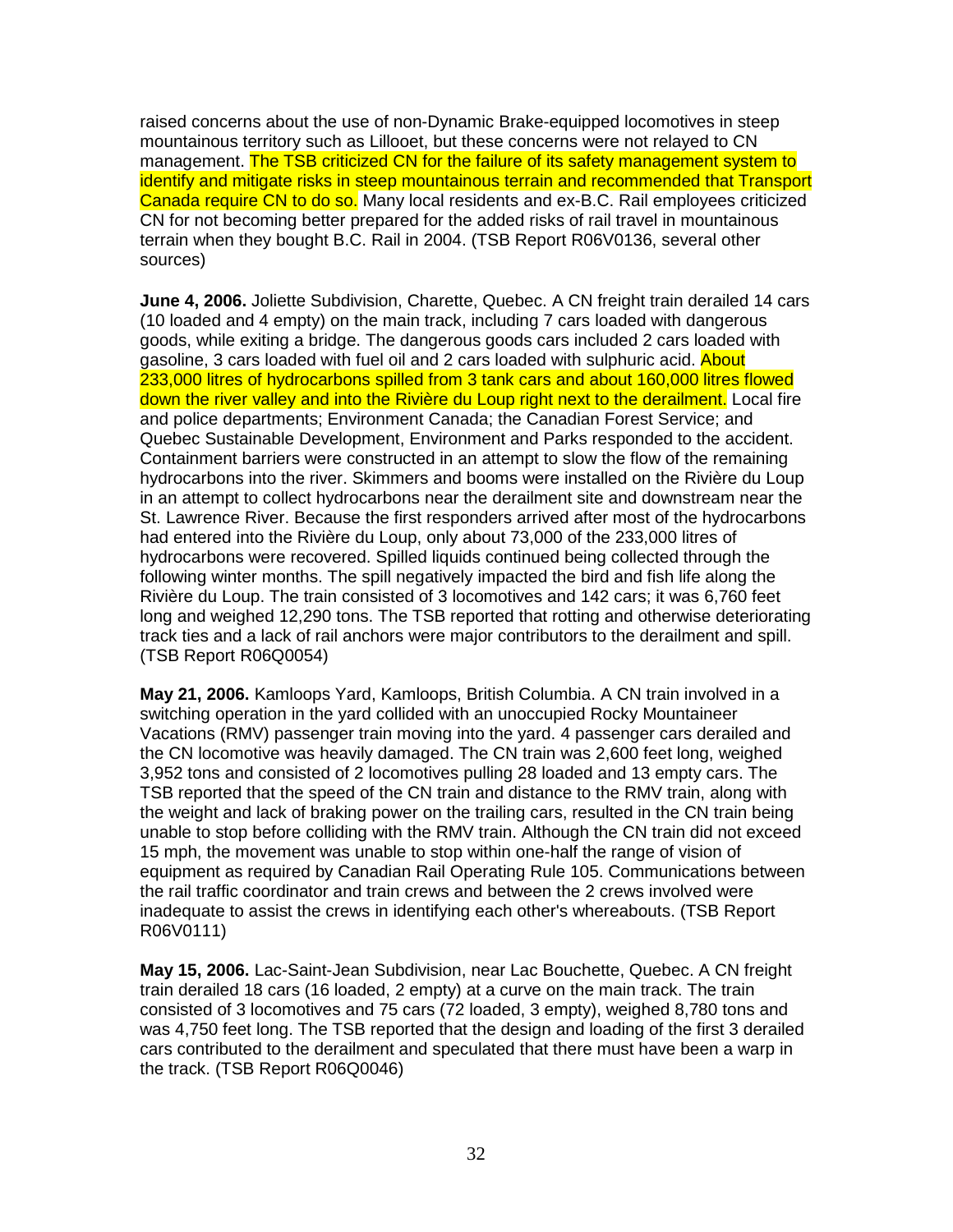**Aug 5, 2005.** Squamish Subdivision, north of Squamish, British Columbia. 9 CN Rail cars (1 loaded and 8 empty) flipped off the tracks, **spilling 40,000 litres of toxic caustic** soda (sodium hydroxide) into the Cheakamus River. The chemical compound stripped the river of oxygen and had a devastating impact on the river's fish population. All freeswimming fish occupying the river at the time of the spill were killed. More than 500,000 adult and young salmon, steelhead, trout and other fish species were killed. Fish died of suffocation from skin burns and gill haemorrhaging. British Columbia Environment staff said the spill decimated the river's fish population. Angling closures were issued on the Cheakamus and MamQuam rivers and a portion of the Squamish River in an attempt to help fish populations repopulate the sections impacted by the spill. Birds and mammals that relied on Cheakamus River salmon for food were also negatively impacted by the toxic spill. CN was assessed about \$200,000 for river clean up costs and was charged twice under the federal Fisheries Act and 3 times under the B.C. Environmental Management Act, which resulted in fines. The train consisted of 5 locomotives at the head of the train, 144 cars (3 loaded and 141 empty), and 2 locomotives behind the 101<sup>st</sup> car. It was 9,340 feet long and weighed 5,002 tons. The TSB blamed the derailment on human error, poor supervision, use of a too-long train and an improperly assembled train. (TSB Report R05V0141, Canada.com Aug 4/07, several other sources)

**Aug 3, 2005.** Edson Subdivision, Wabamun Lake, west of Edmonton, Alberta. 43 CN cars derailed along the shoreline of Wabamun Lake, spilling 1.3 million litres of heavy bunker C fuel oil that quickly spread across the lake. 100 Wabamun Lake residents blockaded the CN tracks for 5 hours to protest insufficient action by CN to contain or clean up the spill. Oil-slicked birds and other wildlife plus the oil-soaked lake shoreline became instant national news. 4 days later, CN revealed that 700,000 litres of Imperial Pole Treating Oil had also spilled into the lake. This hazardous chemical contained naphthalene and other polycyclic aromatic hydrocarbons that are highly toxic and linked to cancer. People who lived nearby were forced to evacuate their homes and cottages. Hundreds of oil-soaked birds died. Wabamun Lake is a popular angling lake, and fish were negatively impacted. CN spent an estimated \$28 million attempting to clean up the mess, with remaining costs covered by insurance. CN was forced into a compensation program for those whose properties were damaged. In May 2009, CN pleaded guilty to 3 charges, one under Alberta's Environmental Protection and Enhancement Act for failing to take all reasonable measures to contain and remedy the spill, one under the federal Fisheries Act, and a third under the federal Migratory Birds Convention Act. Fines issued by the court totaled \$1.4 million, which many Albertans did not think was sufficient, considering the magnitude of environmental damages, and considering it appeared that CN was more concerned about opening their track again than in containing and cleaning up the spilled dangerous goods. The train consisted of 3 locomotives, 117 loaded cars, 13 residue cars, and 10 empty cars. It was 8,547 feet long and weighed 15,562 tons. The TSB reported that a defective rail caused the train to fall off the tracks. (Wikipedia, TSB Report R05E0059, several other sources)

**July 31, 2005.** Val-d'Or Subdivision, Val-d'Or, Quebec. A CN freight train derailed 9 cars on the main track. 7 of the derailed cars were bulkhead flat cars loaded with logs, and 2 were gondola cars loaded with copper concentrate. 7 of the derailed cars flipped over on their sides and all 9 derailed cars were damaged. 1 wye track was destroyed, and 450 feet of main and wye track were damaged. The train was powered by 2 locomotives, and was hauling 26 loaded cars, 10 empty cars and 19 residue cars. It was 2,940 feet in length and weighed 3,800 tons. The TSB reported the accident occurred when a 25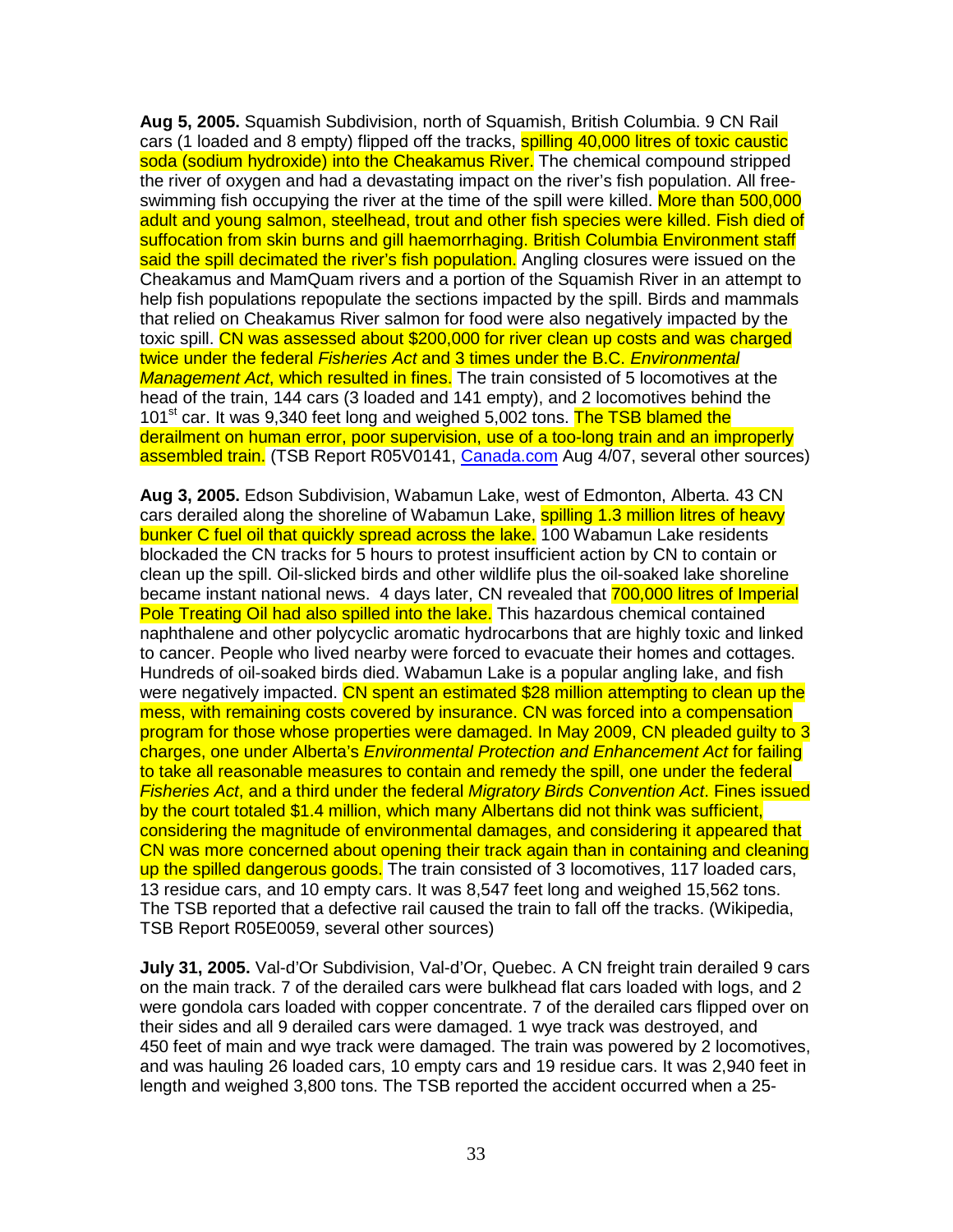year-old roller bearing on one of the bulkhead flat cars that derailed overheated and seized. (TSB Report R05Q0033)

**July 13, 2005.** Three Hills Subdivision, Sarcee Yard, Calgary, Alberta. A CN freight train derailed 2 cars in the yard, which fouled a switch and resulted in the following loaded tank car being hit by 2 locomotives of another train that was operated by Beltpack remote control. The collision punctured the tank car, spilling about 106,800 litres of aviation fuel onto the ground. Diesel fuel also spilled from one of the remote controlled locomotives' punctured fuel tanks. The extent of environmental damage was not disclosed. The 2 remote controlled locomotives also derailed. There was extensive damage to the 2 derailed locomotives, the 2 derailed cars, and another empty gondola car. Crossover switches, connecting track and about 300 feet of the yard lead track were destroyed. Calgary police and fire services controlled the site and protected against a potential fire hazard. 4 nearby businesses were evacuated as a precaution. The TSB reported that an improperly assembled train with empty cars ahead of loaded cars contributed to the derailment. Because CN did not investigate nor report to the TSB a prior, similar derailment at the same location, an opportunity was lost to review and identify safety deficiencies. (TSB Report R05C0116)

**July 10, 2005.** CN Yazoo Subdivision, Anding, Mississippi. 2 CN freight trains collided head on. The collision resulted in the derailment of 6 locomotives and 17 cars. About 15,000 gallons of diesel fuel were spilled from the locomotives and resulted in a fire that burned for about 15 hours. 2 crew members were on each train; all 4 were killed. As a precaution, about 100 Anding residents were evacuated. 7 residue tank cars containing hazardous materials were among the cars that derailed. 5 of those cars contained propylene residue, 1 contained isopropylamine residue, and 1 contained carbamate pesticide residue. 1 or more of the propylene tank cars vented due to pressure buildup from the extreme heat of the diesel fuel fire. CN provided the following cost estimates: \$9.6 million for equipment (locomotives and cars); \$65,000 for track and signals; \$316,800 for lading and environmental cleanup; and \$300,000 for wreck clearing. Property damage associated with the accident totaled \$9,665,000. Clearing and environmental cleanup costs totaled \$616,800. The extent of environmental damage was not disclosed. The NTSB determined that the probable cause of the collision was the failure of the northbound train to stop at a red signal, possibly due to crew fatigue. Contributing to the accident was the absence of a positive train control system that would have stopped the northbound train before it exceeded its authorized limits. Also contributing to the accident was the lack of an alerter on the lead locomotive that may have prompted the crew to be more attentive to their operation of the train. (NTSB Report RAR-07-01)

**July 4, 2005.** Kingston Subdivision, Prescott, Ontario. A CN freight train derailed all 51 of its cars on the main track. All of the cars toppled over on their sides. All of the cars contained hydrocarbon residue. 2 cars spilled gasoline and released nitrogen vapours. All of the cars were damaged and about 2,000 feet of main track were destroyed. The train consisted of 2 locomotives and 51 cars; the first 17 cars contained fuel oil residue and the trailing 34 cars contained gasoline residue. The train was 3,180 feet long and weighed 2,240 tons. The TSB reported the derailment was caused when a track moved out of alignment. Another contributing factor was a buckled track resulting from laying the track in cold weather. (TSB Report R05H0013)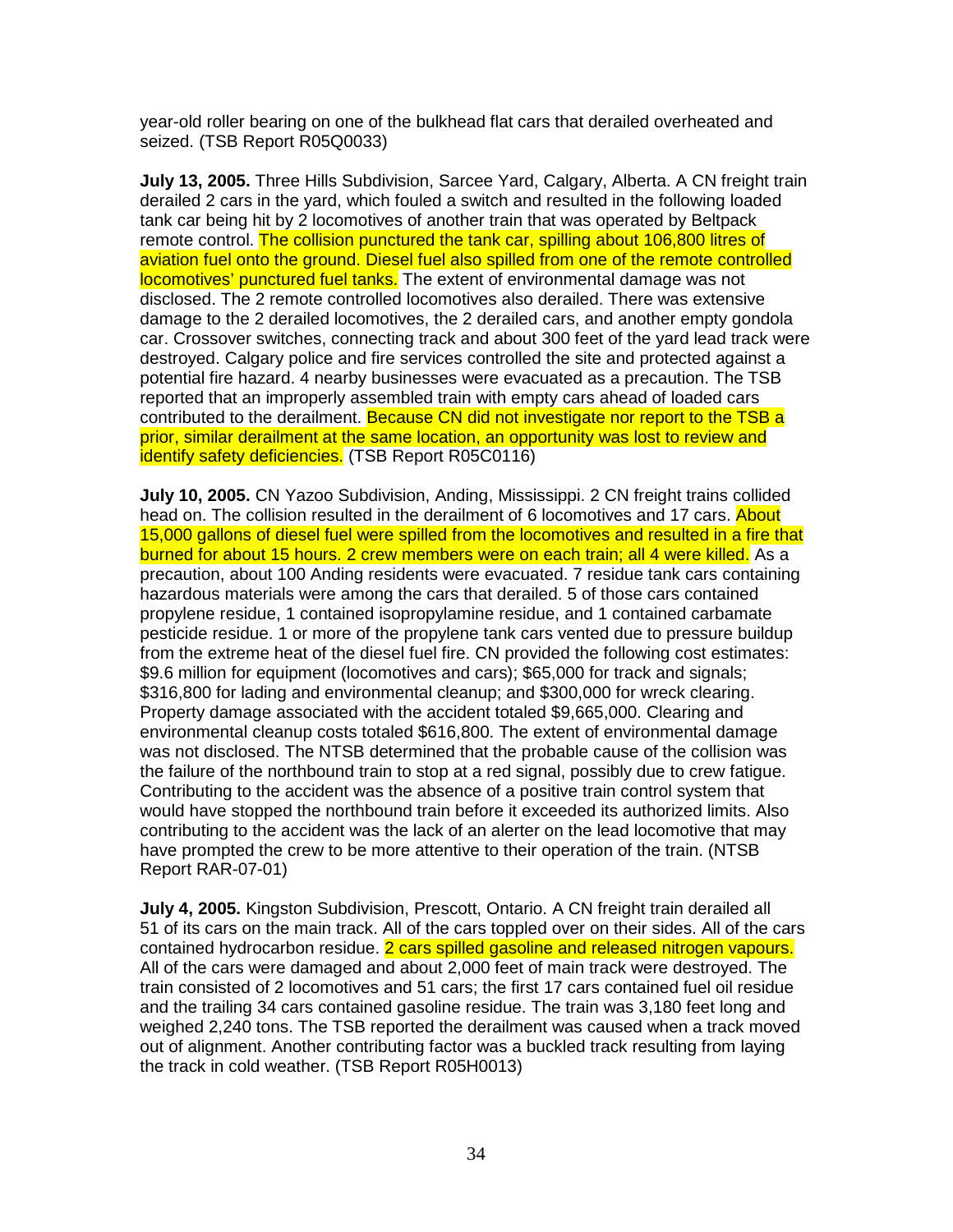**April 6 2005.** Scotford Rail Yard, Fort Saskatchewan, Alberta. An undisclosed amount of hydrogen peroxide spilled out of an overturned car when 8 CN tank cars of a 98-car train derailed. Other CN derailments in the same rail yard include one August 18, 2010 and another one November 21, 2010. (Fort Saskatchewan Record April 8/05)

**Feb 23, 2005.** Drummondville Subdivision, near Saint-Cyrille, Quebec. A CN freight train derailed 29 cars on the main track. 28 cars were destroyed and 1 car was damaged. 1 tank car carrying propane caught fire and exploded, causing major damage to a mill adjacent to the railway right-of-way. Other tank cars carrying dangerous goods including chlorine also derailed. Because of the fire and dangerous goods in the other tank cars, the area within a 1-kilometre radius of the accident site was sealed off and about 20 people were evacuated. About 600 feet of track were destroyed and about 4,000 feet of track were damaged. The train was 5,935 feet long, weighed 6,898 tons and consisted of 2 locomotives, 44 loaded cars and 45 empty cars, including tank cars containing chlorine, propane and other flammable liquids. The TSB reported the derailment was caused by a defective rail car wheel that failed, and pointed out that CN does not have a wheel impact load detector (WILD) between Halifax and Quebec, increasing the risk of wheel failure in eastern Canada. (TSB Report R05Q0010)

**Jan 12, 2005.** Letellier Subdivision, Winnipeg, Manitoba. A CN freight train derailed 10 cars including a tank car containing liquefied petroleum gas and a tank car loaded with liquid calcium chloride that overturned and spilled an undisclosed amount of its contents. The extent of environmental damage was not disclosed. 2 derailed loaded hopper cars blocked a public crossing. About 400 feet of track were damaged. The train comprised 1 locomotive, 30 loaded cars, 11 empty cars and 1 residue tank car. It weighed 4,297 tons and was 2,598 feet long. Several homes and businesses were evacuated due to the risks associated with derailed tank cars carrying dangerous goods. The TSB reported several factors that contributed to the derailment including track spacing anomalies, track out of alignment, track warp defects and roller bearing adapters that likely failed in 1 of the derailed cars. (TSB Report R05W0014)

**Nov 12, 2004.** Montmagny Subdivision, Levis, Quebec. 10 multi-platform CN container cars derailed on the main track. The cars were damaged, and 2 switches and 500m of track were damaged. The train was made up of 3 locomotives and 39 multi-platform container cars (113 platforms in all). It was 7,500 feet long and weighed 6,200 tons. The TSB reported that wheel failure caused the derailment. (TSB Report R04Q0047)

**July 25, 2004.** Bala Subdivision, Burton, Ontario. A CN freight train derailed 13 multiplatform intermodal cars carrying 88 containers. Containers carrying dangerous goods including paint and paint thinners were heavily damaged with liquid product spilling from at least one of the containers. About 2,300 feet of track were destroyed. The train consisted of 2 locomotives and 28 loaded intermodal cars. It was 5,919 feet long and weighed 5,750 tons. The TSB reported the following as contributing to the rail rollover that caused the derailment: car design, lacking rail lubrication, track fastening system, and track geometry. A local landowner whose property was damaged by the derailment was not contacted by CN. It took some time for CN to finally clean up the mess on the private land left by the derailment. (TSB Report R04T0161)

**March 17, 2004.** Lac-Saint-Jean Subdivision, Linton, Quebec. A CN train derailed 22 cars at a curve on the main track. 18 cars were destroyed, 4 cars were damaged, and about 140m of track were destroyed. The derailed cars slid down the Batiscan River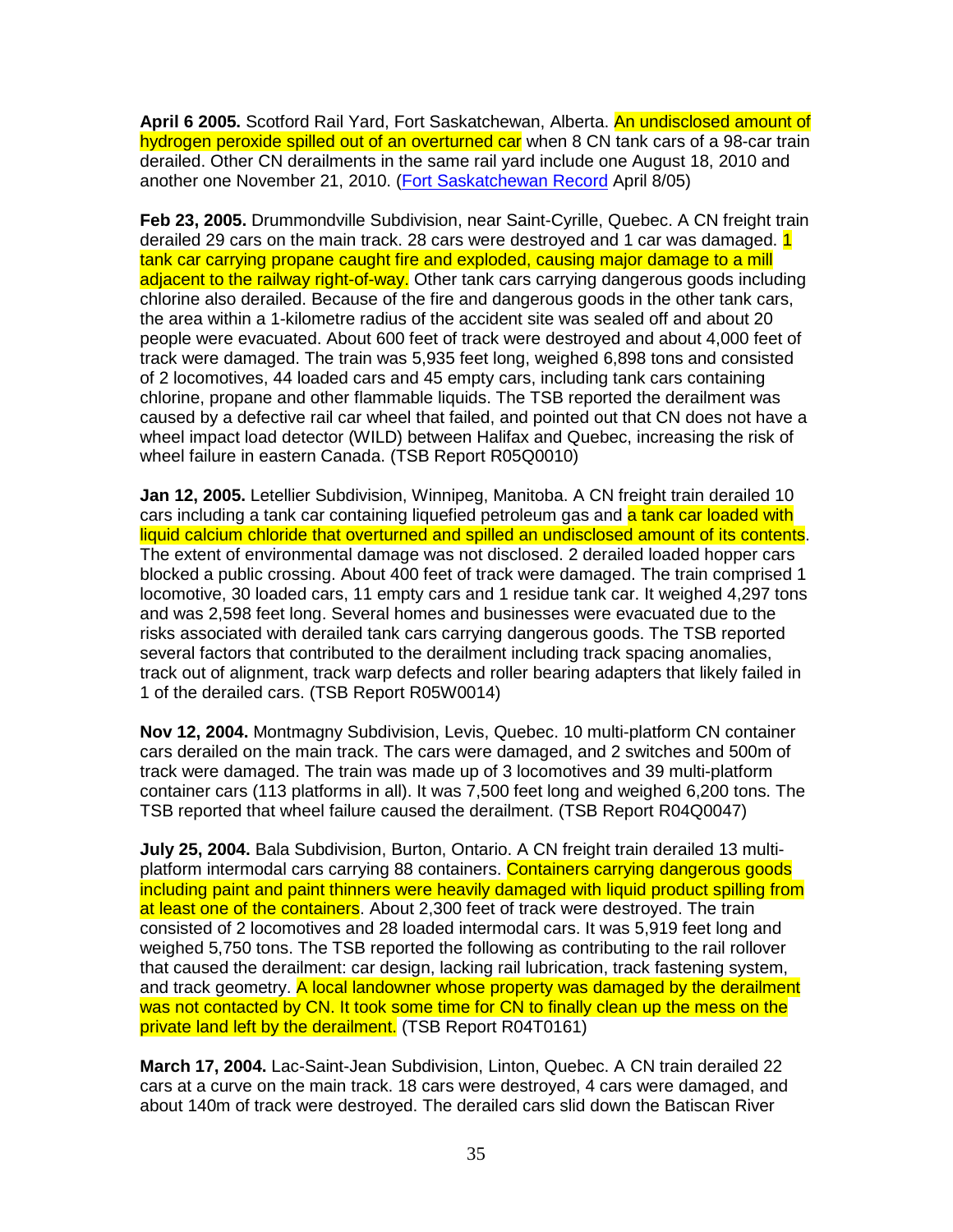bank. The train consisted of 4 locomotives and 66 cars, 56 loaded and 10 empty. It was 4,060 feet long and weighed 6,960 tons. A broken rail caused the initial derailment. (TSB Report R04Q0016)

**Feb 17, 2004.** Sprague Subdivision, Symington Yard, Winnipeg, Manitoba. A CN train operated by Beltpack remote control derailed 17 intermodal container car body platforms at a switch in the yard. The Beltpack remote control operator was controlling the train movement from inside a motor vehicle, which is routinely done at the Symington Yard. About 1,600 feet of track were damaged. The TSB reported the location of the Beltpack remote control operator inside a vehicle, well in advance of and facing away from the remote controlled train, left the train movement unmonitored and increased the severity of the derailment, which was initially caused by a switch malfunction. (TSB Report R04W0035)

**Feb 7, 2004.** Montmagny Subdivision, Montmagny, Quebec. A CN freight train derailed 27 cars on a bridge over the Du Sud River, including a pressurized tank car loaded with liquefied chlorine gas. All of the derailed cars were damaged beyond repair. About 1,500 feet of track and 2 public crossings were damaged. The entire timber deck of the bridge and the pedestrian walkway located on the north side were destroyed. 3 bridge spans were damaged beyond repair and required total replacement. The other 6 spans sustained major damage. The train was 5,489 feet long and weighed 9,102 tons. It consisted of 2 locomotives, 70 loaded and 24 empty. During the derailment cleanup and bridge repair work, traffic had to be rerouted on a temporary bypass track constructed over the river. The extent of environmental damage incurred by the derailment and subsequent repairs was not disclosed. The TSB reported that truck hunting (lateral oscillation of car between the tracks at high speeds) on one or more empty cars contributed to the derailment. The investigation was also confused by an inaccurate list of car positions within the train. (TSB Report R04Q0006)

**July 30, 2003.** Drummondville Subdivision, Villeroy, Quebec. A CN train derailed 32 intermodal platforms on the main track. 31 platforms were damaged, and 1 platform was destroyed. About 2,200 feet of track were destroyed, and another 1,900 feet were damaged by the derailment. The track underneath the last 30 derailed platforms was completely destroyed. In the zone of destruction, the majority of the ties were in poor condition, showing signs of water saturation and rot through half of their thickness. 2 farm crossings were destroyed and the third was seriously damaged. The train, an intermodal express freight train, was 9,973 feet long and weighed 9,310 tons. It consisted of 4 locomotives and 145 loaded intermodal platforms. Some of the cargo was dangerous goods. The TSB reported that the train derailed as a result of a track buckle while travelling above the speed limit over track on which maintenance work was being performed. The TSB also criticized the operators for not following proper safety procedures or CN for not conducting proper safety training. (TSB Report R03Q0036)

**May 21, 2003.** Bala Subdivision, Gamebridge, Ontario. A CN train derailed 49 cars on the main track at a highway crossing. The derailed equipment included 21 tank cars loaded with sulphuric acid, 2 empty box cars, and 26 box cars loaded with paper. About 250 tons of sulphuric acid spilled from 3 tank cars. A small fire started. An underground fibre-optic cable was severed, disrupting service for 16 hours. Some 1,700 feet of track were destroyed. Highway 12 was closed in the vicinity of the derailment area for 5 days. Some 50 people were evacuated due to the toxic nature of the spilled sulphuric acid and to ease clean-up operations. 2 firefighters suffered minor fume inhalation, and a local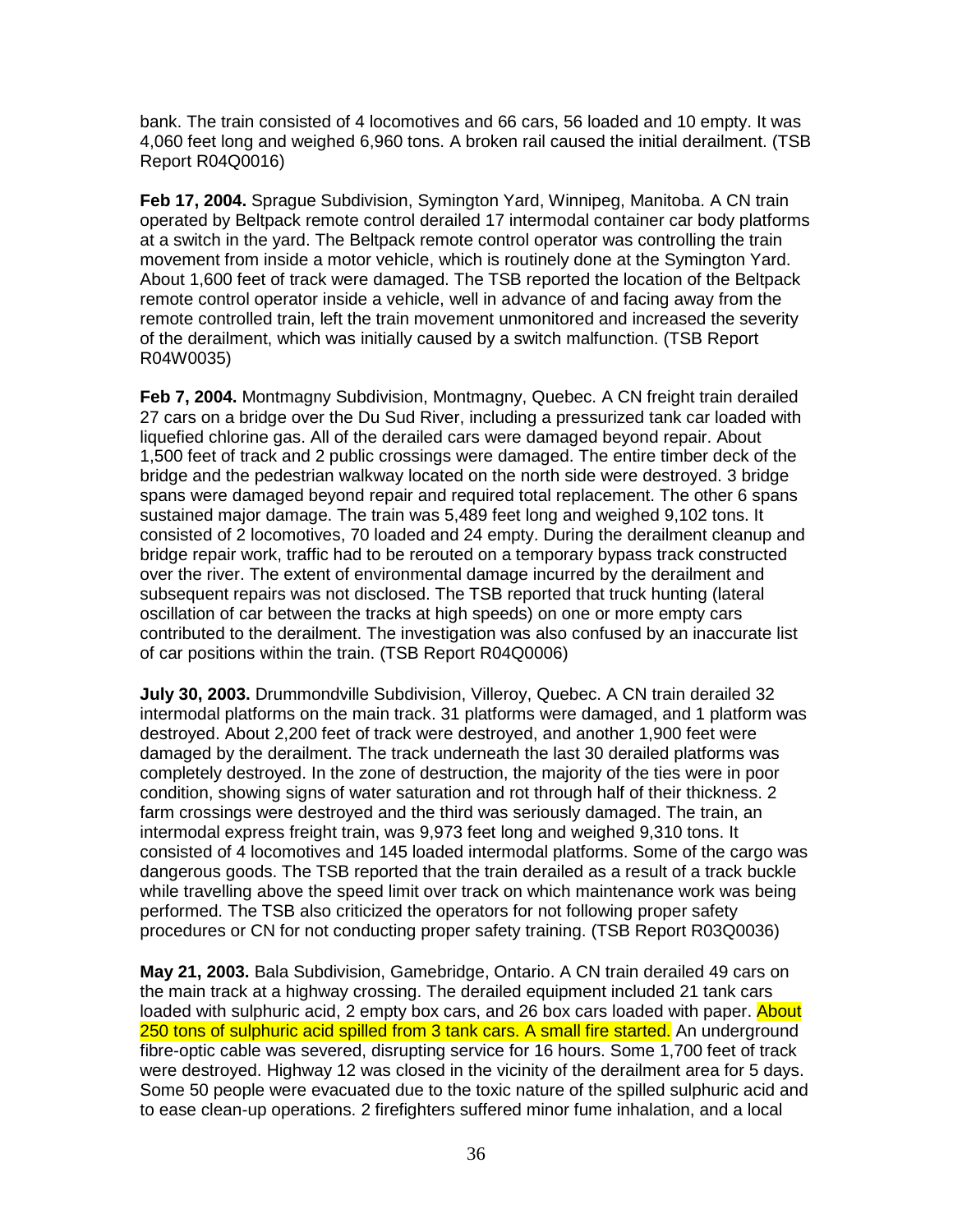citizen suffered acid burns to his feet. The extent of environmental damage was not disclosed. The train weighed 11,800 tons and was 5,889 feet long. It was hauling 103 loaded cars, 8 empty cars, and 1 residue car. The TSB reported track defects at the Highway 12 crossing and decreasing time set aside by management for proper inspection and routine maintenance. As well, the train had been improperly assembled with empty cars ahead of loaded cars. (TSB Report R03T0157)

**May 16, 2003.** Thompson, Manitoba. Several thousand hectares of land burned from a CN-caused wildfire. Suppression costs amounted to \$565,000. (Canadian Interagency Forest Fire Centre July 24/07)

**May 14, 2003.** Fraser Subdivision, McBride, British Columbia. A CN freight train derailed 2 locomotives and 5 cars loaded with lumber on a bridge on the main track. Once derailed, the locomotives toppled off the bridge, dropping about 25 feet into the gully below along the main river valley. A fire started and the bridge, the 2 locomotives, and the 5 cars and their contents were destroyed by fire. The 2 crew members, the locomotive engineer and the conductor, were fatally injured. Several acres of the surrounding terrain were damaged by the fire and by the ensuing clean-up operation. The extent of environmental damage was not disclosed. The train was 5,730 feet long, weighed 8,800 tons, and was powered by 2 locomotives. The train consisted of 85 freight cars: 68 loaded, 4 empty, and 13 residue tank cars. The complete destruction of the bridge and all its related components, the loss of the locomotive event recorder data, and lack of complete and comprehensive bridge maintenance and inspection records impeded the TSB investigation efforts. However, the TSB reported that the failure to identify the urgency and the severity of the deteriorating condition of the bridge was not recognized because of shortcomings in the inspection, assessment, planning, and maintenance process. (TSB Report R03V0083)

**May 12, 2003.** Drummondville Subdivision, Manseau, Quebec. A CN freight train derailed 17 platforms loaded with 34 containers at a curve on the main track. Most of the containers flipped over on their sides. 3 of the containers were carrying dangerous goods. There was damage to 1,000 feet of main track and 300 feet of siding track. The train was powered by 3 locomotives and consisted of 122 loaded cars. It weighed 5,190 tons and was 8,430 feet long. The TSB reported the derailment occurred when the car body on the platform of a loaded container car collapsed onto the main track, severely damaging the track structure, resulting in the complete loss of track gauge. The platform on the car collapsed due to fatigue at a high stress location where a weld was missing. There also was a discrepancy between the cars recorded as being in the train and the actual cars in the train. (TSB Report R03Q0022)

**Feb 9, 2003.** Tamaroa, Illinois. A CN freight train derailed 22 of its 108 cars. 4 of the derailed cars spilled methanol, and the methanol from 2 of these cars fueled a fire. Other derailed cars contained phosphoric acid, hydrochloric acid, formaldehyde, and vinyl chloride. 2 cars containing hydrochloric acid, 1 car containing formaldehyde, and 1 car containing vinyl chloride also spilled product. About 850 residents were evacuated from the area within a 3-mile radius of the derailment, which included the entire village of Tamaroa. 1 contract employee was injured during cleanup activities. Damages to track, signals, and equipment, and clearing costs associated with the accident totaled \$1.9 million. CN was also forced to pay nearly \$1 million to about 800 residents and businesses for lost time, food spoilage and other expenses. The NTSB determined the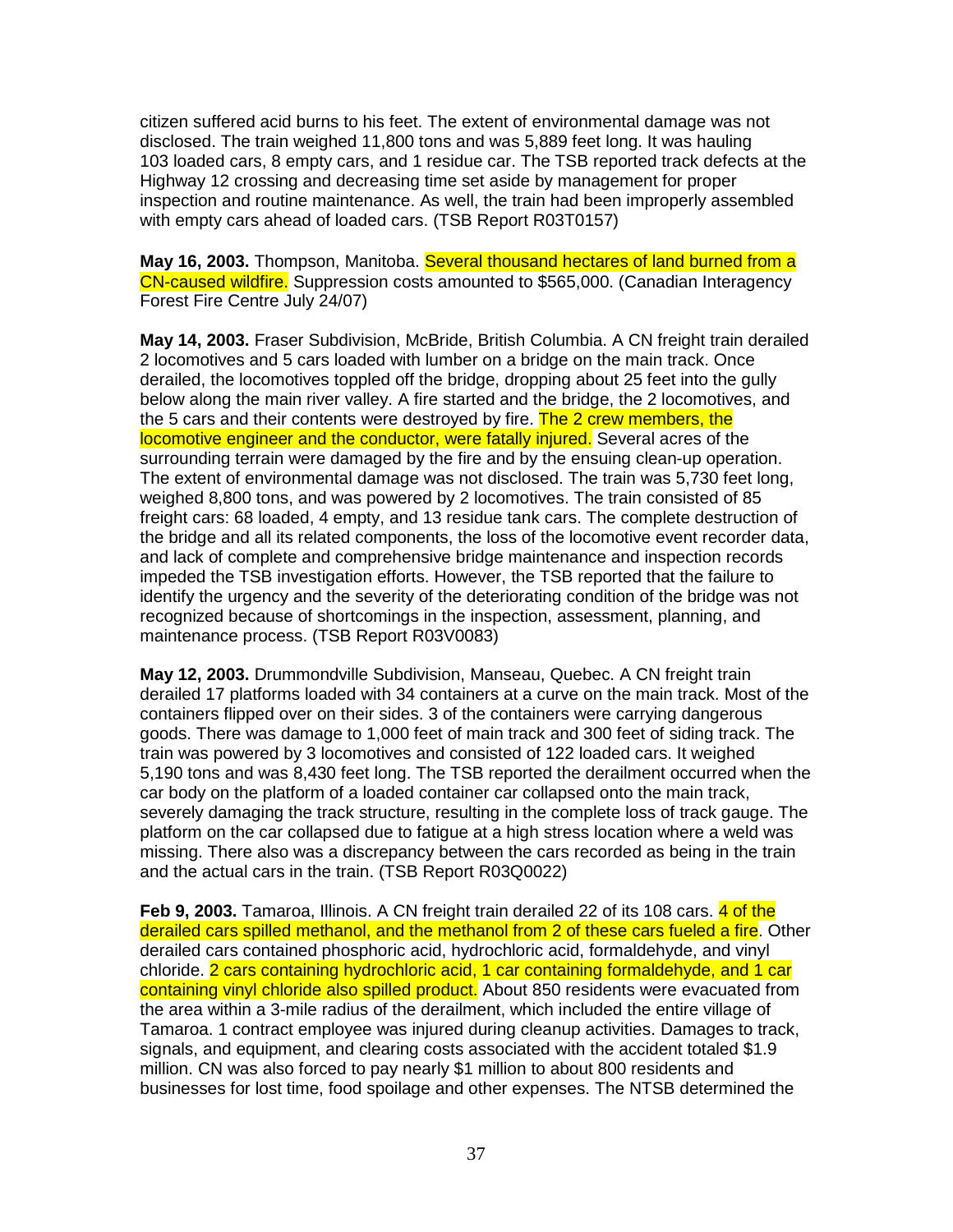probable cause of the derailment was an improper weld on a rail which progressed to rail failure. (NTSB Report RAR-05-01)

**Dec 20, 2002.** Cornwall, Ontario. 10 CN cars derailed. (Colin Churcher's Railway Pages)

**Oct 24, 2002.** Saint-Maurice Subdivision, Hibbard, Quebec. A CN train derailed 6 cars at a curve on the main track. All 6 derailed cars were damaged and 275m of track were destroyed. The derailed cars were loaded with copper ore, toppled over on their sides and slid down the bank almost falling into a lake. The extent of environmental damage was not disclosed, but based on a photo in the TSB investigation report, there was damage to the lake shoreline. The train comprised 3 locomotives and 109 cars, 34 loaded and 75 empty. It was 6,730 feet long and weighed 7,230 tons. The TSB reported a defective rail caused the derailment. (TSB Report R02D0113)

**Aug 13, 2002.** Bedford Subdivision, Milford, Nova Scotia. A CN train derailed 7 container platforms from the last 2 five-pack cars on the main track. About 2.85 miles of track were damaged. The train was 7,540 feet long and weighed 6,230 tons. The TSB reported that significant track buckle, in part resulting from higher-than-normal air temperatures, caused the tracks to move out of alignment and caused the derailment. (TSB Report R02M0050)

**July 22, 2002.** Montmagny Subdivision, Joffre Yard, Levis, Quebec. A CN train operated by remote control (Beltpack) in the yard derailed 52 cars. 51 tank cars, which contained fuel oil and gasoline residue, derailed and rolled over. An empty bulkhead flat car also derailed. 2 switches and about 3,600 feet of track were damaged. The TSB reported that heavy winds set some empty cars (without their brakes on) in motion which caused the initial derailment. (TSB Report R02Q0041)

**July 8, 2002.** Camrose Subdivision, near Camrose, Alberta. A CN freight train derailed 2 locomotives and 14 cars at a curve in the track. The train consisted of 5 locomotives, 146 loaded cars (some carrying dangerous goods), 6 empty cars, 2 residue tank cars, was 9,708 feet long and weighed 17,201 tons. The train was the longest and heaviest train the crew had ever operated on this subdivision. Derailed cars included 2 empty hopper cars right behind the locomotive, 1 empty flat car, 5 loaded intermodal flat cars, and 6 multi-platform intermodal cars. The last derailed car carried 2 containers carrying dangerous goods. The 2 derailed locomotives were damaged. All derailed cars and about 860 feet of track were destroyed. The TSB reported the primary cause of the derailment was an improperly assembled train. The presence of the first locomotive without alignment control couplers behind the operating locomotives played a secondary role in this derailment. (TSB Report R02C0050)

**July 3, 2002.** Joliette Subdivision, L'Assomption, Quebec. A CN freight train derailed 14 cars at a curve on the main track. 9 of the derailed cars flipped over, fouling both sides of the main track and siding. Softwood lumber products were strewn over the right-ofway and the adjacent private property. About 1,830 feet of main track, 660 feet of siding track and a private crossing were destroyed. A 4-inch irrigation water main was severed, and about 150 trees and seedlings were destroyed or damaged in an adjacent nursery. The train consisted of 2 locomotives, 82 loaded, 9 empty and 2 residue cars. It was 5,570 feet long and weighed 10,390 tons. The TSB reported that the higher-than-normal air temperatures buckled the track which caused the derailment. The Board pointed out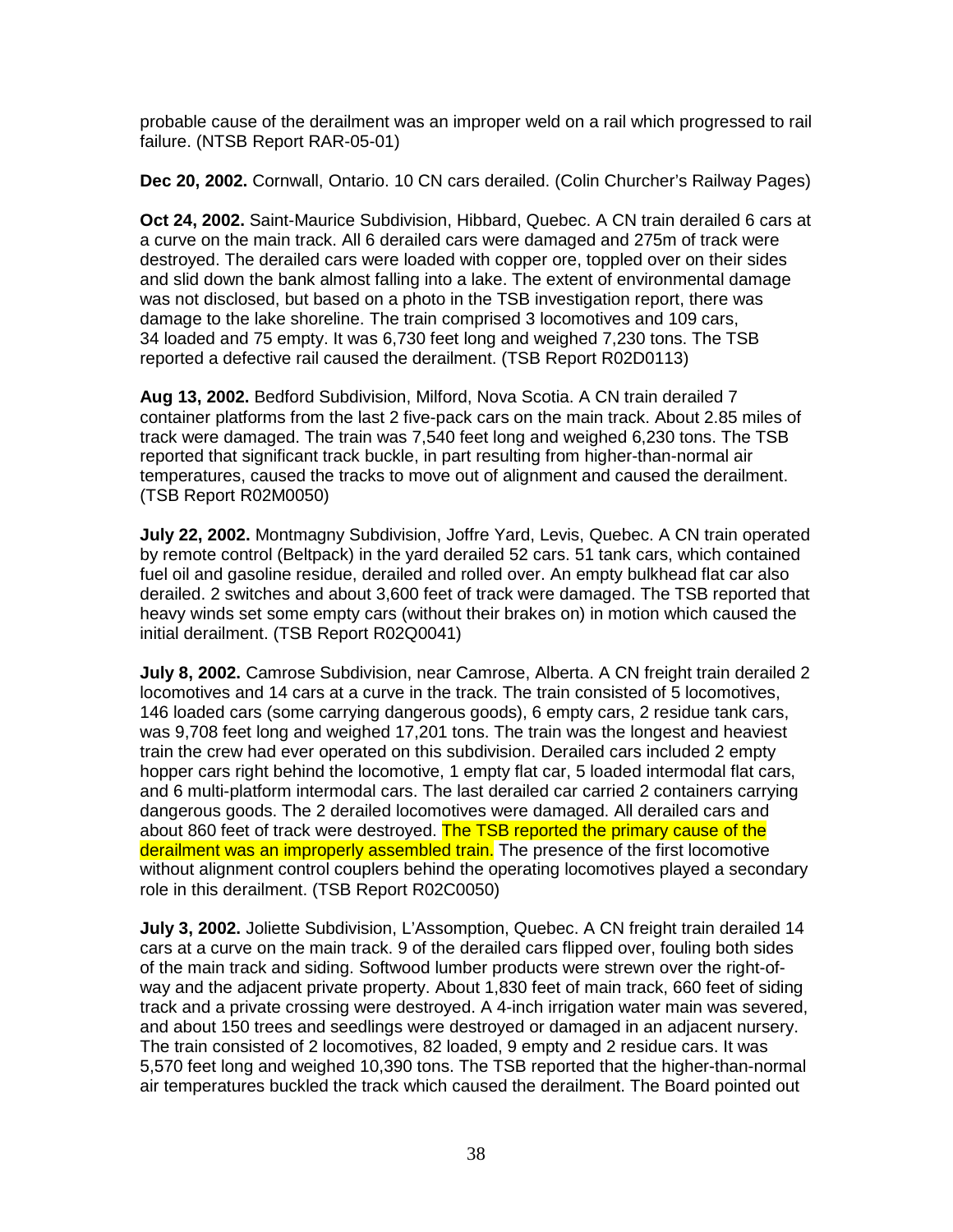that even though hot weather inspections were carried out, they were not sufficient to identify the potential for a track buckle. (TSB Report R02D0069)

**May 2, 2002.** Rivers Subdivision, near Firdale, Manitoba. A CN train derailed 2 locomotives and 21 freight cars after colliding with a loaded tractor-trailer at a public crossing. The derailed equipment included 5 tank cars carrying dangerous goods, 1 tank car carrying ethylene glycol and 12 hopper cars carrying plastic pellets. The dangerous goods products included benzene and hexene. During the derailment, 4 of the tank cars sustained multiple punctures and spilled their products which ignited and a large fire engulfed the derailed cars, burning for 2<sup>1/2</sup> days. Water bombers were brought in to help fight the fire. A fibre-optic cable was severed and the Trans-Canada Highway had to be closed. 17 of the derailed cars were destroyed. About 700 feet of the south rail, 450 feet of the north rail, and many of the ties near the public crossing were destroyed. A total of 156 people were evacuated from within a 4-mile radius of the derailment for 2 days. About 13,000 tonnes of impacted soil were excavated and removed for treatment. Water sampling conducted about 1, 2 and 3 months following the spill determined that the groundwater had been contaminated with hydrocarbons. The extent of environmental and groundwater damage was not disclosed. (TSB Report R02W0063)

**April 26, 2002.** Redditt Subdivision, Winnipeg, Manitoba. 8 cars, including 3 box cars loaded with dangerous goods, derailed on the main track as a CN freight train departed Winnipeg. The train consisted of 3 locomotives and 85 cars (76 loaded and 9 empty), was 5,412 feet long, and weighed 9,363 tons. In addition to damaged cars, about 300 feet of track, a roadway underpass, and a fibre-optic system buried in the grade were damaged. 6 homes adjacent to the main track were evacuated. An improperly assembled train contributed to wheel lift on an empty flat car and subsequent derailment. (TSB Report R02W0060)

**Feb 15, 2002.** Dartmouth Subdivision, Dartmouth, Nova Scotia. A CN train derailed 5 cars in the yard, blocking a private crossing to an electrical shop. 3 of the derailed cars were tank cars loaded with liquefied petroleum gas, and the other 2 cars were flat cars loaded with vehicles. 2 derailed tank cars contained propane and 1 derailed tank car contained butane. 1 of the tank cars loaded with propane flipped over on its side as did 1 of the flat cars. The train consisted of 2 locomotives and 15 loaded cars. It was 925 feet long and weighed 1,200 tons. About 300 feet of track were damaged, and the private crossing required repairs. About 800 Dartmouth residents were evacuated from their homes, and the Angus L. MacDonald suspension bridge, one of the 2 major bridges connecting Dartmouth and Halifax, was closed for 12 hours. The TSB reported that deteriorating rail ties contributed to the derailment. (TSB Report R02M0007)

**Nov 15, 2001.** Holly Subdivision, Clarkson, Michigan. 2 CN/Illinois Central Railway trains collided at a switch at the Andersonville Siding. One of the trains missed a red stop signal as it entered the main track and hit the other train on the main track. Both crew members of the train that was hit were killed; the 2 crew members of the other train were seriously injured. The total cost of the accident was about \$1.4 million. The NTSB determined the probable cause of the collision was fatigue by the crew whose train hit the other, and the same train was also traveling above the speed limit. (NTSB Report RAR-02-04)

**Oct 6, 2001.** Napadogan Subdivision, Drummond, New Brunswick. A CN freight train derailed 15 cars after striking an automobile at a farm crossing. 7 of the derailed cars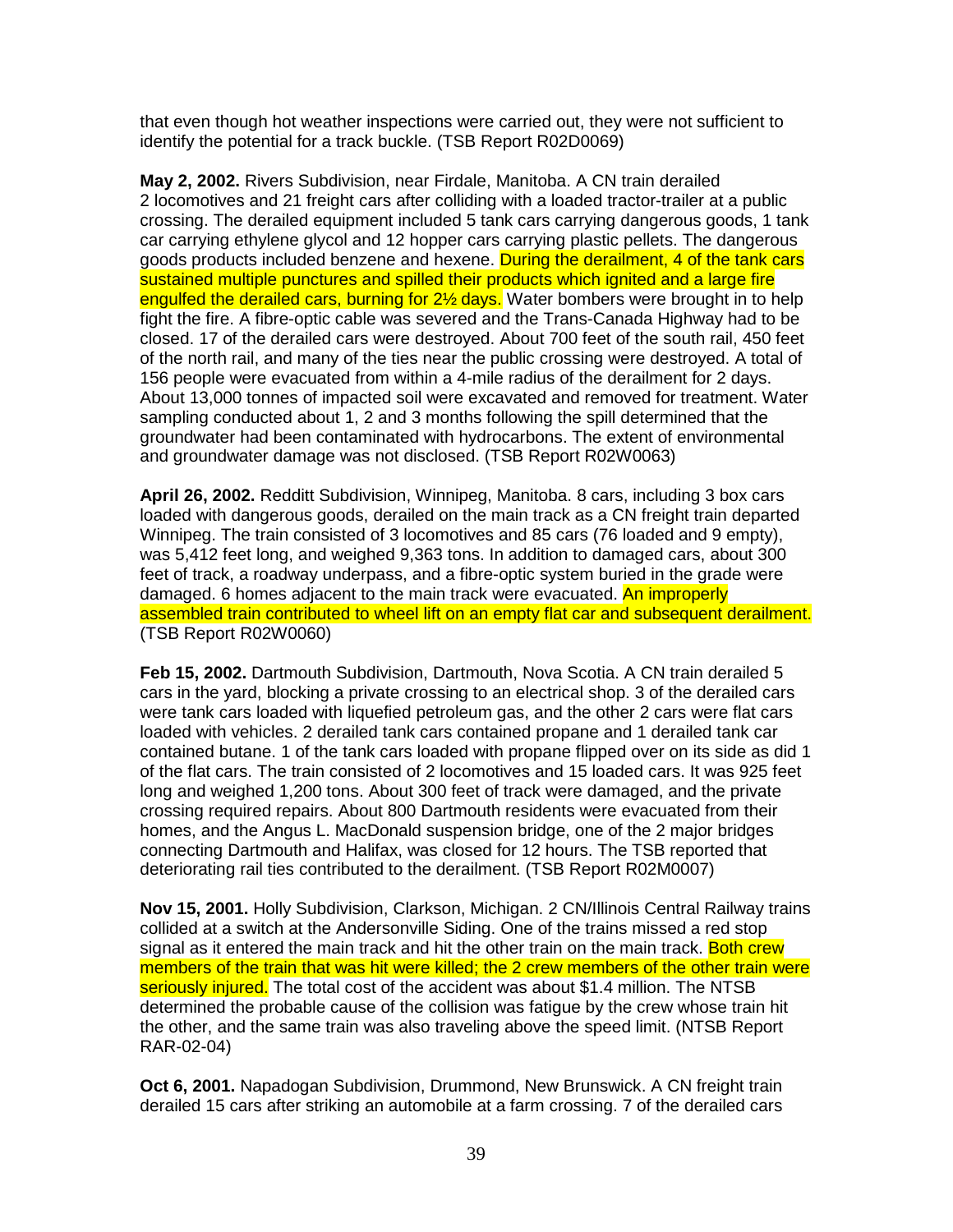were tank cars carrying liquefied petroleum gas. One of the tank cars suffered damages and **spilled butane**, resulting in undisclosed environmental damage. The train consisted of 3 locomotives at the head of the train, 130 cars (78 loaded and 52 empty), was 8,700 feet long and weighed 10,000 tons. 9 cars and about 1,000 feet of track were destroyed. The TSB investigation determined that an undesired emergency brake application occurred when the train struck the automobile, resulting in rail rollover and the derailment. (TSB Report R01M0061)

**Sept 24, 2001.** Bala Subdivision, Richmond Hill, Ontario. A CN freight train derailed 21 cars on the main track. The running gear on all the derailed cars was damaged. The general merchandise train, powered by 2 locomotives, was hauling 40 loaded cars and 20 empty cars. It was 3,000 feet long and weighed 5,100 tons. The TSB reported that a heavy bulkhead door on one of the cars had opened, swung out, contacted the side of a train passing on an adjacent track and fell onto the track, causing the derailment. The Board indicated the closing device on the bulkhead door was inadequate and should have been replaced. (TSB Report R01T0255)

**Aug 29, 2001.** Saint-Hyacinthe Subdivision, Montreal, Quebec. A CN train approaching the Turcot Yard in Montreal derailed 8 container cars at a curve in the track. 5 cars rolled down the railway embankment, and came to rest obstructing Butler Street. The train consisted of 2 locomotives and 86 cars (85 loaded and 1 empty). It was 5,900 feet long and weighed 5,200 tonnes. The TSB reported that a wheel of one of the cars climbed over a defective rail and caused the derailment. (TSB Report R01D0097)

**May 23, 2001.** Chisholm, Alberta. CN started one of the largest human-caused fires in Alberta's history that destroyed 116,000 hectares of forest plus 10 homes, a trapper's cabin, 48 outbuildings and some vehicles primarily in the Hamlet of Chisholm. The environmental impacts were devastating – an undisclosed number of mammals, birds and other animals burned, and there was significant loss of wildlife habitat. The forest industry lost about 4.5 million m<sup>3</sup> of growing timber stock and over 6,300 ha of regenerated cutblocks. The Alberta government spent \$10 million fighting the fire with 514 firefighters and an abundance of equipment. CN eventually accepted responsibility for starting the fire by running locomotives in an inappropriate manner during a high fire hazard period. (Canada.com May 31/07, several other sources)

**April 12, 2001.** Bedford Subdivision, Stewiacke, Nova Scotia. A Via Rail passenger train consisting of 2 locomotives and 14 cars, travelling on CN main track from Halifax to Montreal, derailed at a manually operated main track switch in Stewiacke. A standard CN switch lock used to secure the switch in correct position had been tampered with. As a result of this tampering, the 2 locomotives and the first 2 cars continued on the main track, but the following cars took a diverging route onto an industrial track adjacent to the main track. 9 of the cars derailed and a farm supply building, as well as the industrial track were destroyed. 750 feet of the main track and a main track turnout were extensively damaged. One of the derailed cars was destroyed and the rest were damaged. 4 occupants of the building escaped without injury prior to impact. There were 132 persons on board the train. 22 persons were transported to hospital by ground or air ambulance; 9 were seriously injured. (TSB Report R01M0024)

**Feb 15, 2001.** Drummondville Subdivision, Trudel, Quebec. A CN train derailed 25 cars on the main track. 24 cars were destroyed, and 1 car was damaged. A main-track switch, the signal system, 800 metres of track, and goods stored on the property of a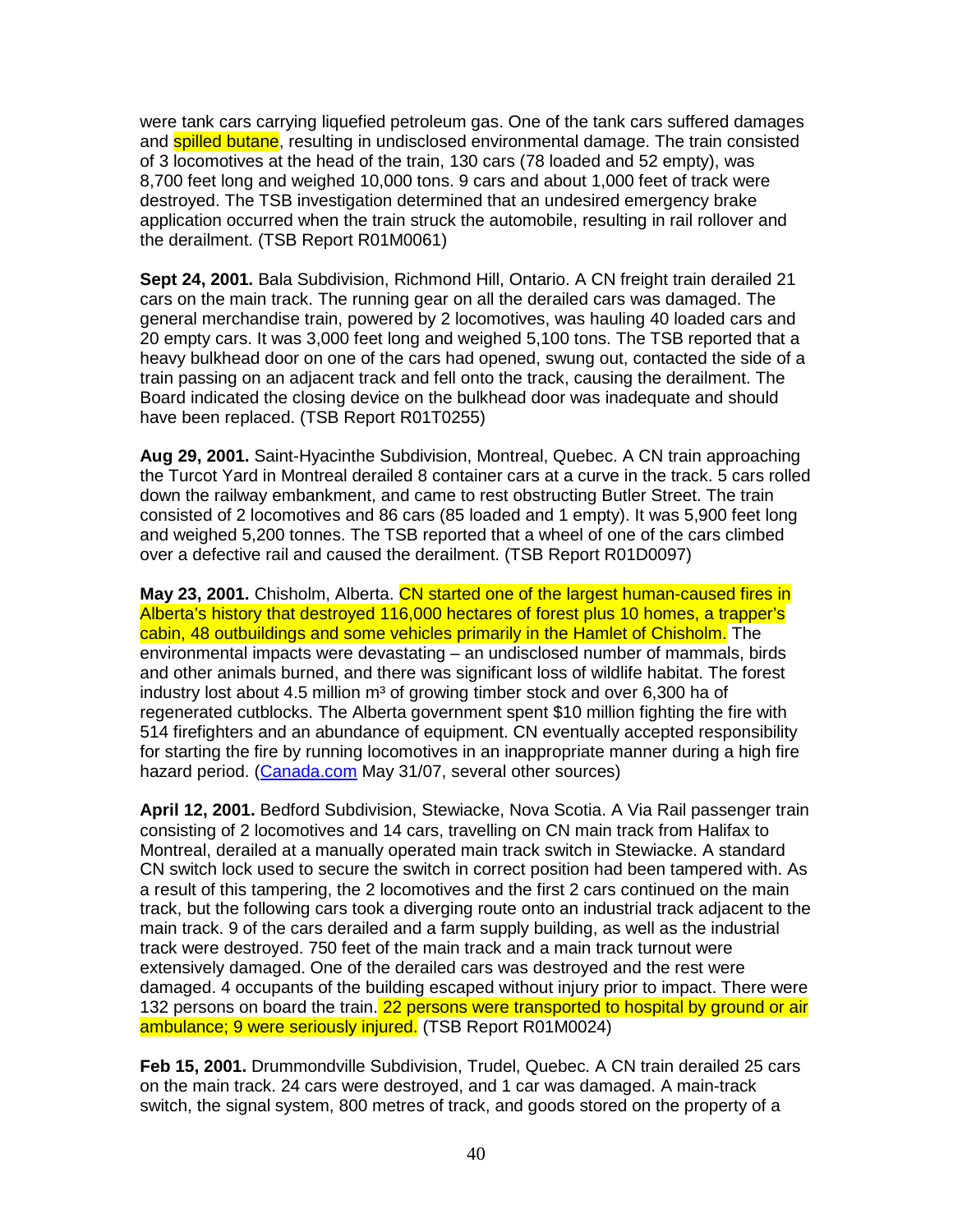construction material distributor were damaged. A signal bungalow as well as a communications tower belonging to CN were also destroyed. An underground fibre-optic cable was severed. The train was comprised of 3 locomotives and 93 covered hopper cars loaded with wheat. It was 6,043 feet long and weighed 12,158 tons. The TSB reported the train derailed as a result of a fatigue fracture in an axle on one of the cars that derailed. (TSB Report R01Q0010)

**Jan 16, 2001.** Kingston Subdivision, near Mallorytown, Ontario. A CN freight train derailed 26 cars on the main track including 2 tank cars loaded with propane. A public school was closed for a day as a precautionary measure. The train consisted of 2 locomotives at the head of the train, 149 cars (76 loaded and 73 empty), was 9,450 feet long and weighed 11,700 tons. The TSB investigation determined that improperly assembling the long train contributed to a wheel lift and the derailment. Confused communication between the locomotive engineer and the rail traffic controller also appeared to contribute to the derailment. (TSB Report R01T0006)

**Dec 11, 2000.** Kashabowie Subdivision, Shabaqua, Ontario. A CN freight train derailed 17 cars. The derailed cars included 2 loaded tank cars containing methanol, 1 that had flipped upside down and was damaged, spilling all of its contents, and the other which was leaking methanol from an unloading valve that had opened during the derailment. A total of about 100,000 litres of methanol spilled, most of which entered the Shebandowan River. Methanol is a colourless, flammable and poisonous liquid. Persons living close to the river, downstream, were cautioned not to consume water drawn from wells near the river. Water was not declared free of methanol by local health authorities for almost a month following the spill. The extent of environmental damage to the Shebandowan River's ecosystem was not disclosed. The other derailed cars included 5 loaded cars of grain, 7 empty flat cars and 3 empty box cars. The train comprised 3 locomotives, 59 loaded cars and 27 empty cars. It was 5,400 feet long and weighed 8,500 tons. The TSB reported that emergency brake pressure on a cracked defective rail caused the rail to fail, and resulted in the derailment. (TSB Report R00W0253)

**Dec 10, 2000.** Kingston Subdivision, Marysville, Ontario. A CN train derailed 2 cars in a curve on the main track. 1 of the derailed cars, a bulkhead flat car loaded with lumber, lost its load, blocking the adjacent north main track. The other derailed car was a residue tank car. The train comprised 2 locomotives, 51 loaded and 44 empty cars. It was 6,600 feet long and weighed 8,300 tons. The TSB reported that, in each track curve of the train's journey, the load of lumber shifted slightly laterally, causing the banding around the load of lumber to dig into the corners of the lumber, gradually lessening the degree of securement and allowing even greater movement as the trip progressed. Travelling in an unstable state, the lumber shifted at the curve near Marysville and the unbalanced load caused one or more wheels on the car to lift and derail, destabilizing the trailing tank car which also derailed. (TSB Report R00T0324)

**Dec 9, 2000.** Napadogan Subdivision, Blue Bell, New Brunswick. A CN freight train derailed 7 multi-platform double-stack container cars at a curve on the main track. 36 containers were spread over an area covering both sides of the main track for about  $\frac{1}{2}$ km. 11 of the containers were carrying bags of white asbestos (a hazardous material); 2 containers released product onto the right-of-way. A total of 660m of track structure was damaged. The train was powered by 4 locomotives, was 5,700 feet long and weighed 5,200 tons. The TSB reported the derailment occurred due to a rail failure at a curve in the track. (TSB Report R00M0044)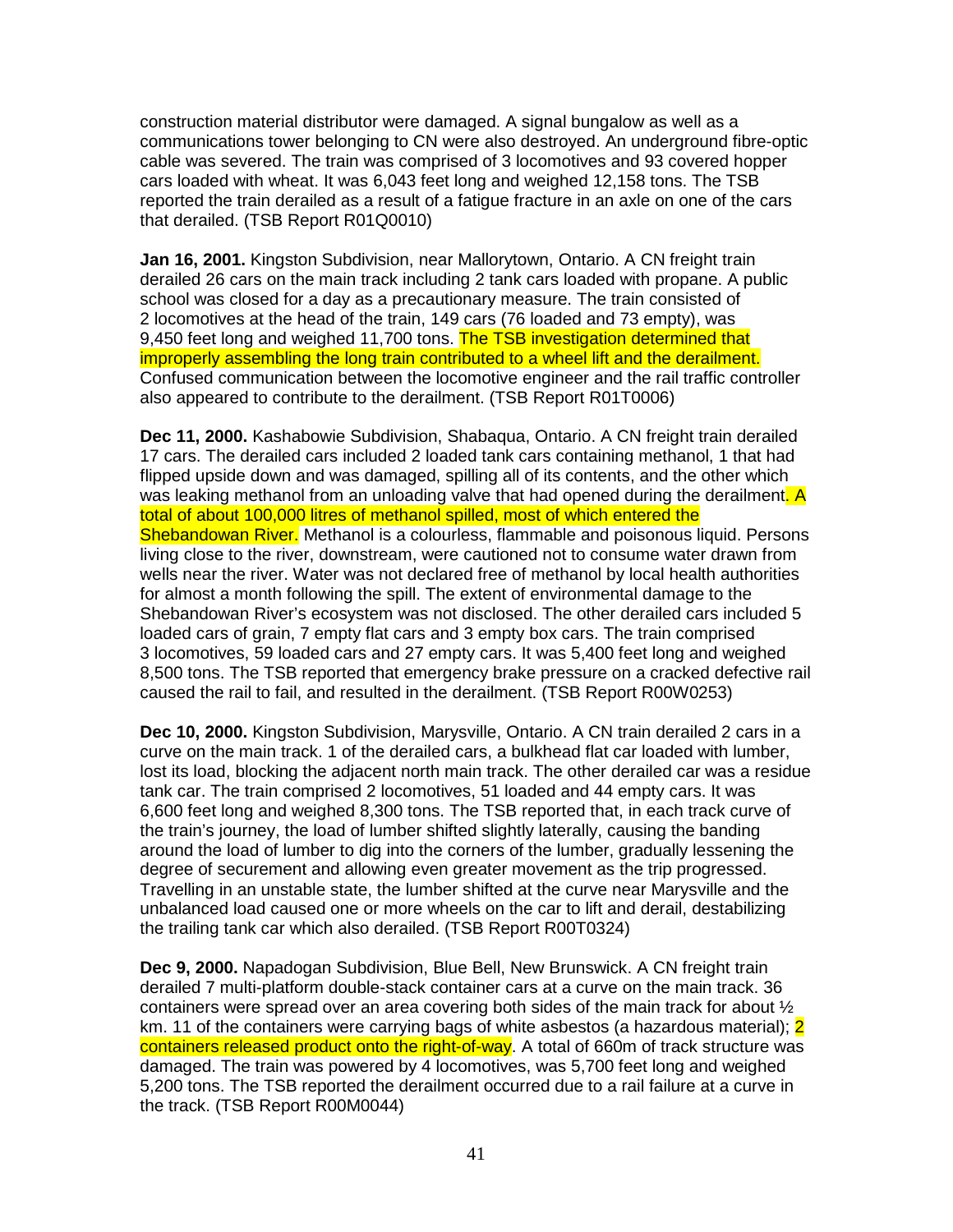**May 22, 2000.** Saint-Maurice Subdivision, Cressman, Quebec. A CN train derailed 23 cars at a curve on the main track on a bridge over the Saint-Maurice River. Derailed cars included: 13 gondola cars loaded with wood chips, 2 cars loaded with paper, 1 empty hopper car, and 7 tank cars with gasoline residue. 3 of the tank cars with gasoline residue fell into the river. 2 tank cars were punctured, **spilling an undisclosed amount of** gasoline into the river. The extent of environmental damage was not disclosed. 400 feet of track were destroyed and 2 spans of the railway bridge across the river were heavily damaged. 22 of the derailed cars were damaged and 1 was destroyed. The train consisted of 3 locomotives and 159 cars, including 128 loaded cars, 19 empty cars and 12 tank cars with gasoline or heating oil residue. The train was 9,586 feet long and weighed 15,230 tons. The TSB reported that the derailment was caused by a defective rail in the track curve. (TSB Report R00Q0023)

**May 16, 2000.** Redditt Subdivision, White, Ontario. A CN freight train derailed 19 of its 136 cars along a curve in the main track. 4 of the derailed cars contained dangerous goods. The train consisted of 2 locomotives at the head of the train, 136 cars (51 loaded and 85 empty), was 8,800 feet long and weighed 9,440 tons. The TSB investigation determined that, during throttle reduction while in a curve, the train experienced a wheel climb derailment that was a result of a number of factors including *improperly* assembling the train. (TSB Report R00W0106)

**March 10, 2000.** Rouses Point Subdivision, Brossard, Quebec. A CN train derailed 5 cars on the Massena Spur after traveling through a public crossing. 4 cars toppled over on their sides in a ditch; 3 of these contained dangerous goods. 2 of the tank cars were carrying molten naphthalene (a flammable solid), and the third was carrying creosote. The other 2 derailed cars were hopper cars. All 5 derailed cars were damaged. The track was heavily damaged over a length of about 170 feet. The train consisted of 2 locomotives and 11 cars (8 loaded and 3 empty), was about 730 feet long and weighed 1,330 tons. As a precautionary measure, the Brossard Fire Department ordered the evacuation of about 20 people in the area. The TSB reported the train spread the track gauge, and the wheels of the first derailed car dropped inside the rail near the public crossing. The fact that CN had planned to replace the rail ties indicate that CN was aware of track structure problems at this location. (TSB Report R00D0026)

**Dec 30, 1999.** Near Mont-Saint-Hilaire, Quebec. A CN Ultratrain, a petroleum products unit train linking the Saint-Romuald oil refinery with a petroleum depot in Montreal, derailed and collided with another CN Ultratrain traveling in the opposite direction on a neighbouring track. There was a violent explosion and some rail cars burned for more than 4 days, creating a smoke plume about 500m high. The 2 crew members on the train hit by the derailed train were killed. About 350 families had to be evacuated. 2 locomotives and 61 cars were damaged in the accident. About 2.7 million litres of hydrocarbons spilled and caught fire, damaging private property, public property and the environment. The Ultratrain derailed at a broken rail caused by a defective weld, causing the TSB to call into question CN's quality assurance program for rail welds. The quality assurance system in place did not detect the welds that did not meet the company's standards (mismatch between rail ends, absence of a weld tag, weld not entered in the inventory of continuous welded rail [CWR] repairs and adjustments). (TSB Report R99H0010, TSB News Release Sept 26/02)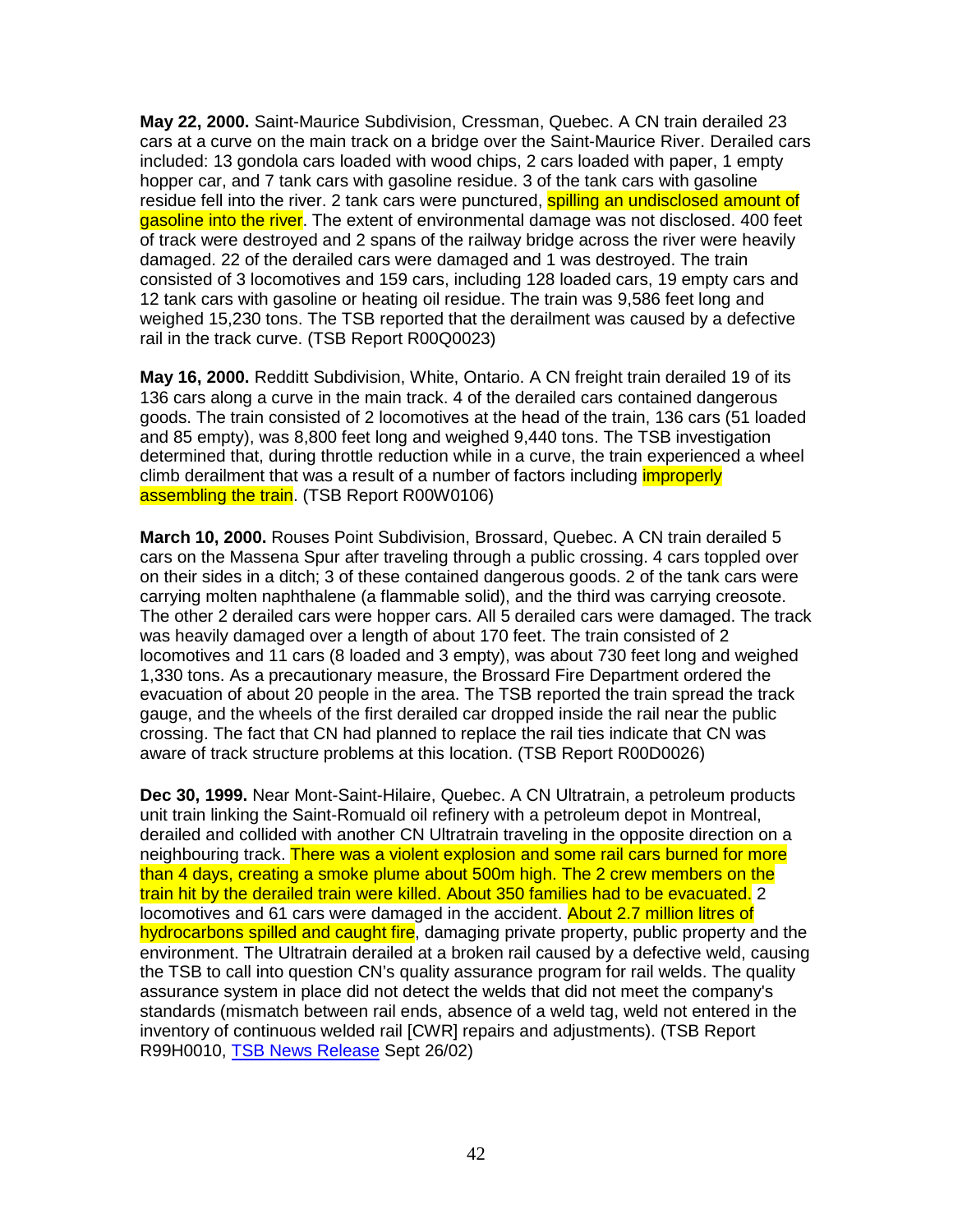**Nov 23, 1999.** Kingston Subdivision, Bowmanville, Ontario. A westward CN freight train struck an abandoned tractor-trailer at a farm level crossing. Metal parts from the trucktrailer became entangled under the wheels of the lead locomotive, resulting in the derailment of both locomotives and the following 10 rail cars, 4 of which rolled over onto their side. An eastward Via Rail passenger train struck the debris on an adjacent track and derailed, just before the freight train had come to a halt. The derailing Via train dragged the trailer portion of the truck-trailer for about 700 feet, causing the Via locomotive and the following 5 passenger coaches to derail. The jackknifing passenger train hit the derailed freight train cars. Fuel spilling from the tractor-trailer ignited and a fire started. About 6,800 litres of diesel fuel spilled from the Via locomotive and was also ignited. About 4,550 litres of diesel fuel also spilled from the lead locomotive of the CN freight train. 3 of the derailed freight cars contained liquefied petroleum gas residue and 5 of the derailed freight cars were loaded with butadiene. Minor injuries were sustained by 6 Via Rail employees and 5 passengers. (TSB Report R99T0298)

**Oct 9, 1999.** Bedford Subdivision, Bedford, Nova Scotia. A CN freight train derailed a locomotive and the first 8 cars. Some of the derailed cars flipped over on their sides and the entire derailment was spread over a distance of about 655 feet. Corn from 2 damaged hopper cars was spread over the derailment site. Over 800 feet of track were damaged. The train comprised 3 locomotives, 64 loaded and 3 empty, and was 4,580 feet long and weighed 4,470 tons. The TSB reported a damaged rail initiated the derailment. (TSB Report R99M0046)

**Sept 23, 1999.** Bala Subdivision, near Britt, Ontario. A CN freight train derailed 26 cars at a curve in the tracks at Mowat, near Britt. The train consisted of 94 cars, 54 of which were tank cars (41 of the 54 were carrying dangerous goods or dangerous good residues). The 26 derailed cars included: 19 tank cars, 2 box cars and 5 hopper cars. Of the 19 tank cars, 1 was a load of liquefied petroleum gas (LPG), 14 had LPG residues, 3 were loaded with anhydrous ammonia, and 1 was empty. The loaded LPG car and 1 of the loaded anhydrous ammonia cars were ruptured, each spilling their product and igniting, causing several fires. The loaded car of LPG exploded, projecting pieces of its tank and jacket in all directions. About 127,000 pounds of LPG and 158,000 pounds of anhydrous ammonia were spilled. A crater in the right-of-way measuring about 2m deep, 3m wide and 15m long was created by the LPG fire and subsequent violent rupture of the tank, which destroyed the roadbed and altered the physical state of the soils and other materials in the area. A box car immediately west of the LPG tank was crushed and bent 90°. About 600 feet of main track and sidi ng were destroyed, the turnout for the siding at Mowat required extensive repairs, and the nearby public crossing required minor repairs. 18 of the derailed cars were damaged, and 8 cars were destroyed. The adjacent trees, other vegetation and earth were scorched black and killed for a radius of about 200 feet by the fire ball and chemical releases. CN employees at the Mowat siding, 3 local woodcutters and 2 hunters located downwind of the accident site were evacuated due to the toxic fumes. An Ontario Provincial Police officer, a local woodcutter, and two firemen suffered minor injuries as a result of contact with ammonia vapours. The TSB reported on many deficiencies as contributing to the derailment including: deficiencies in track gauge and alignment, and improper track condition for freight train speeds they were traveling. The TSB also reported that older-design, belowstandard and defective construction of tank cars contributed to the magnitude of the ensuing fires. The total extent of environmental damage, including to the adjacent Little Key River and shoreline, was not detailed in the TSB investigation report. (TSB Report R99T0256)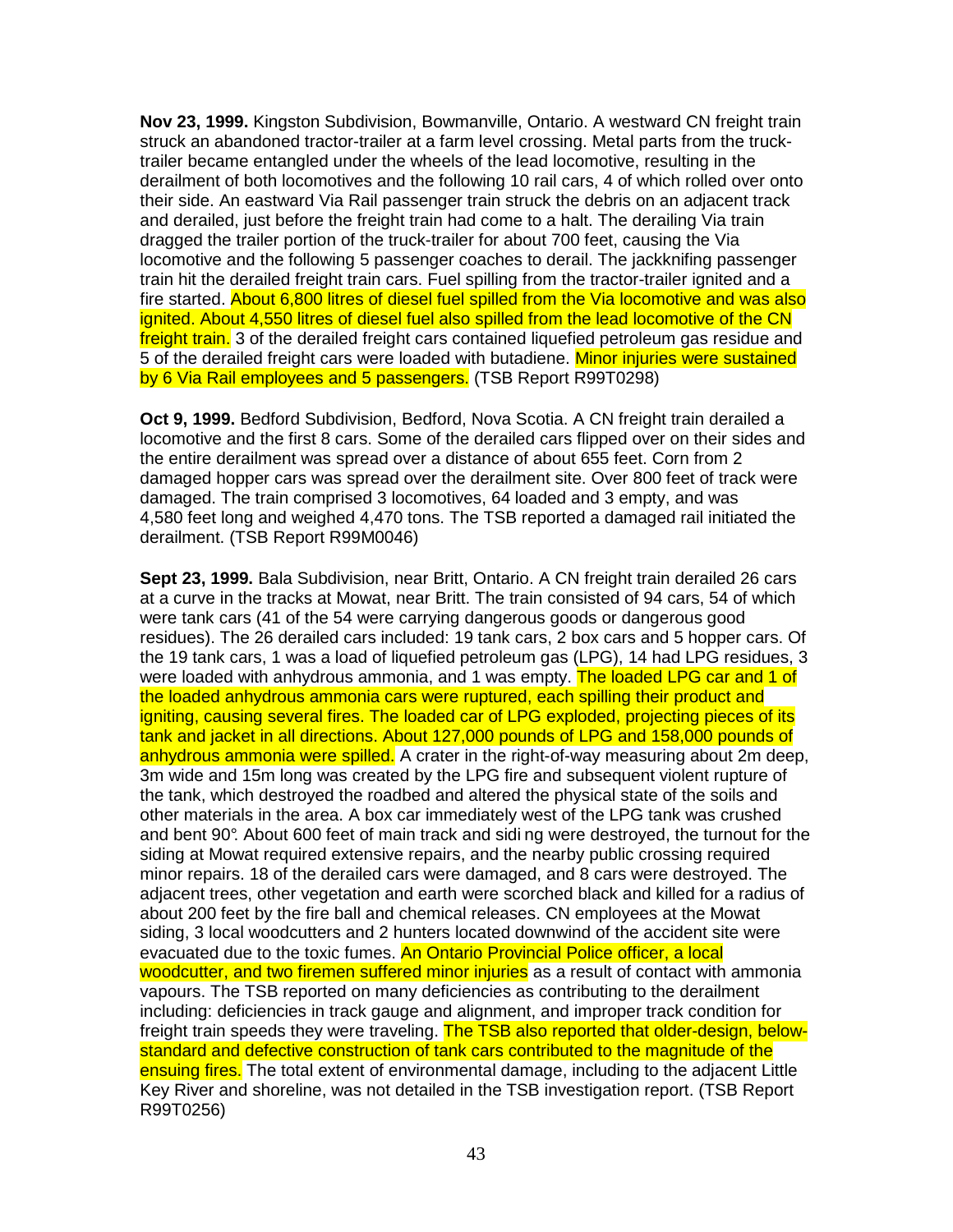**Aug 27, 1999.** Kingston Subdivision, Wesco Spur, Yard CB, Cornwall, Ontario. A CN crew was performing switching operations in the yard when 6 tank cars ran away on one of the tracks. The cars rolled for 475 feet and struck the stop block at the end of the track. 1 car derailed and its tank was punctured. About 5,000 gallons of product, a class 3 combustible liquid, spilled onto the ground. About 2,000 gallons seeped into the ground or flowed into the sewer system. The soil contaminated by the liquid was collected and hauled away for treatment. The extent of environmental damage was not disclosed. Cornwall police and firefighters immediately set up a 1,000-foot safety perimeter and evacuated customers and staff from nearby businesses. The TSB reported the evacuation caused inconvenience and economic losses for nearby businesses. (TSB Report R99D0159)

**Aug 15, 1999.** Clearwater Subdivision, Messiter, British Columbia. A CN freight train derailed 40 cars of a 100-car grain train. 2 of the derailed cars rolled into the North Thompson River. About 5,000 tons of mixed grains were spilled over the right-of-way and in the river. Most of the 40 cars sustained extensive damage. About 1,500 feet of track were destroyed and an additional 3,000 feet were damaged. The train was powered by 2 locomotives, was 5,900 feet long and weighed 11,800 tons. The extent of environmental damage to the Thompson River and bank was not disclosed. The TSB reported a defective wheel caused the derailment. (TSB Report R99V0141)

**July 14, 1999.** Kingston Subdivision, Morrisburg Station, Ontario. 16 CN cars derailed in front of the station. (Colin Churcher's Railway Pages)

**April 23, 1999.** Chatham Subdivision, Thamesville, Ontario. A Via Rail passenger train travelling east on the north main track hit an open switch, causing it to tip over and collide with stationary CN cars full of ammonium nitrate on an adjacent yard track. All 4 passenger cars and the locomotive of the passenger train derailed as well as 4 of the stationary cars. The 2 crew members in the locomotive cab were killed. 77 of the 186 passengers and crew on board were treated at the hospital. 4 people were admitted with serious injuries. About 50m of main track and 100m of the adjacent yard track were destroyed. The locomotive was damaged beyond repair and the leading 2 passenger cars sustained substantial damage. A December 18, 2012 version of the TSB investigation report identified safety deficiencies relating to the level of defenses associated with the Occupancy Control System method of train control, particularly in "dark territory," where trains are not always provided with sufficient advance warning of reversed main track switches, and to the storage of dangerous goods in rail cars for prolonged periods of time at locations adjacent to main tracks. The TSB also pointed out the need to eliminate some passenger safety hazards in a timely fashion. (TSB Report R99H0007)

**April 13, 1999.** Montmagny Subdivision, Bégin, Quebec. A CN petroleum product unit train derailed 10 tank cars loaded with gasoline on the main track. Some cars flipped over on their sides and 1 car completely toppled over landing on its top. About 230 litres of gasoline were spilled into Les Quarante Lacs (Forty Lakes), causing undisclosed environmental damage. The 10 derailed cars were damaged, as was another car which did not derail. 450 feet of track were destroyed, and another 300 feet of track were damaged. The TSB reported soft subgrade and a cluster of rotten ties as causing the derailment. Confusion of responsibilities among 3 acting inspectors may also have contributed to the derailment. (TSB Report R99Q0019)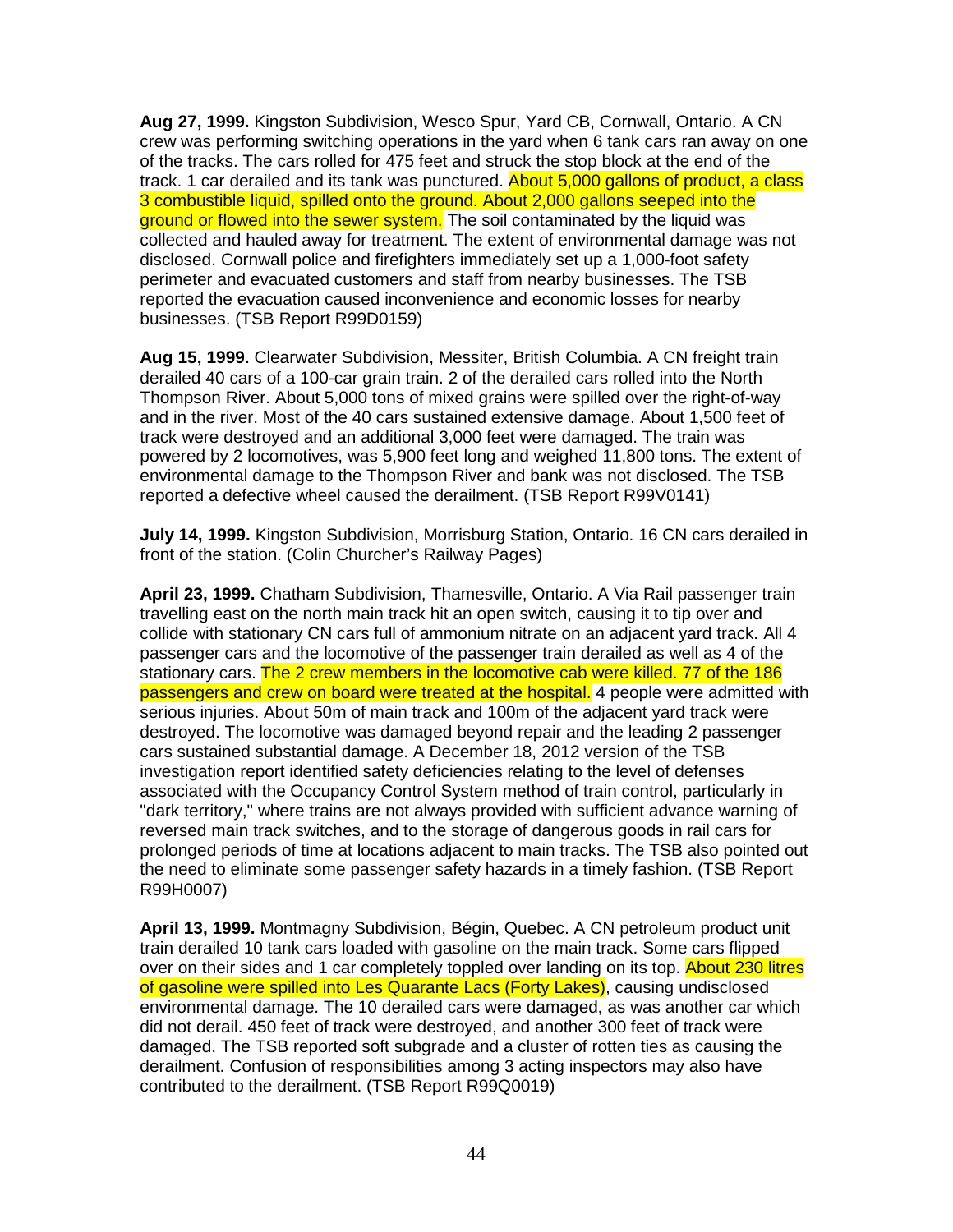**Feb 6, 1999.** Ruel Subdivision, Neswabin, Ontario. A CN freight train derailed 21 cars. The derailed cars included a tank car loaded with liquefied petroleum gas and 2 tank cars loaded with flammable benzene and dicyclopentadiene. 1 of the tank cars with the benzene mixture was punctured resulting in a fire and a total loss of product. The liquid benzene and some lumber that was strewn about the derailment site fuelled a fire that burned for several days. 16 of the 21 derailed cars were destroyed, including 3 tank cars that were involved in the post-derailment fire. 4 cars were damaged. A power switch and dwarf signal, and 500 feet of track were destroyed. In the main derailment area, 4 telephone poles were destroyed. Another power switch and a hot box detector were damaged. Total property damage exceeded \$1.5 million. The TSB reported a roller bearing on one of the cars overheated and seized, resulting in an axle fracture and the derailment. Unclear lines of authority and communication failures regarding the Wayside Inspection System (WIS) were cited by the TSB as contributing to the derailment. The TSB also reported Transport Canada has no national program to audit and monitor WISs, to ensure the safety of operating trains. (TSB Report R99T0031)

**Jan 31, 1999.** Albreda Subdivision, Jasper, Alberta. A CN runaway train on the main track entered the rail yard in Jasper and collided head on with a stationary CN train. 5 locomotives and 11 cars derailed. The 3 locomotives and 2 cars on the runaway train were extensively damaged, as were the 2 locomotives and 1 car on the stationary train in the yard. The collision damaged about 520 feet of track and 4 switches. The conductor of the runaway train received minor injuries. The TSB reported the extreme blowing snow conditions during the accident rendered the air brake system ineffective, and the crew was unaware of the condition of the dynamic braking system. The crew of the runaway train was apparently fatigued which may have affected their performance. (TSB Report R99E0023)

**Nov 26, 1998.** Halton Subdivision, MacMillan Yard, Concord, Ontario. A CN train derailed 3 tank cars loaded with anhydrous ammonia. 1 of the tank cars rolled down a 20-foot embankment and another tank car flipped over on its side. 1 of the tank cars was damaged and spilled anhydrous ammonia. The yard was evacuated and the public roadways in the area, including Highway 7, were closed for about 5 hours. The TSB reported the train derailed as a result of 2 rail breaks caused by surface and sub-surface cracking, the wear exceeding CN's allowable limits. The Board identified a safety deficiency relating to the maintenance standards and practices. (TSB Report R98T0292)

**Sept 24, 1998.** Mont-Joli Subdivision, Mont-Joli, Quebec. 25 cars from a CN train rolled downhill uncontrolled on the main track of the Matapédia Railway Company (MRC), and collided with 4 MRC yard locomotives standing on the main track in front of the station at Mont-Joli. The CN crew thought they had secured their locomotives on a grade, then left their train and went to the station to complete some paperwork. Then, both CN and MRC employees heard a loud noise. When they looked out, they realized the CN train had rolled down the hill and crashed into the MRC locomotives. 5 rail cars were damaged, 2 rail cars were destroyed, and 4 yard locomotives and several hundred feet of main and yard tracks were damaged. A tank car, which was crushed and opened by the impact, spilled some residual product into the parking lot and onto the street. A commercial truck carrying cylinders of compressed gas was crushed. The employees in the vicinity of the station immediately left. The derailed cars came to rest close to commercial and residential properties in the centre of the town. 4 automobiles parked in the station parking lot were destroyed by the derailed rail cars. There was extensive damage to the station platform, and several hundred feet of main and yard tracks, including 78 feet of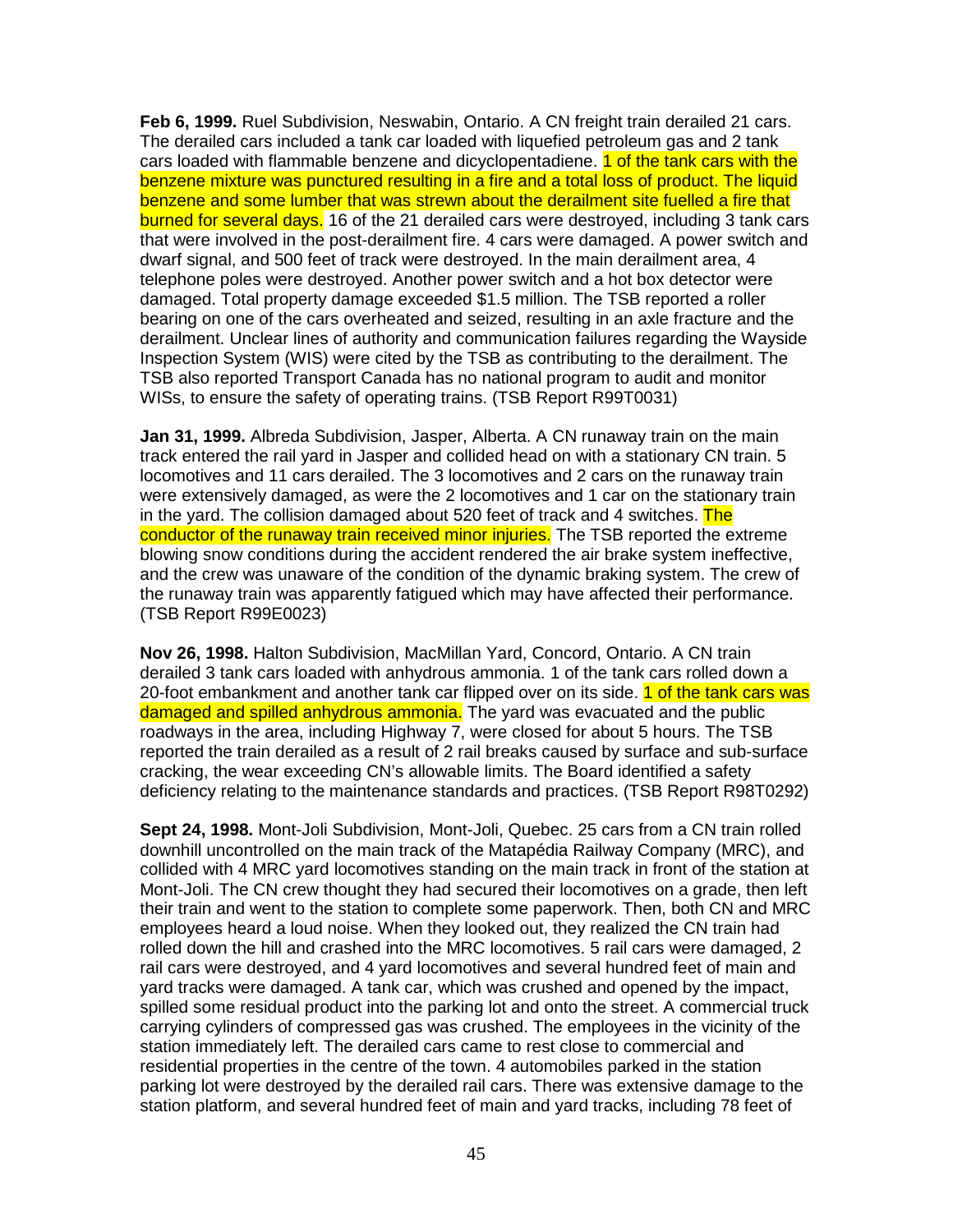rail and 34 railway ties that required replacing. The police later determined that, once the CN crew left their train unattended, 2 boys had walked over to the train and released the brakes on most of the 25 parked rail cars, causing the train to roll downhill. (TSB Report R98M0029)

**March 1, 1998.** Kingston Subdivision, Lyn, Ontario. 8 CN cars derailed, 2 of which carried dangerous goods – ethylene refrigerated liquid and alkylamines. The train derailed at a track crossover. The train was pulled by 2 locomotives and was 7,482 feet long and weighed 5,866 tons. The TSB investigation determined the derailment occurred when a rail car wheel climbed over a defective switch that was severely chipped. Proper track maintenance and inspection practices had not been followed. (TSB Report R98T0042)

**March 1, 1998.** Edson Subdivision, near Obed, Alberta. A moving CN train collided with the tail end of a stationary CN train. The lead locomotive from the moving train and the last car from the stationary train derailed and were extensively damaged. The 2 crew members in the lead locomotive of the moving train were seriously injured, and were taken from the scene by ambulance. The moving train was powered by 2 locomotives and was hauling 20 loaded and 33 empty cars. It was 3,140 feet long and weighed 3,490 tons. The stationary train consisted of 4 locomotives and 100 loaded cars. It was 6,140 feet long and weighed 13,850 tons. The TSB reported the collision occurred because the crew of the moving train did not maintain adequate vigilance and miscalculated how far away the stationary train was located. (TSB Report R98C0022)

**Nov 24, 1997.** Diamond Subdivision, Carrier, Quebec. While a CN train was proceeding from a stop signal at a siding, a tank car loaded with sulphuric acid split open, spilling its entire contents. The extent of environmental damage was not disclosed. The TSB determined that the tank car had been fabricated with a gap and missing butt weld, in variance with approved design drawings, and that it fractured under normal service loading at a pre-existing crack. The TSB has pointed out many times to CN and Transport Canada the risks associated with the frequent inferior construction of tank cars that carry dangerous goods, including oil and other hazardous products. (TSB Report R97D0253)

**May 6, 1997.** Kingston Subdivision, Coteau-du-Lac, Quebec. A CN train dropped into a depression in the subgrade on the main track and derailed 2 locomotives and 12 freight cars. The lead locomotive toppled over on its side. The fuel tanks on both locomotives were punctured and about 12,000 litres of diesel fuel spilled into the Rouge River which was only 10m from the railway tracks. Although emergency personnel placed booms and absorption materials in the river, very little diesel fuel (1,000 litres) was recovered. The extent of environmental damage, especially to the river and the river shoreline, was not disclosed. 2 crew members were injured. The train consisted of 2 locomotives and 19 loaded cars. It was 1,060 feet long and weighed 1,000 tons. The 2 locomotives and 12 freight cars were damaged, and about 270 feet of track were destroyed. The TSB reported the derailment occurred because the subgrade collapsed under the moving train as a result of weak, water-saturated clays in and around the embankment. The Board was concerned that CN maintenance and inspection employees were not apparently sensitive to the hazards posed by unusual events in bodies of water adjacent to railway embankments. The TSB also reported that locomotive fuel tanks are particularly prone to puncture and spilling of diesel fuel at derailment. (TSB Report R97D0113)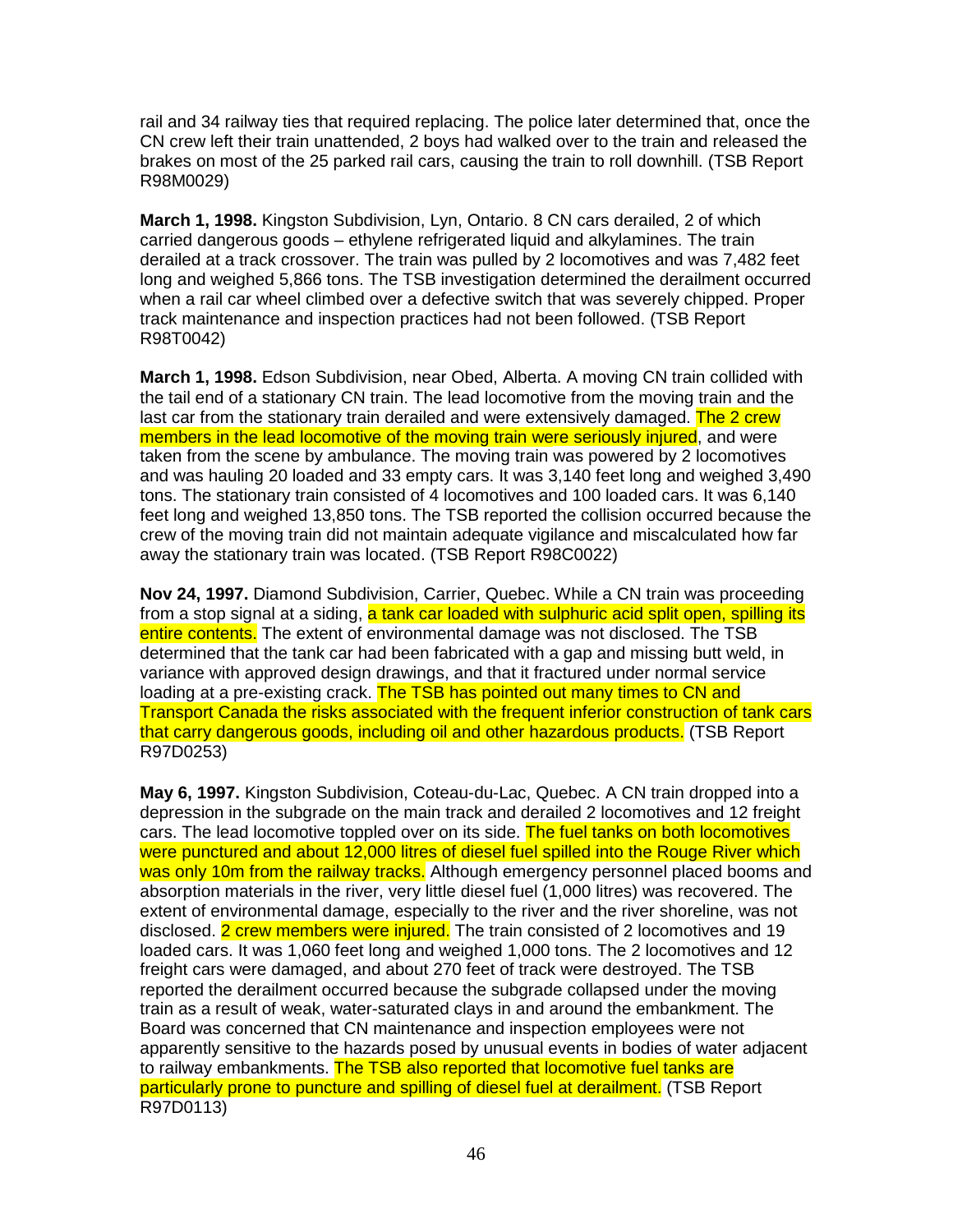**March 27, 1997.** Ashcroft Subdivision, Conrad, British Columbia. A CN train travelling from Boston Bar to Kamloops encountered a large railbed depression and derailed on the main track near Conrad. Both crew members were killed. 2 locomotives, 14 freight cars and about 1,200 feet of main track and siding were destroyed. Loaded open hopper sulphur cars stored on an adjacent siding were hit and also derailed, and some of these cars overturned and spilled their contents. Fuel spilled from the derailed locomotives and ignited. The resulting fire engulfed the derailed equipment and scattered container contents. The fire was finally extinguished March 28. Fire again erupted around the locomotives March 29 and took several hours to extinguish. The TSB ascertained that improper drainage of run-off from the adjacent Trans-Canada Highway contributed to destabilizing the railway subgrade which then collapsed, causing the derailment. (TSB Report R97V0063)

**Aug 12, 1996.** Edson Subdivision, east of Edson, Alberta. All 3 occupants in the lead locomotive of a CN freight train were fatally injured when their train, which was travelling about 54 mph on the main track, collided head-on with 20 runaway cars moving toward them at about 30 mph. The runaway cars had been left on a track in the Edson Yard with their hand brakes on, which eventually failed to hold them, causing them to move onto the main track uncontrolled. The TSB reported that, for the years 1991 to 1996, 190 runaways were reported to the TSB and in spite of repeated warnings and recommendations issued by the TSB, the problem persisted. This particular runaway situation, which ended in 3 deaths, triggered a TSB investigation with wider scope and depth. Consequently, the TSB raised serious questions about the effectiveness of standard railway operating rules, rail traffic control systems, rail safety regulatory overview, and CN's safety management programs. (TSB Report R96C0172)

**July 2, 1996.** Aberdeen Subdivision, North Battleford, Saskatchewan. A CN train was unintentionally diverted onto a spur track, and collided head-on with a stationary and uncrewed CN freight train. The locomotives of both trains were extensively damaged, and 10 freight cars derailed. The **locomotive engineer was injured** when he jumped from the train. The moving train consisted of 3 locomotives and 88 loaded cars. It weighed 10,000 tons and was 6,500 feet long. The TSB determined that the switch for the spur track was inadvertently left in the reverse position. The train was also travelling at an excessive speed, according to the TSB. (TSB Report R96W0171)

**April 24, 1996.** Hagersville Subdivision, Nanticoke, Ontario. A CN train crew was switching at the Esso oil refinery near Nanticoke, when 5 tank cars went out of control. The cars rolled southward about 2 miles, crossed over 2 public road crossings and through the Ontario Hydro thermal generating plant building. The cars continued another 600 feet to the end of the track where the 2 leading cars derailed. 1 derailed car contained sulphuric acid and the other derailed car that flipped over on its side contained sulphuric acid residue. Both derailed cars were damaged. There was substantial damage to private property, including a car mover which had been standing on the track in the Ontario Hydro building. It was pushed ahead of the runaway cars to the end of the track and was destroyed. The entrance gate to Ontario Hydro's property was also destroyed. There was damage to CN's track. The TSB determined the tank cars rolled away and derailed because they were not securely coupled during a switching operation. (TSB Report R96T0137)

**March 11, 1996.** Sussex Subdivision, River Glade, New Brunswick. A CN train derailed 22 freight cars on the main track. 16 of the derailed cars were tank cars loaded with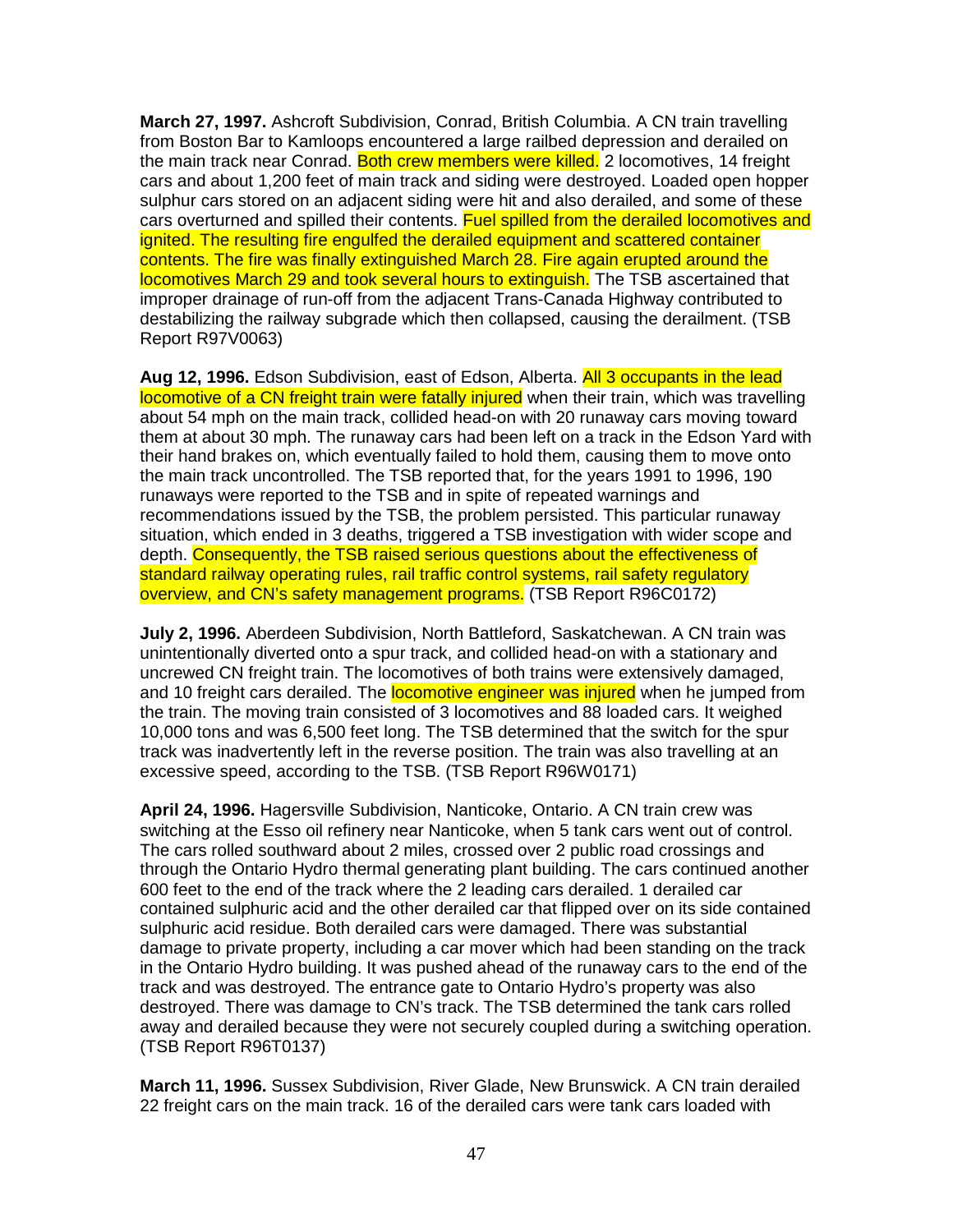various dangerous goods including gasoline, butane and fuel oil. About 455 litres of gasoline spilled from 1 tank car and butane was released into the atmosphere from 2 leaking pressure tank cars. As a precautionary measure, 8 residents in the area were evacuated. The extent of environmental damage was not disclosed. About 400 feet of track were destroyed and about 1,000 feet of track were extensively damaged. 18 derailed cars were destroyed, and the remaining 4 were damaged. The train was powered by 3 locomotives and was hauling 27 loaded cars, 17 empty cars and 9 residue cars. It was 3,200 feet long and weighed 3,500 tons. The TSB determined that a defective rail led to the derailment. (TSB Report R96M0011)

**March 10, 1996.** Saint-Maurice Subdivision, Dix, Quebec. A CN freight train derailed 27 cars. 4 of the derailed cars were residue cars, 2 contained gasoline residue and the other 2 contained diesel fuel residue. 4 of the derailed loaded gondola cars were dug into the subgrade and several other cars were piled on top of the gondola cars. The ore concentrate from the gondola cars spilled over the subgrade and covered the tracks. At least 1 of the derailed cars came to rest on a bridge deck. The bridge deck was destroyed and the girders were extensively damaged. The train consisted of 3 locomotives and 76 cars. It was 4,526 feet long and weighed 7,394 tons. The TSB was not able to determine the cause of the derailment because key rail car components and pieces of rail were missing. (TSB Report R96D0035)

**March 6, 1996.** Halton Subdivision, MacMillan Yard, Toronto, Ontario. A remote controlled CN train collided with a standing CN train in the yard, derailing 7 cars. 4 of the derailed cars rolled down a small embankment onto a paved yard roadway. A tank car loaded with ethylene oxide flipped upside down and came to rest on its top, and was extensively damaged. 2 tank cars containing petroleum product residue also derailed, 1 of them knocked over on its side. Because of the upside down tank car with flammable and toxic contents, emergency procedures were implemented. 2 yard locomotives and 7 cars were damaged, some of them extensively. About 250 feet of track and 1 crossover switch were damaged. The TSB determined that the derailment occurred because the crew running the train by remote control lost sight of the head of the train in an unsafe part of the yard. (TSB Report R96T0080)

**Feb 27, 1996.** Bécancour Subdivision, near St. Grégoire, Quebec. 59 cars from a CN train that had been left on the main track, standing unattended with no hand brakes applied, rolled away unnoticed for about 4,000 feet and struck another CN train on the Lama Warehouse Spur. The impact derailed 1 locomotive and 13 cars, 11 of which were tank cars containing dangerous goods residue. The locomotive and 2 tank cars containing caustic soda (corrosive substance) residue were knocked on their sides; and 7 other tank cars containing caustic soda residue, 2 containing chlorine (poisonous gas) residue and 2 box cars also derailed. A fuel tank on the overturned locomotive was punctured and spilled about 9,000 litres of diesel fuel. The extent of environmental damage was not disclosed. 1 box car was destroyed, 1 locomotive and 7 cars were extensively damaged, and 6 cars were damaged. About 200 feet of track were destroyed. 1 crew member was seriously injured. The runaway train weighed 3,600 tons and was 3,000 feet long. The TSB determined that the air brakes on the 59 runaway cars were accidentally released when the cars were uncoupled. Unfortunately, hand brakes had not been applied to any of the cars. (TSB Report R96D0029)

**Jan 31, 1996.** Joliette Subdivision, Charette, Quebec. 2 CN trains carrying dangerous goods residue cars collided. 2 box cars were destroyed, and 1 locomotive, 2 box cars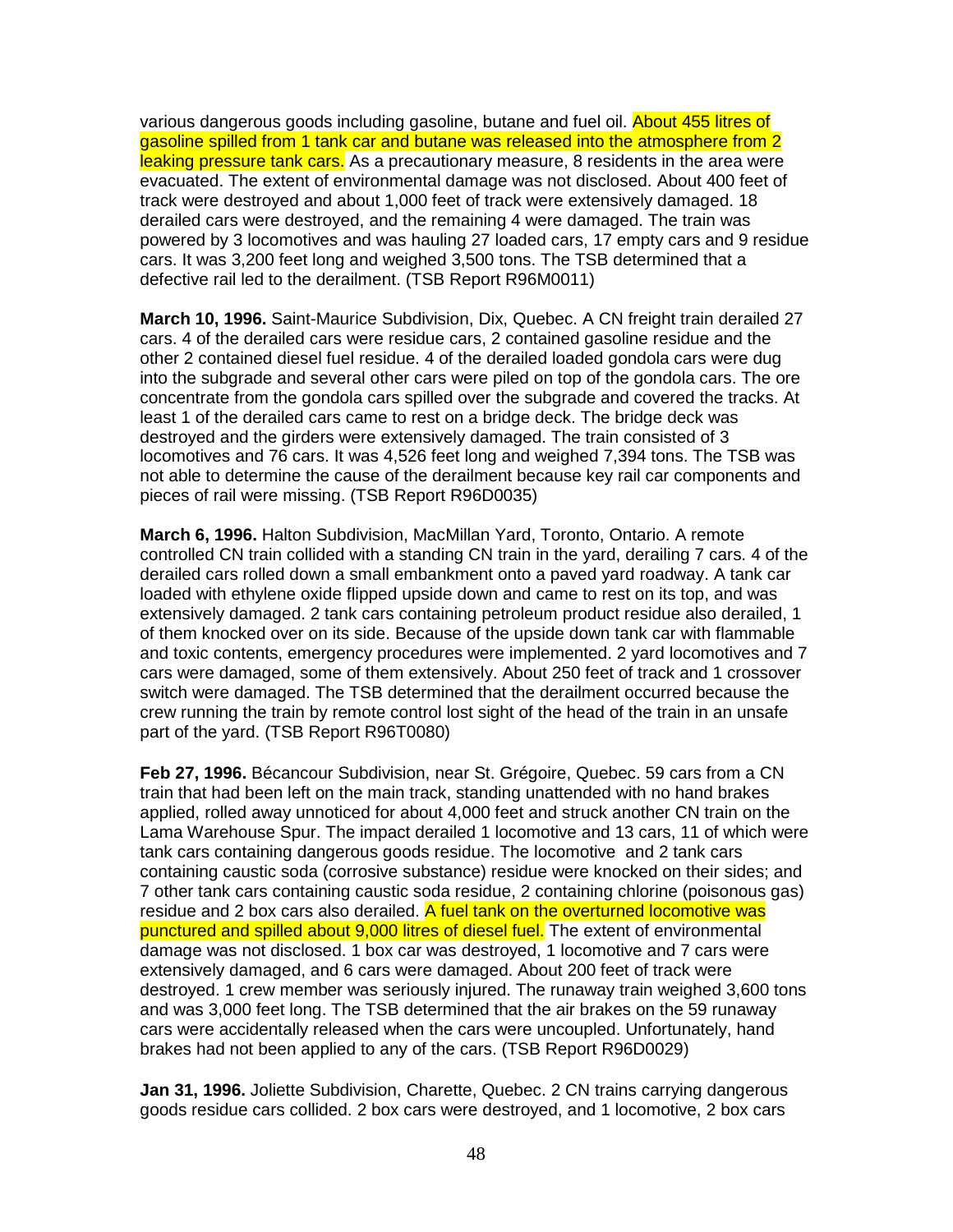and 1 flat car were extensively damaged. One of the trains comprised 2 locomotives, 60 loaded cars and 6 residue cars. The train was 3,980 feet long and weighed 6,770 tons. The other train consisted of 2 locomotives, 8 loaded cars, 28 empty cars and 3 residue cars. It was 2,200 feet long and weighed 1,830 tons. The TSB reported that the crew in the train that caused the collision and derailment should have used the automatic brake as well as the independent brake to stop their train. (TSB Report R96D0018)

**Jan 11, 1996.** Allanwater Subdivision, near Armstrong, Ontario. Opposing CN hi-rail vehicles collided in a curve. The driver of 1 of the vehicles sustained serious injuries in the collision. The driver of the other vehicle sustained minor injuries after jumping from the vehicle prior to impact. The TSB determined that the opposing hi-rails, travelling in an area of restricted sight-lines and frosty rail conditions, were operated at excessive speeds that did not permit them to stop before colliding. (TSB Report R96T0008)

**Dec 14, 1995.** Pelletier Subdivision, Edmundston, New Brunswick. A group of unattended freight cars recently uncoupled from locomotives in the Edmundston Yard rolled away uncontrolled for about 4,800 feet through a main track switch. They came to a stop with about 15 cars standing on the main track. A switch that the cars had rolled through onto the main track was damaged. The TSB reported the cars were not properly secured (hand brakes not applied) when the locomotives were uncoupled, which resulted in the cars running away downhill uncontrolled. (TSB Report R95M0072)

**Nov 5, 1995.** Sprague Subdivision, Symington Yard, Winnipeg, Manitoba. A remotely controlled CN train in the yard separated, which led to the derailment of 1 locomotive and 12 cars. The derailed cars fouled the adjacent track and were struck by another remote-controlled CN train, derailing 2 locomotives, 2 booster units and 6 cars from that train. 12 cars were destroyed, and 1 locomotive and 1 car were damaged from one of the remote controlled trains. 1 car was destroyed and 2 locomotives, 2 booster units, and 5 cars were damaged from the other remote controlled train. Some of the derailed cars toppled over on their sides and were piled on top of one another. About 600 feet of track were damaged. The TSB determined that, in both accidents, the remote control operating system did not provide the operators with safeguards and technology sufficient to ensure the safe operation of their respective trains. (TSB Report R95W0291)

**Aug 20, 1995.** Dundas Subdivision, Brantford Yard, Brantford, Ontario. A CN train derailed 3 tank cars loaded with dangerous goods (butane) in the yard. The residents of 9 nearby homes were evacuated as a safety precaution. The TSB reported the derailment was a result of the conductor not being positioned properly to control the train being shoved into the yard tracks. He also miscalculated the number of cars that would fit on a particular yard track. (TSB Report R95T0262)

**June 23, 1995.** Saint-Laurent Subdivision, Taschereau Yard, Saint-Laurent, Quebec. A CN train collided with another CN train in the yard. 1 employee was injured. The TSB determined the collision was caused by the crews from the 2 trains receiving simultaneous permission to use the same track in opposing directions (toward one another). They were both operating at speeds that did not allow them to stop as they approached one another. The TSB has repeatedly suggested that the Canadian Rail Operating Rules build in a speed safety margin to account for trains that are approaching one another. (TSB Report R95D0097)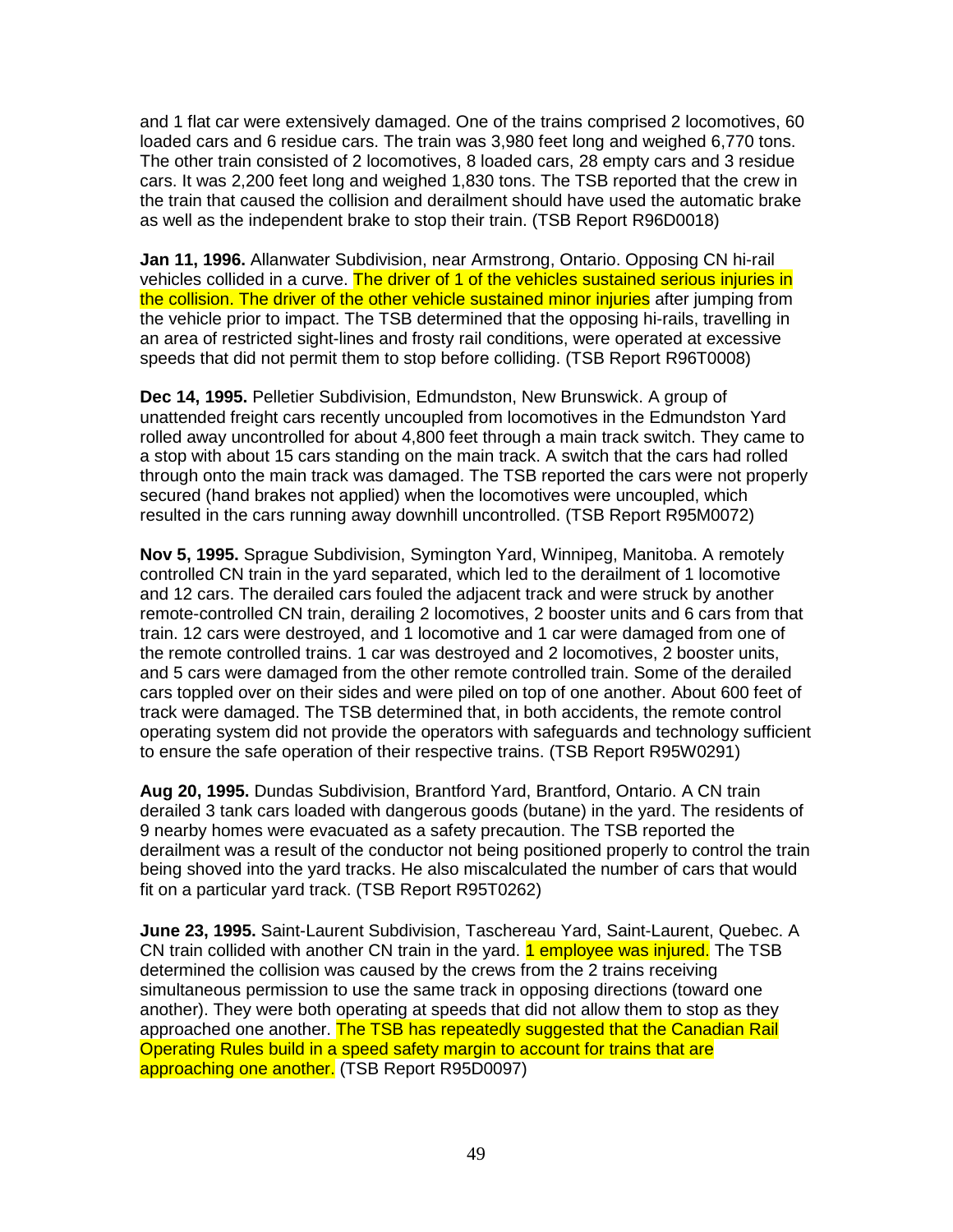**June 21, 1995.** Cran Subdivision, La Doré, Quebec. A CN freight train derailed 4 locomotives and 8 cars at a washout. About 31,800 litres of diesel fuel were spilled from the derailed locomotives. The extent of environmental damage was not disclosed. 3 cars were destroyed, and 4 locomotives and 5 cars were extensively damaged. About 700 feet of main track were destroyed. The train consisted of 4 locomotives, 3 loaded cars and 57 empty cars. It was 3,800 feet long and weighed 2,300 tons. The TSB determined the derailment was caused by a washout of subgrade and ballast resulting from a sudden surge of water from a breached beaver dam at Sarry Lake. The train was also traveling above the maximum permissible speed just before the derailment. (TSB Report R95D0093)

**June 6, 1995.** Saint-Laurent Subdivision, Langelier Spur, Saint-Léonard, Quebec. A locomotive was pushing a tank car toward a public crossing when the train hit a tractortrailer. The conductor and trainman were riding on the platform at the leading end of the tank car. Although some hand gestures were made by the trainman as the tractor-trailer approached the crossing, no one got off the train to flag and stop the truck, as required. The conductor got caught between the train and the tractor-trailer and was fatally injured. The TSB reported the collision resulted when the train crew elected not to stop and flag traffic from the ground. The absence of a flagman at the crossing permitted the tractor-trailer to approach the crossing without stopping. Ambiguous hand gestures from the trainman interpreted by the tractor-trailer driver as an indication to proceed rather than stop also contributed to the accident. (TSB Report R95D0081)

**April 6, 1995.** Napadogan Subdivision, Napadogan, New Brunswick. A CN train derailed 8 freight cars. 2 of the derailed cars were tank cars loaded with dangerous goods caustic soda. 3 of the derailed cars were damaged. About 400 feet of track and a switch were destroyed. Rail ties were severely damaged for about 150 feet. The train consisted of 3 locomotives, 51 loaded cars and 15 empty cars. It was 4,200 feet long and weighed 6,100 tons. The TSB reported the train came off the main track at an excessive speed. Track irregularities induced oscillations, and a wheel climb derailment of a covered hopper car destroyed the track and derailed 7 other cars. (TSB Report R95M0027)

**Feb 23, 1995.** Montmagny Subdivision, Saint-François, Quebec. The trailing sleeper car derailed from a Via Rail passenger train at a switch and side-swiped an empty box car. The derailed Via car sustained extensive damage and the box car sustained minor damage. About 5,460 feet of track were damaged, and 2 switches were extensively damaged. The 7 passengers occupying the derailed Via car continued their trip in forward coaches. The train consisted of 1 locomotive, 4 coaches, 5 sleeper cars, 1 diner car and 1 baggage car. There were 195 passengers and 13 service personnel on the train. The TSB reported that a switch broke, which resulted in the last Via car being diverted onto another track and derailing. Switch parts were worn. CN was responsible for maintaining the track and switches. (TSB Report R95Q0014)

**Feb 16, 1995.** Strathroy Subdivision, London, Ontario. A CN freight train collided with the rear of a stationary CN freight train. The force of the collision propelled the stationary train forward where it collided with another stationary CN freight train. The locomotive engineer and conductor in the train that caused the collisions sustained serious injuries. A total of 2 locomotives and at least 10 cars derailed. 2 cars were destroyed, 2 locomotives and 3 cars were extensively damaged, and 3 cars sustained minor damage. 400 feet of track were extensively damaged. 1 fuel tank was punctured, spilling about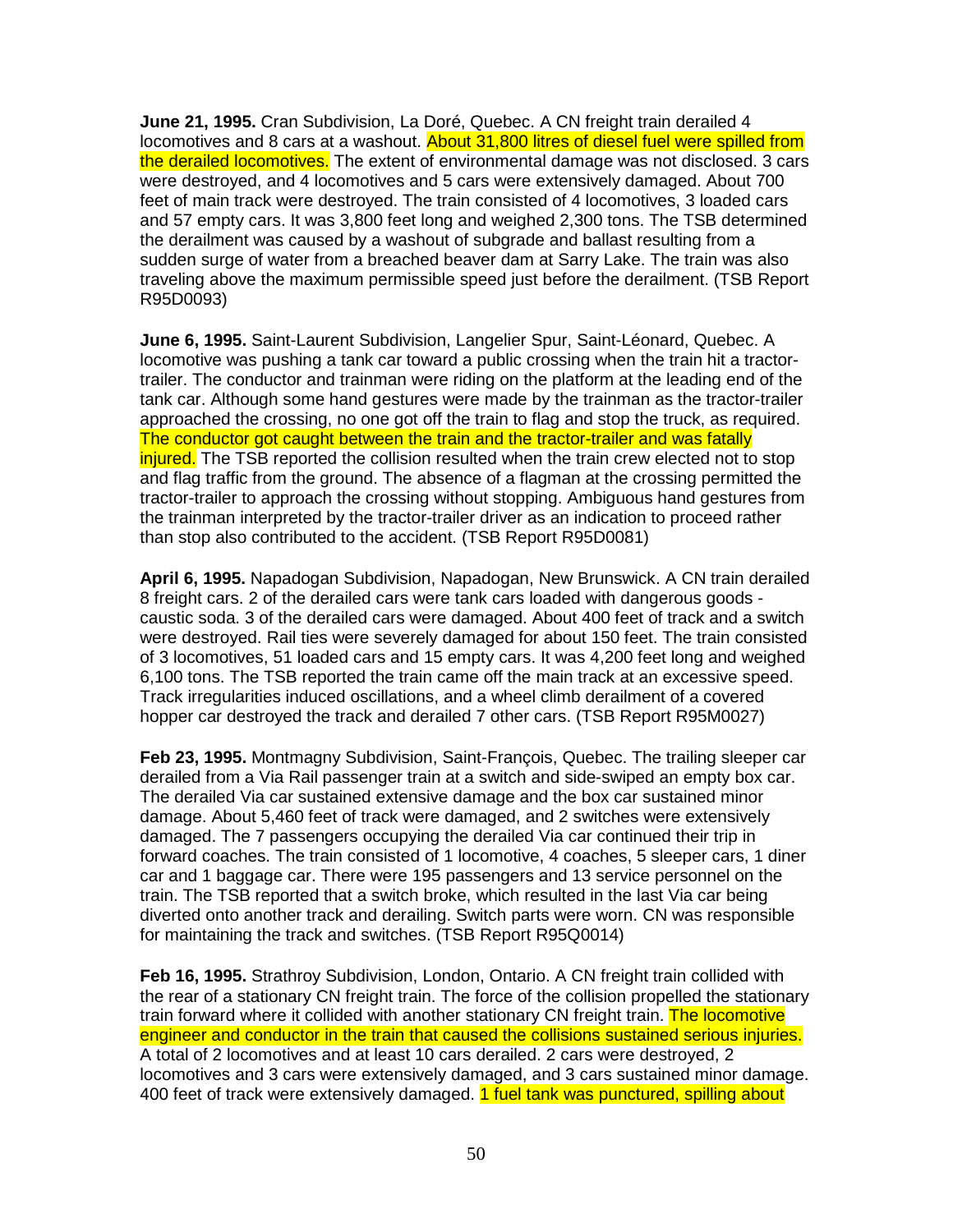500 litres of diesel fuel. The extent of environmental damage was not disclosed. The TSB determined the locomotive engineer of the moving train probably fell asleep and not only missed a signal, but did not appear to do anything to try and stop his train from colliding with the first stationary train. The conductor was not attentive to train operation and did not provide the necessary backup to the locomotive engineer. (TSB Report R95S0021)

**Jan 29, 1995.** Stamford Subdivision, near Netherby, Ontario. A CN freight train collided with the rear end of another CN freight train. The derailed units included: the 3 locomotives from the train that rear-ended the other train, and 3 covered hopper cars and the caboose from the train that was hit. The caboose and 2 hopper cars were destroyed. 3 locomotives and 1 hopper car were damaged. The train that hit the other one consisted of 3 locomotives, 53 loaded cars and 6 empty cars; and was 3,473 feet long and weighed 6,189 tons. The train that got hit consisted of 2 locomotives, 19 loaded cars and an unoccupied caboose; and was 2,011 feet long and weighed 1,793 tons. The locomotive engineer and a conductor, located in the lead locomotive of the train that was hit, were injured. The TSB reported that the collision occurred because the train that hit the other train was travelling much faster than the maximum speed permitted. (TSB Report R95T0023)

**Jan 21, 1995.** La Tuque Subdivision, Gouin, Quebec. A CN train derailed 28 cars at a curve in the track. The cars were loaded with sulphuric acid, which spilled from 11 derailed tank cars into Petit lac Masketsi and the Tawachiche River. 3 cars fell into Petit lac Masketsi, 14 lay inverted near the lake shore and 11 were lying on their sides near the track. 2 tank cars lost their entire sulphuric acid loads, 6 lost about 50%, and 3 others lost about 20%. About 230,000 litres of toxic sulphuric acid spilled and settled on the bottom of Petit lac Masketsi in about 33m of water. Provincial authorities instructed local residents not to use lake water until the contamination was "neutralized". It took over 3 months to bring the pH level of the water in the lake back to its normal level. About 725 tonnes of limestone were used to neutralize the acid. Although the TSB reported that the spill caused environmental damage, the extent of damage was not disclosed. It can be expected that the environmental damage was significant, considering the volume of toxic sulphuric acid that was spilled. This would have been devastating to fish, other wildlife and other aquatic life. (The lake is a popular fishing lake.) 22 of the derailed cars were extensively damaged and 6 were scrapped. About 2,000 feet of track were destroyed and 500 feet of track were damaged. A railway bridge was extensively damaged. The TSB determined the derailment was caused by lateral track movement, likely attributable to rotting rail ties. The Board also reported that sulphuric acid tank cars are usually loaded to the maximum allowable weight, which causes severe weight stress over a relatively short length of track. (TSB Report R95D0016)

**Oct 28, 1994.** Halton Subdivision, Etobicoke, Ontario. A CN freight train collided with the rear of a stationary CN freight train on the main track. The lead locomotive of the moving train and 2 empty hopper cars in the stationary train derailed. The TSB determined the moving train was traveling much faster than the prescribed maximum limit, and the crew was fatigued. (TSB Report R94T0334)

**Oct 19, 1994.** Lac-Saint-Jean Subdivision, Lac Edouard, Quebec. A CN freight train derailed 12 cars at a curve in the track - 7 box cars and 5 gondola cars. 6 cars were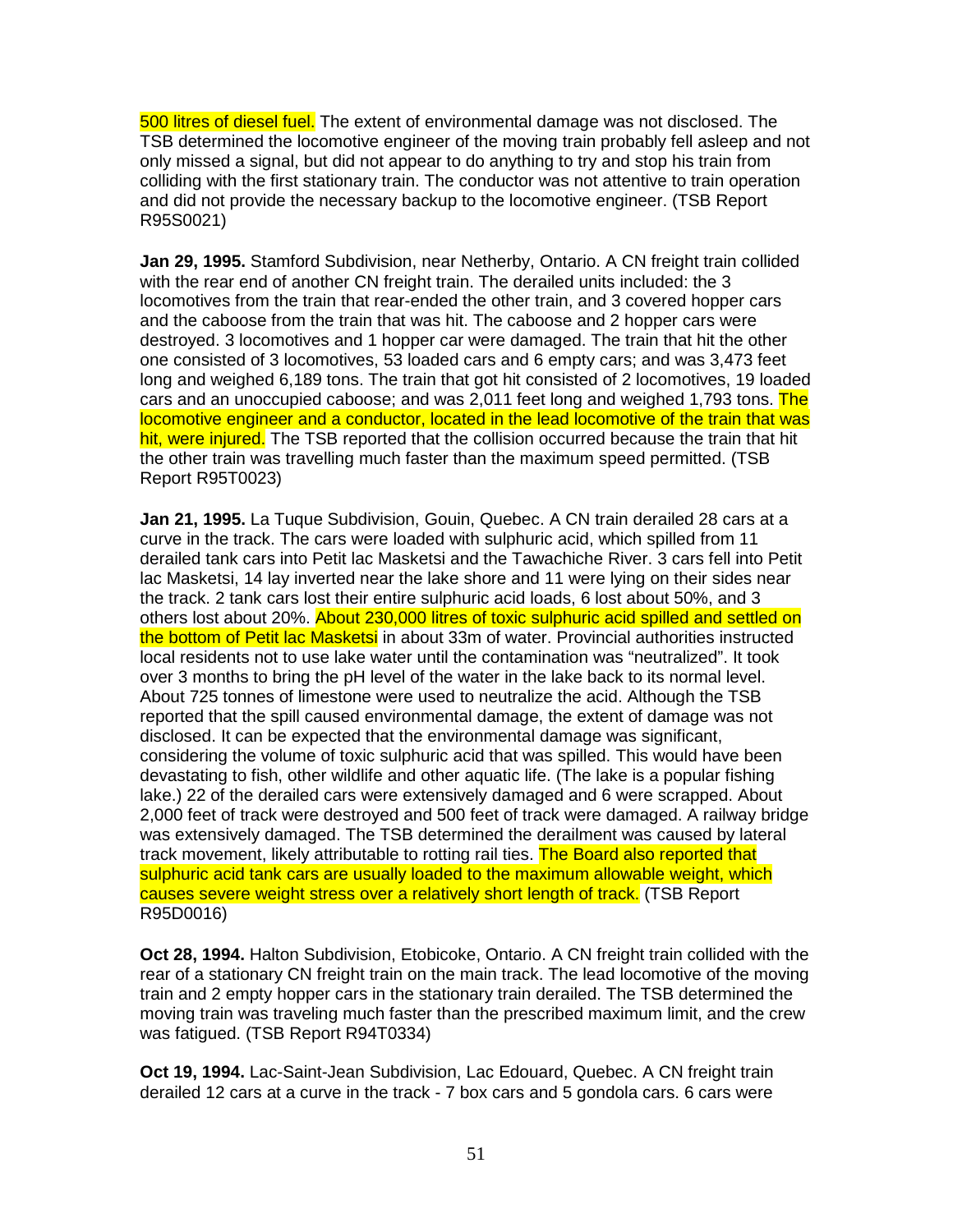extensively damaged and 6 sustained minor damage. The train consisted of 3 locomotives, 50 loaded cars and 1 empty car. It weighed 4,976 tons and was 3,482 feet long. The TSB determined that a misaligned track rolled over and caused the derailment. (TSB Report R94Q0054)

**March 6, 1994.** York Subdivision, Markham, Ontario. As a CN freight train passed through a curve, it derailed 21 cars. 18 rail cars sustained extensive damage and 3 were slightly damaged. The contents of 1 car loaded with clay were spilled throughout the derailment area. Other derailed cars carried paper products and 2 tank cars were loaded with caprolactam. About 1,700 feet of main track were destroyed and a railway bridge was damaged. The train consisted of 2 locomotives, 42 loaded cars and 50 empty cars. It was 5,320 feet long and weighed 6,600 tons. The TSB determined the derailment was a result of a rail that failed. The Board reported that the rail at the accident site was nearly worn to condemning limits, and was scheduled for replacement. (TSB Report R94T0072)

**Jan 30, 1994.** Ruel Subdivision, near Westree, Ontario. A CN freight train derailed 23 cars as the train passed through a curve. 3 tank cars containing dangerous goods spilled their product. 1 tank car full of vinyl acetate had been punctured and spilled its entire load. Another tank car loaded with vinyl acetate was damaged and was leaking. A total of about 79,000kg of vinyl acetate were spilled. A tank car loaded with methanol was damaged and spilled product. Most of the spilled vinyl acetate and methanol flowed into the adjacent bog area. No attempt was made to recover the spilled products. The extent of environmental damage was not disclosed. A tank car loaded with liquefied propane gas was extensively damaged. In total, 21 cars were destroyed and 2 cars were damaged. 500 feet of main track were destroyed and 600 feet of track sustained substantial damage. The train consisted of 2 locomotives, 65 loaded cars and 17 empty cars. Dangerous goods hauled included: liquefied petroleum gas, anhydrous ammonia, methanol and vinyl acetate. The train was 5,300 feet long and weighed 8,000 tons. The TSB reported that the derailment was a result of a failed rail. (TSB R94T0029)

**Feb 8, 1986.** East of Hinton, Alberta. One of the most lethal rail disasters in Canadian history occurred when a CN freight train ran a stop signal and collided head on with a Via passenger train. The accident killed 23 passengers and crew, and another 95 people were injured. A Commission of Inquiry indicated several human errors at the root of the accident, and investigations revealed serious flaws in CN's employee practices. (Wikipedia)

**Sept 1, 1947.** Dugald, Manitoba. A Canadian National Railway excursion train known as the Minaki Campers' Special loaded with hundreds of cottagers returning to Winnipeg failed to move onto a siding and collided with the No. 4 Transcontinental train that was standing on the main line. 31 people were killed and dozens of others were injured, most by fire breaking out in two gas-lit wooden cars on the excursion train. Only 7 bodies could be identified, 2 were likely incinerated in the blaze and another 24 were buried in a mass grave in Brookside Cemetery in Winnipeg. It remains Canada's third worst train disaster. (Wikipedia)

**Aug 9, 1941.** Montreal, Quebec. CNR passenger train #242 from Vaudreuil collided with a stationary switch engine in the Turcot Yards. The locomotive and 2 cars of the passenger train derailed. The fireman was killed and the engineer was severely burned when the boiler ruptured. 53 passengers were injured. (Wikipedia)